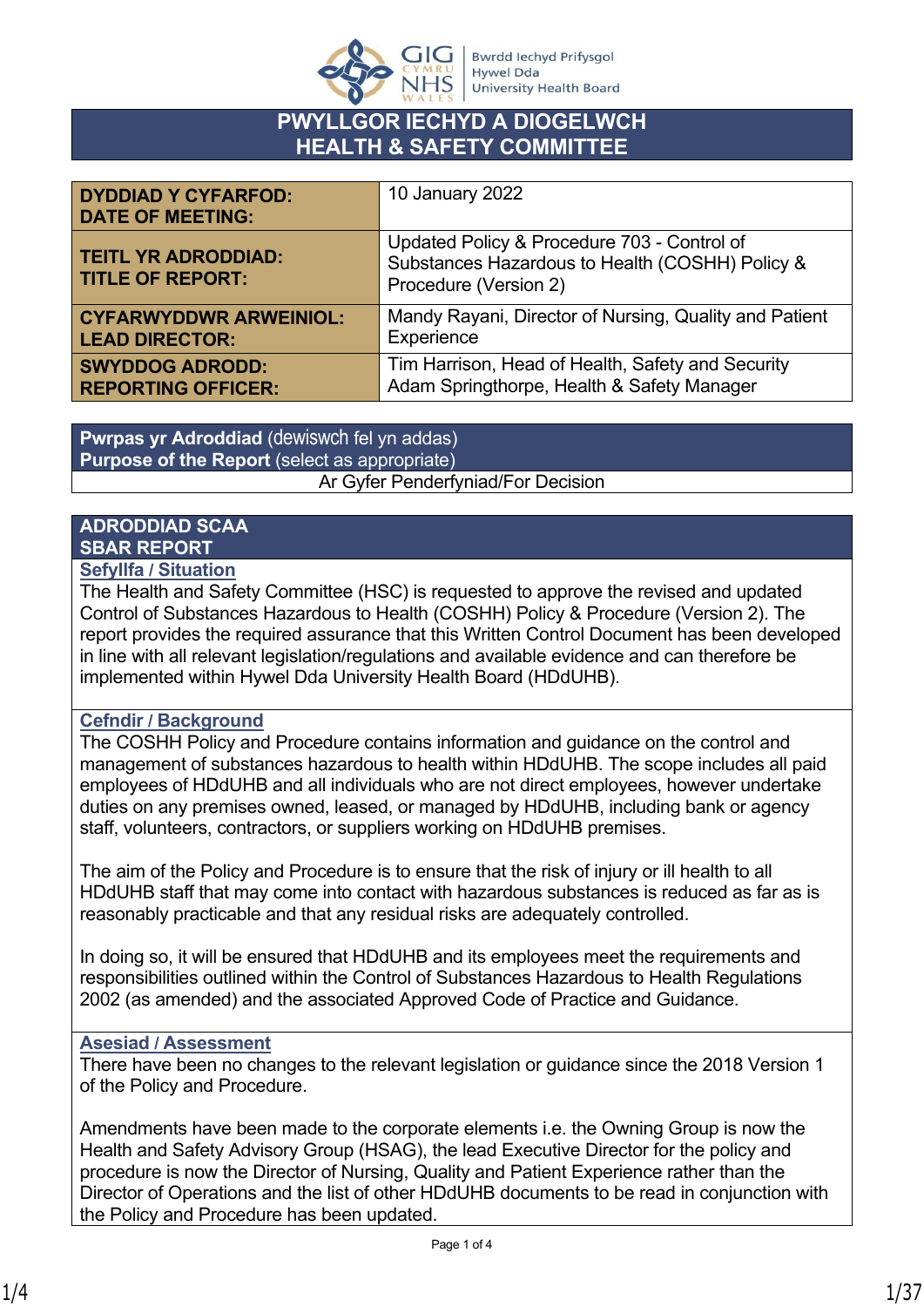Further minor amendments have been made to the content of the main body of the Policy and Procedure for clarity purposes.

In Appendix 1, the existing COSHH risk assessment form has been slightly re-formatted and additional guidance has been added on the information that should be included in some of the boxes contained within the form.

Appendix 2 represents an additionality, which is a further COSHH risk assessment form covering a task-based approach, rather than the substance-based approach in Appendix 1 (i.e. it is fundamentally the same as Appendix 1, however is in a different format). The task-based COSHH risk assessment form will allow further consistency of assessments throughout HDdUHB, particularly in areas that use multiple substances and have pre-existing assessment in place, such as Estates, Pathology, Pharmacy, etc. These areas will be encouraged to update their assessments using the new COSHH risk assessment template.

The Policy Co-Ordination Officer has been consulted on the amendments undertaken with it confirmed that the Policy and Procedure does not require global consultation.

The reviewed and updated Policy and Procedure was circulated to the full membership of the HSAG for a period of comment ahead of the Group meeting. The Group comprises of representation from Health and Safety, Occupational Health, Operational Compliance and Manual Handling. No comments were received. The updated Policy and Procedure was approved by the HSAG on 18<sup>th</sup> November 2021.

The Policy and Procedure will be available in all areas via the HDdUHB Policy Internet site. For the revised and updated Control of Substances Hazardous to Health (COSHH) Policy & Procedure (Version 2) to be successful, departmental managers will be required to ensure that suitable and sufficient COSHH Assessments are conducted, as detailed in the Policy and Procedure, and that actions are implemented and monitored within their areas of responsibility.

Compliance with this Policy and Procedure will be monitored locally via the Workplace Inspection Checklist process and re-enforced within localities by local risk management and health and safety arrangements.

The Policy and Procedure will be reviewed every three years or earlier should audit results or changes to legislation/practice within HDdUHB indicate otherwise.

#### **Argymhelliad / Recommendation**

For the Health and Safety Committee to approve the revised and updated Control of Substances Hazardous to Health (COSHH) Policy & Procedure (Version 2).

| <b>Amcanion: (rhaid cwblhau)</b><br>Objectives: (must be completed) |                                                         |
|---------------------------------------------------------------------|---------------------------------------------------------|
| <b>Committee ToR Reference:</b>                                     | 3.16 Approve organisational Health and Safety Policies, |
| Cyfeirnod Cylch Gorchwyl y Pwyllgor:                                | Procedures, Guidelines and Codes of Practice (policies  |
|                                                                     | within the scope of the Committee).                     |
| Cyfeirnod Cofrestr Risg Datix a Sgôr                                | Not applicable.                                         |
| Cyfredol:                                                           |                                                         |
| Datix Risk Register Reference and                                   |                                                         |
| Score:                                                              |                                                         |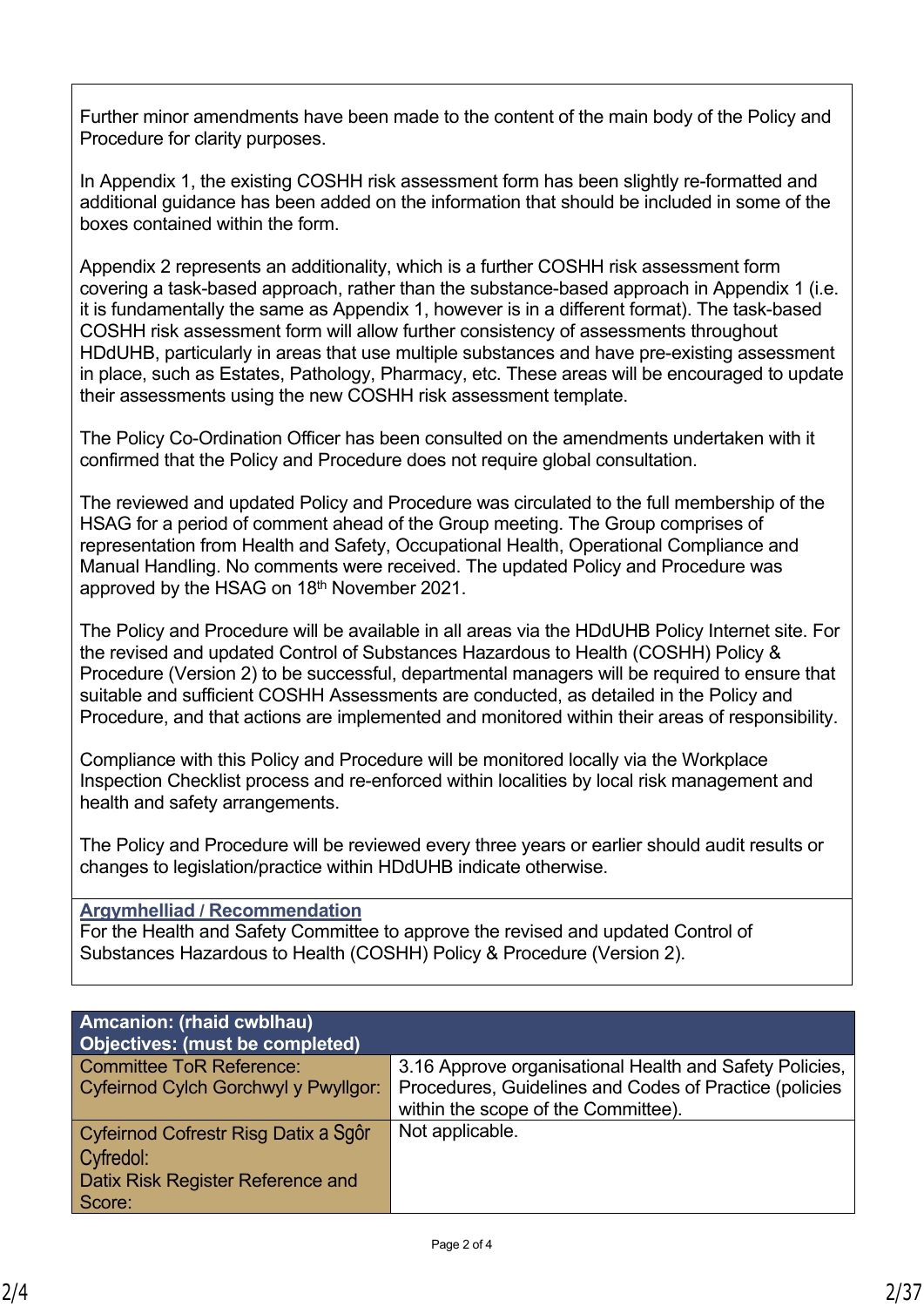| Safon(au) Gofal ac lechyd:            | 1. Staying Healthy                                      |
|---------------------------------------|---------------------------------------------------------|
| Health and Care Standard(s):          | 1.1 Health Promotion, Protection and Improvement        |
|                                       | 2.1 Managing Risk and Promoting Health and Safety       |
|                                       | 7. Staff and Resources                                  |
|                                       |                                                         |
| <b>Amcanion Strategol y BIP:</b>      | 1. Putting people at the heart of everything we do      |
| <b>UHB Strategic Objectives:</b>      | 4. The best health and wellbeing for our individuals,   |
|                                       | families and communities                                |
|                                       |                                                         |
|                                       |                                                         |
|                                       |                                                         |
| <b>Amcanion Llesiant BIP:</b>         | 2. Develop a skilled and flexible workforce to meet the |
| <b>UHB Well-being Objectives:</b>     | changing needs of the modern NHS                        |
|                                       |                                                         |
| <b>Hyperlink to HDdUHB Well-being</b> |                                                         |
| <b>Objectives Annual Report</b>       |                                                         |
|                                       |                                                         |
|                                       |                                                         |

| <b>Gwybodaeth Ychwanegol:</b><br><b>Further Information:</b>                                |                                                                                                                                                                                                                                                                                                                                                                                                                                                                                                                                                                                                                                                                                                                                                                                                                                                                                                                                                                                                                                                                                                                                                                                                                                                                               |
|---------------------------------------------------------------------------------------------|-------------------------------------------------------------------------------------------------------------------------------------------------------------------------------------------------------------------------------------------------------------------------------------------------------------------------------------------------------------------------------------------------------------------------------------------------------------------------------------------------------------------------------------------------------------------------------------------------------------------------------------------------------------------------------------------------------------------------------------------------------------------------------------------------------------------------------------------------------------------------------------------------------------------------------------------------------------------------------------------------------------------------------------------------------------------------------------------------------------------------------------------------------------------------------------------------------------------------------------------------------------------------------|
| Ar sail tystiolaeth:<br><b>Evidence Base:</b>                                               | H.M. Government: Statutory Instrument (2002),<br>$\bullet$<br>Control of Substances Hazardous to Health. The<br>Control of Substances Hazardous to Health<br>Regulations 2002 as amended, H.M. Stationary<br>Office, London.<br>H.M. Government Statutory Instrument (2009),<br>$\bullet$<br>Chemical (Hazardous Information and<br>Packaging for Supply) Regulations 2009, H.M.<br>Stationary Office, London.<br>HSE (2007), Registration, Evaluation,<br>$\bullet$<br>Authorisation and Restriction of Chemicals<br>Regulations, HSE Books, Norwich, England.<br>HSE (2013), The Control of Substances<br>$\bullet$<br>Hazardous to Health Regulations 2002 as<br>amended, Approved Code of Practice and<br>Guidance L5 (sixth edition), HSE Books,<br>Norwich, England<br>HSE (2017), COSHH Essentials: Control<br>$\bullet$<br>Exposure to Chemicals - A Simple Control<br>Banding Approach, HSE Books, Norwich,<br>England<br>HSE (2012) Working with Substances<br>$\bullet$<br>Hazardous to Health, A brief guide to COSHH<br>INDG136(rev5), HSE Books Sudbury, England.<br>HSE (2007) EH40/2005- Occupational Exposure<br>$\bullet$<br>Limits, Table 1: List of approved workplace<br>exposure limits (as consolidated with<br>amendments October 2007), HSE, England |
| <b>Rhestr Termau:</b><br><b>Glossary of Terms:</b>                                          | Contained within the body of the report.                                                                                                                                                                                                                                                                                                                                                                                                                                                                                                                                                                                                                                                                                                                                                                                                                                                                                                                                                                                                                                                                                                                                                                                                                                      |
| Partïon / Pwyllgorau â ymgynhorwyd<br>ymlaen llaw y Pwyllgor Ansawdd<br>lechyd a Diogelwch: | <b>Health and Safety Advisory Group</b><br>Local consultation                                                                                                                                                                                                                                                                                                                                                                                                                                                                                                                                                                                                                                                                                                                                                                                                                                                                                                                                                                                                                                                                                                                                                                                                                 |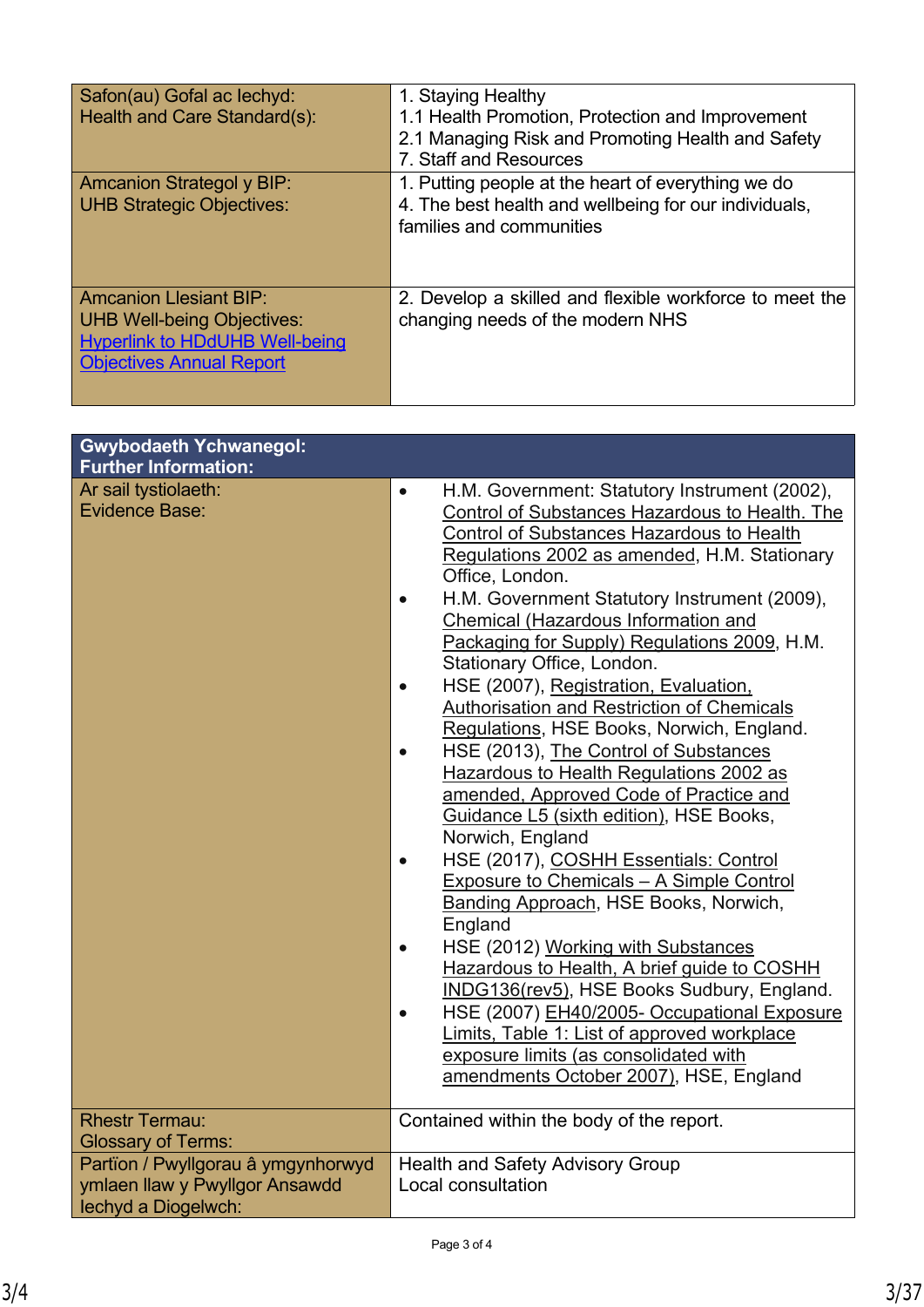Parties / Committees consulted prior to Health and Safety Committee:

| <b>Effaith: (rhaid cwblhau)</b>    |                                                             |
|------------------------------------|-------------------------------------------------------------|
| Impact: (must be completed)        |                                                             |
| <b>Ariannol / Gwerth am Arian:</b> | No additional financial impact from approving this updated  |
| <b>Financial / Service:</b>        | Policy and Procedure.                                       |
|                                    |                                                             |
| <b>Ansawdd / Gofal Claf:</b>       | There is a positive impact on staff safety, health and      |
| <b>Quality / Patient Care:</b>     | wellbeing through compliance with this Policy and           |
|                                    | Procedure.                                                  |
| <b>Gweithlu:</b>                   | Not applicable.                                             |
| <b>Workforce:</b>                  |                                                             |
| Risg:                              | Not applicable.                                             |
| <b>Risk:</b>                       |                                                             |
| <b>Cyfreithiol:</b>                | A breach of health and safety regulations can result in the |
| Legal:                             | issue of prohibition or improvement notices or criminal     |
|                                    | proceedings.                                                |
| <b>Enw Da:</b>                     | Prosecutions and claims due to breaches in legislation or   |
| <b>Reputational:</b>               | personal injury claims can lead to negative publicity.      |
| <b>Gyfrinachedd:</b>               | Not applicable.                                             |
| <b>Privacy:</b>                    |                                                             |
| Cydraddoldeb:                      | The Equality Impact Assessment (EqIA) document from         |
| <b>Equality:</b>                   | 2018 has been reviewed and updated.                         |
|                                    |                                                             |
|                                    | No evidence gathered to indicate a negative impact on       |
|                                    | any protected group/s.                                      |
|                                    |                                                             |
|                                    | Evidence gathered indicates a positive impact on the        |
|                                    | protected characteristics of human rights and pregnancy /   |
|                                    | maternity.                                                  |
|                                    |                                                             |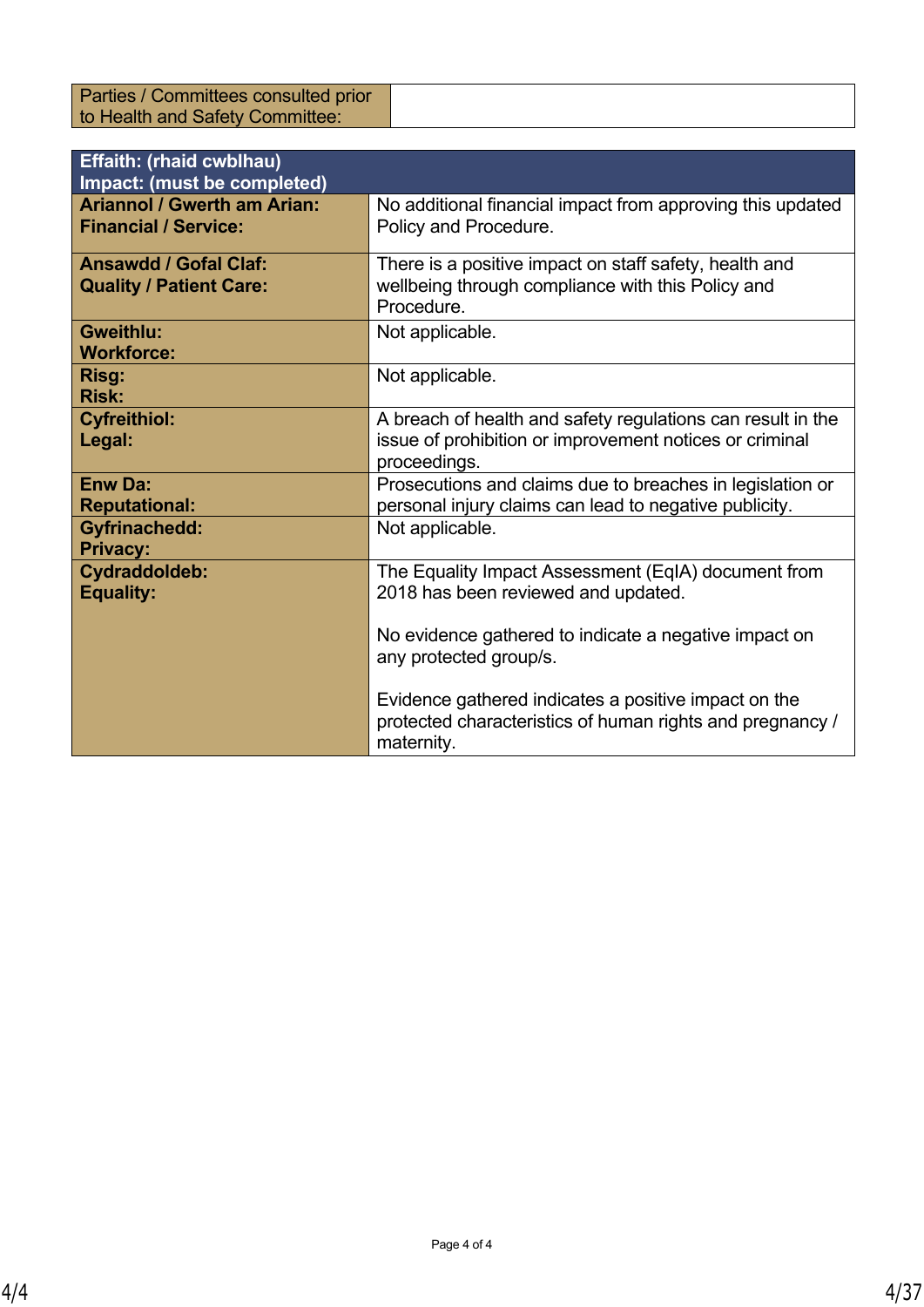#### **SUMMARY EQUALITY IMPACT ASSESSMENT –**

| <b>Organis</b> | Hywel Dda University Health Board |
|----------------|-----------------------------------|

| <b>Proposal Sponsored by:</b> Name: |             | <b>Adam Springthorpe</b>             |
|-------------------------------------|-------------|--------------------------------------|
| Title:                              |             | Health & Safety Manager              |
|                                     | Department: | Health, Safety & Security Department |

| <b>Brief Aims and</b>        | The Policy and Procedure contains information and guidance on the control and management      |
|------------------------------|-----------------------------------------------------------------------------------------------|
| <b>Objectives of Policy:</b> | of substances hazardous to health within Hywel Dda University Health Board (HDdUHB). The      |
|                              | aim is to ensure that the risk of injury or ill health to all HDdUHB staff that may come into |
|                              | contact with hazardous substances is reduced as far as is reasonably practicable and that any |
|                              | residual risks are adequately controlled. In doing so, it will be ensured that HDdUHB and its |
|                              | employees meet the requirements and responsibilities outlined within the COSHH Regulations    |
|                              | and the associated Approved Code of Practice and Guidance.                                    |

| Was the decision<br>reached to proceed to  | Yes                                                                          | $\bf{No}\sqrt{}$                                                                               |
|--------------------------------------------|------------------------------------------------------------------------------|------------------------------------------------------------------------------------------------|
| <b>full Equality Impact</b><br>Assessment? | <b>Record Reasons for Decision:</b>                                          |                                                                                                |
|                                            | No evidence gathered to indicate a negative impact on any protected group/s. |                                                                                                |
|                                            | and pregnancy / maternity.                                                   | Evidence gathered indicates a positive impact on the protected characteristics of human rights |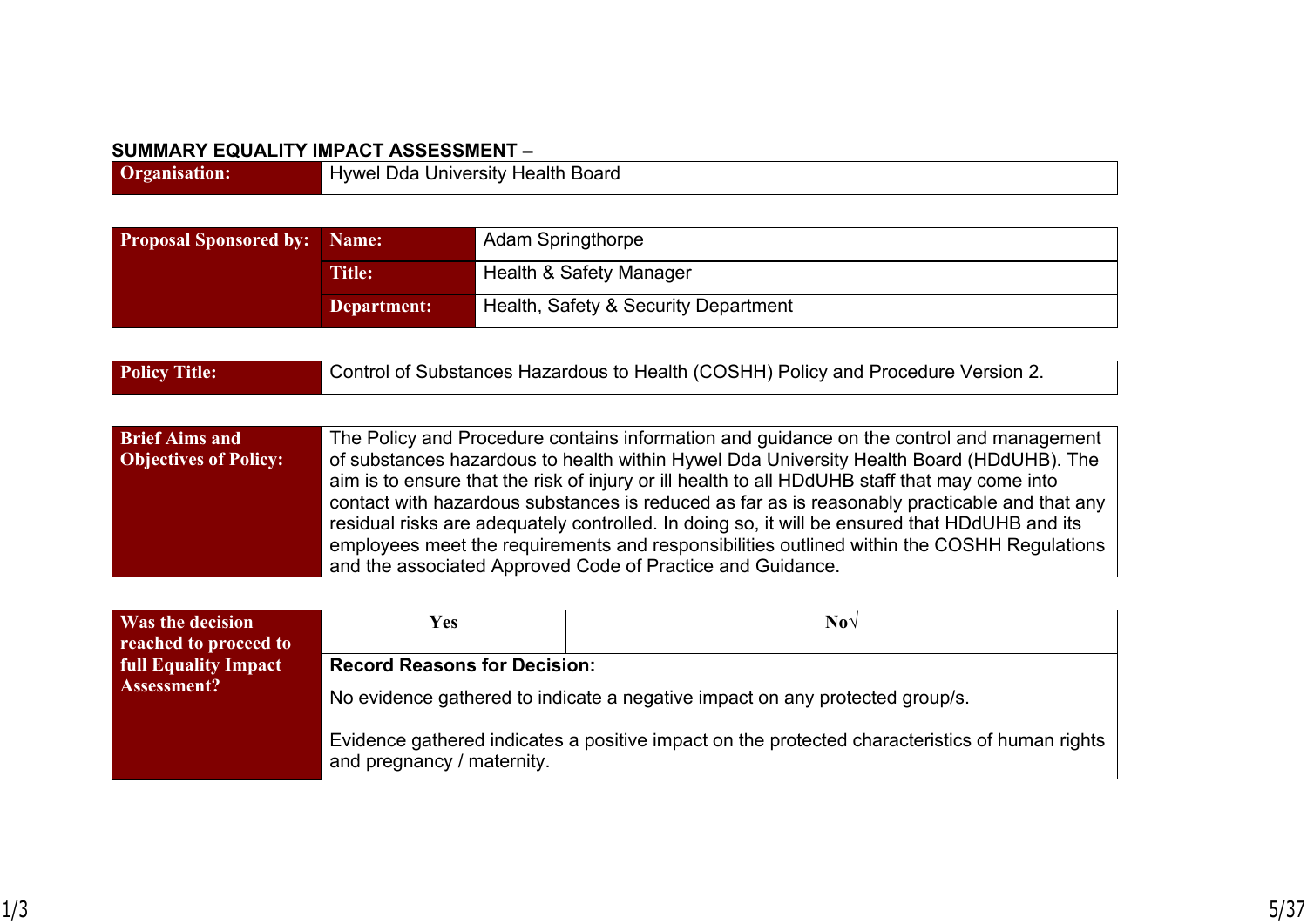|                                                 | A search of similar policies elsewhere indicated similar results:-<br>https://www.google.co.uk/search?source=hp&ei=8rqfWpLIFoLv6QSClaHwBw&q=coshh+policy+nhs+e<br>quality+impact+assessment&oq=COSHH+policy+nhs+equality+impact+as&gs l=psy-<br>ab.3.0.33i21k1.1543.18156.0.21605.39.39.0.0.0.0.350.5968.0j10j11j5.26.001.1.64.psy-<br>ab13.26.59600j46j0i131k1j0i46k1j0i22i30k1j33i160k1.0.g8ir3WLFasU                                                                                                                                                                                                                                                                                                                                                                                                                                                                                                    |     |
|-------------------------------------------------|------------------------------------------------------------------------------------------------------------------------------------------------------------------------------------------------------------------------------------------------------------------------------------------------------------------------------------------------------------------------------------------------------------------------------------------------------------------------------------------------------------------------------------------------------------------------------------------------------------------------------------------------------------------------------------------------------------------------------------------------------------------------------------------------------------------------------------------------------------------------------------------------------------|-----|
| If no, are there any<br>issues to be addressed? | Yes $\sqrt{ }$                                                                                                                                                                                                                                                                                                                                                                                                                                                                                                                                                                                                                                                                                                                                                                                                                                                                                             | No. |
|                                                 | No evidence gathered to indicate a negative impact.<br>The implementation of this policy will enhance pregnancy and maternity aspects in so far as<br>HDdUHB will ensure that any substances hazardous to health that persons put to work in<br>HDdUHB premises may encounter in the course of their work are appropriately assessed and<br>controlled / managed. HDdUHB will take reasonable practicable steps to ensure that safe<br>working environments are provided and that risks are eliminated or reduced to the lowest<br>practicable level and that staff, their unborn child and their babies/toddlers are not harmed.<br>Risk assessments should be carried out on any staff member who has a declared disability.<br>All COSHH Material Safety Data Sheets and Risk Assessments should be read and<br>completed prior to use – HDdUHB approved translation services will be used if required. |     |

| <b>Is the Policy Lawful?</b> | r es | <sup>1</sup> I his policy and procedure complies with relevant health and<br>safety legislation. |
|------------------------------|------|--------------------------------------------------------------------------------------------------|
|                              |      |                                                                                                  |

| <b>Will the Policy be</b> | <b>Yes</b> |                                                                  |
|---------------------------|------------|------------------------------------------------------------------|
| adopted?                  |            |                                                                  |
|                           |            | If no, please record the reason and any further action required: |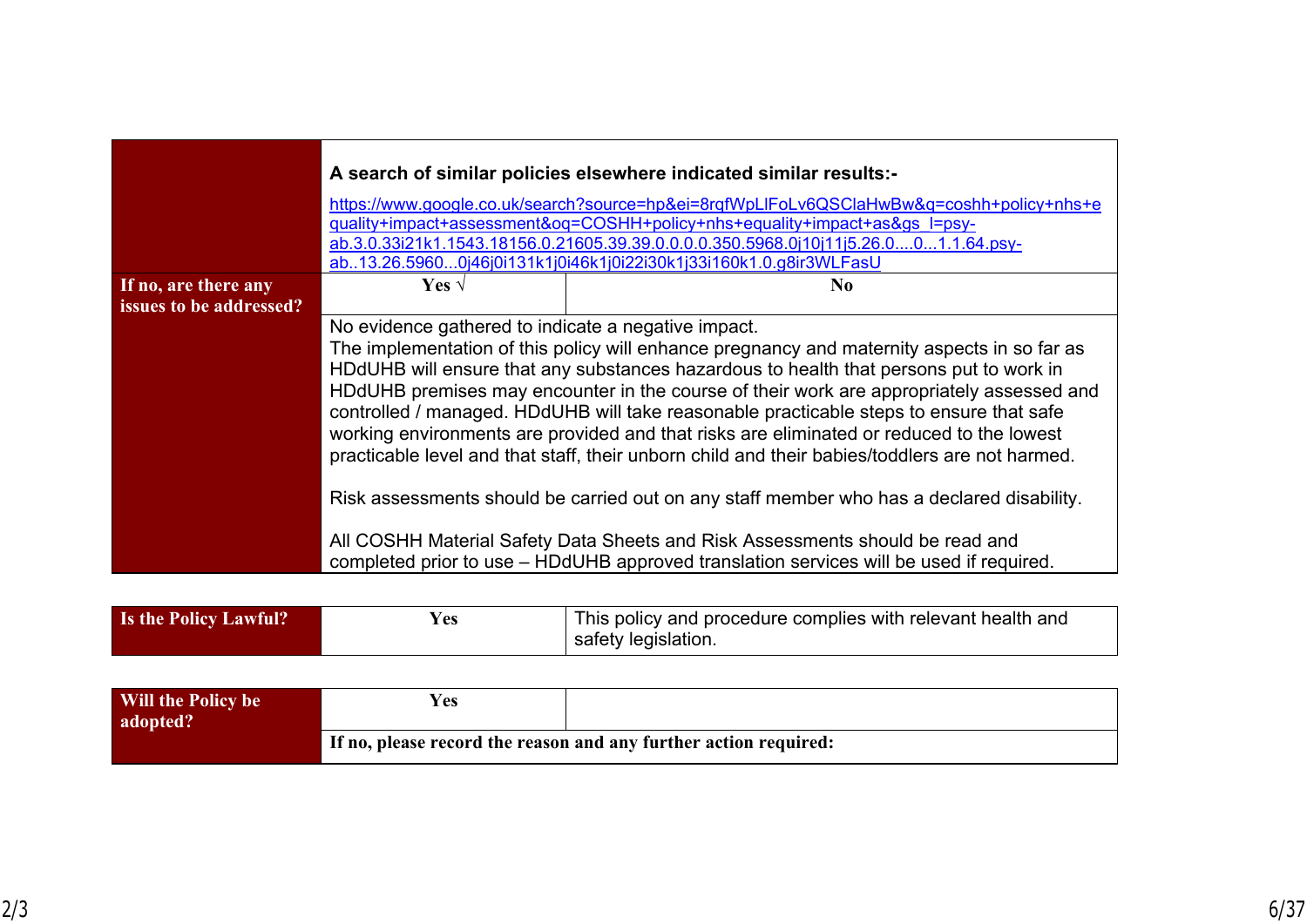| Are monitoring         | Y es |                                                                                 |
|------------------------|------|---------------------------------------------------------------------------------|
| arrangements in place? |      | This policy and procedure complies with relevant health and safety legislation. |

| Who is the Lead               | <b>Name:</b>  | Adam Springthorpe                                                  |  |  |  |  |
|-------------------------------|---------------|--------------------------------------------------------------------|--|--|--|--|
| Officer?                      | <b>Title:</b> | Health & Safety Manager                                            |  |  |  |  |
|                               | Department:   | Health, Safety & Security Department                               |  |  |  |  |
| <b>Review Date of Policy:</b> |               | The Policy and Procedure will be reviewed on a three-yearly basis. |  |  |  |  |

| <b>Signature of all parties:</b> | <b>Name</b>          | <b>Title</b>                                                                       | <b>Signature</b>                                                                         |
|----------------------------------|----------------------|------------------------------------------------------------------------------------|------------------------------------------------------------------------------------------|
|                                  | Adam                 | Health & Safety                                                                    | 7 <sup>th</sup> March 2018                                                               |
|                                  | Springthorpe         | Manager                                                                            |                                                                                          |
|                                  | Jackie Hooper        | <b>Senior Equality</b><br>and Diversity<br>Officer, Strategy,<br>Policy and Advice | 12th March 2018                                                                          |
|                                  | Adam<br>Springthorpe | Health & Safety<br>Manager                                                         | 25th November 2021                                                                       |
|                                  | <b>Alan Winter</b>   | <b>Senior Diversity &amp;</b><br><b>Inclusion Officer</b>                          | 14th December 2021                                                                       |
|                                  |                      |                                                                                    | Please Note: An Action Plan should be attached to this Outcome Report prior to signature |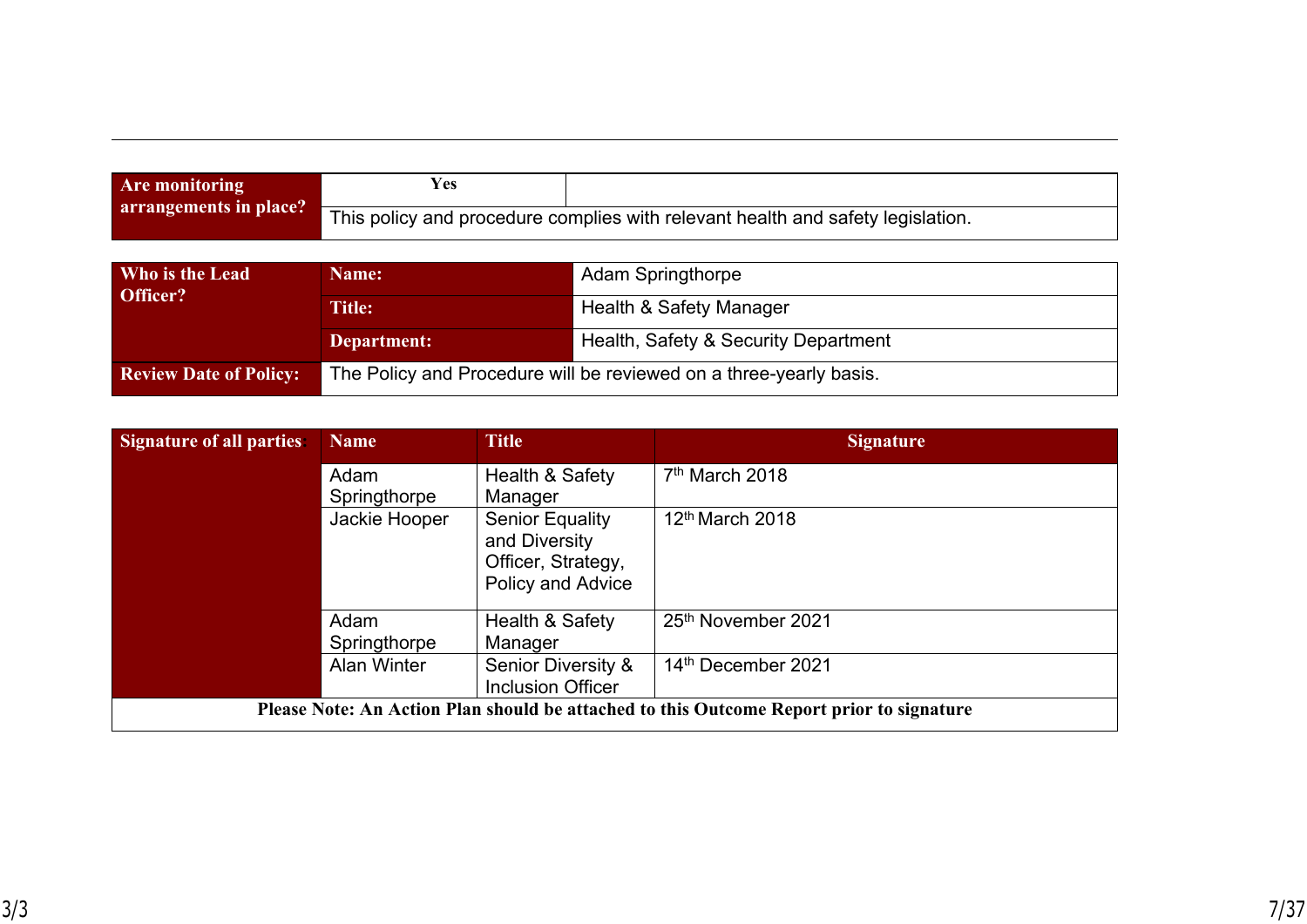

**Bwrdd lechyd Prifysgol Hywel Dda Hywel Dda University Health Board** 

# **Control of Substances Hazardous to Health (COSHH) Policy & Procedure**

# **FOR APPROVAL**

| <b>Policy Number:</b> | 703              | <b>Supersedes:</b>  | N/A | <b>Classification</b>       |  | Corporate                   |                        |
|-----------------------|------------------|---------------------|-----|-----------------------------|--|-----------------------------|------------------------|
| <b>Version No</b>     | Date of<br>EqIA: | <b>Approved by:</b> |     | Date of<br><b>Approval:</b> |  | Date made<br><b>Active:</b> | <b>Review</b><br>Date: |
| V1                    | 12.03.2018       | <b>HSEPSC</b>       |     | 17.03.2018                  |  | 22.03.2018                  | 17.03.2021             |
|                       | 12.03.2018       | <b>HSEPSC</b>       |     | 17.02.2021                  |  | 17.06.2021                  | 31.12.2021             |
| V2                    | 25.11.2021       | H&SC                |     |                             |  |                             |                        |

| <b>Brief Summary</b><br>of Document:  | This policy and procedure contains information and guidance on the control<br>and management of substances hazardous to health within Hywel Dda<br>University Health Board (HDdUHB).                                                                                                                                                                                                                    |                  |                                                        |  |  |  |  |
|---------------------------------------|---------------------------------------------------------------------------------------------------------------------------------------------------------------------------------------------------------------------------------------------------------------------------------------------------------------------------------------------------------------------------------------------------------|------------------|--------------------------------------------------------|--|--|--|--|
|                                       |                                                                                                                                                                                                                                                                                                                                                                                                         |                  |                                                        |  |  |  |  |
| Scope:                                | The scope of this policy includes all paid employees of HDdUHB and all<br>individuals who are not direct employees, but who undertake duties on any<br>premises owned, leased, or managed by HDdUHB, including bank or agency<br>staff, volunteers, contractors, or suppliers working on HDdUHB premises.                                                                                               |                  |                                                        |  |  |  |  |
|                                       |                                                                                                                                                                                                                                                                                                                                                                                                         |                  |                                                        |  |  |  |  |
| To be read in<br>conjunction<br>with: | 010 Health and Safety Policy<br>144 Maintenance Policy<br>151 Personal Protective Equipment (PPE) Policy and Procedure<br>156 Risk Management Strategy & Policy<br>199 Risk Management Procedure<br>258 Waste Management Policy<br>382 Estates Ventilation Policy<br>403 Water Safety Policy<br>696 First Aid at Work Procedure<br>814 Fit-Testing for Respiratory Protective Equipment (RPE) Procedure |                  |                                                        |  |  |  |  |
| <b>Owning</b>                         |                                                                                                                                                                                                                                                                                                                                                                                                         |                  |                                                        |  |  |  |  |
| Committee/<br>Group                   | Health & Safety Advisory Group                                                                                                                                                                                                                                                                                                                                                                          |                  |                                                        |  |  |  |  |
| <b>Executive Lead:</b>                | Mandy<br>Rayani                                                                                                                                                                                                                                                                                                                                                                                         | <b>Job Title</b> | Director of Nursing, Quality and Patient<br>Experience |  |  |  |  |

Database No: 703 Page 1 of 30 Version 2.0 **Control of Substances Hazardous to Health (COSHH) Policy & Procedure** *Please check that this is the most up to date version of this written control document*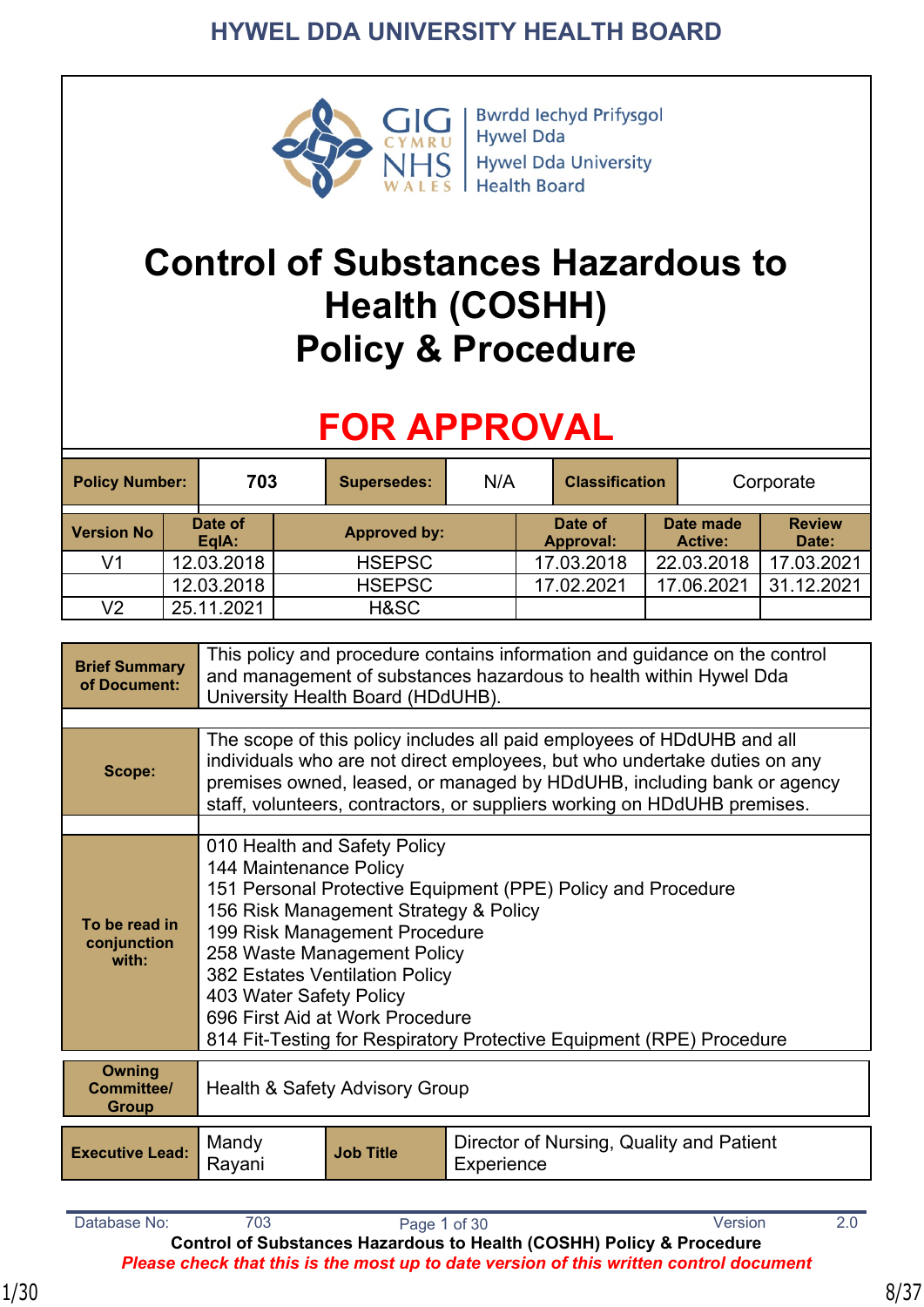| <b>Reviews and updates</b> |                                                                                                                                                                                                                                                                                                                                                                                  |                |  |  |  |  |
|----------------------------|----------------------------------------------------------------------------------------------------------------------------------------------------------------------------------------------------------------------------------------------------------------------------------------------------------------------------------------------------------------------------------|----------------|--|--|--|--|
| <b>Version</b><br>no:      | <b>Summary of Amendments:</b>                                                                                                                                                                                                                                                                                                                                                    | Date Approved: |  |  |  |  |
|                            | <b>New Policy</b>                                                                                                                                                                                                                                                                                                                                                                | 17.03.2018     |  |  |  |  |
|                            | H&S EPC - Extended                                                                                                                                                                                                                                                                                                                                                               | 17.02.2021     |  |  |  |  |
| 2                          | Updated Glossary of Terms; minor changes to Section 6; updated<br>References.<br>Replacement of COSHH assessment forms in Appendix with two<br>new forms: Substance-based assessment form (for single<br>substances, agents, or products) and Task-based assessment form<br>(for multiple substances, agents, or products used in the same<br>process and assessed in parallel). |                |  |  |  |  |

### **Glossary of terms**

| <b>Term</b>   | <b>Definition</b>                                                  |
|---------------|--------------------------------------------------------------------|
| <b>CLP</b>    | Classification, Labelling and Packaging of Substances and Mixtures |
|               | Regulation (EC) 1272/2008                                          |
| <b>COSHH</b>  | Control of Substances Hazardous to Health                          |
| <b>DSEAR</b>  | Dangerous Substances and Explosive Atmospheres Regulations         |
|               | 2002                                                               |
| <b>GHS</b>    | <b>Globally Harmonised System</b>                                  |
| <b>HASAWA</b> | Health and Safety at Work Act                                      |
| <b>RPE</b>    | <b>Respiratory Protective Equipment</b>                            |
| <b>WEL</b>    | <b>Workplace Exposure Limit</b>                                    |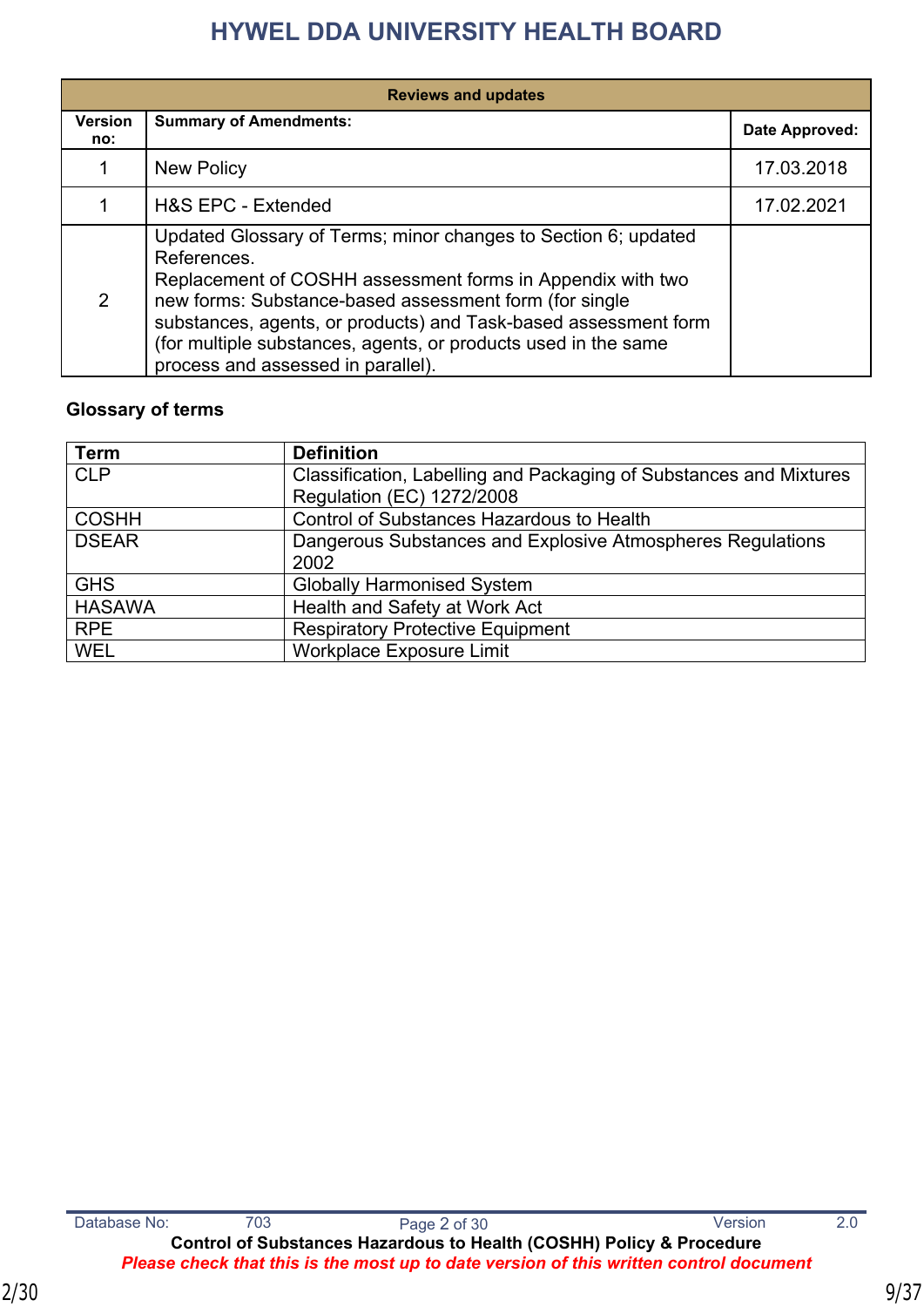### **CONTENTS**

| $\mathbf{1}$ . |                                                                                           |  |
|----------------|-------------------------------------------------------------------------------------------|--|
| 2.             |                                                                                           |  |
| 3.             |                                                                                           |  |
| 4.             |                                                                                           |  |
| 5.             |                                                                                           |  |
| 6.             |                                                                                           |  |
| 7 <sub>1</sub> |                                                                                           |  |
| 8.             |                                                                                           |  |
|                |                                                                                           |  |
|                |                                                                                           |  |
|                |                                                                                           |  |
|                |                                                                                           |  |
|                |                                                                                           |  |
|                |                                                                                           |  |
|                |                                                                                           |  |
|                | Step 7: Prepare plans and procedures to deal with accidents, incidents and emergencies 12 |  |
|                | Step 8: Ensure that employees are properly informed, trained and supervised12             |  |
| 9.             |                                                                                           |  |
| 10.            |                                                                                           |  |
| 11.            |                                                                                           |  |
| 12.            |                                                                                           |  |

 $\overline{2.0}$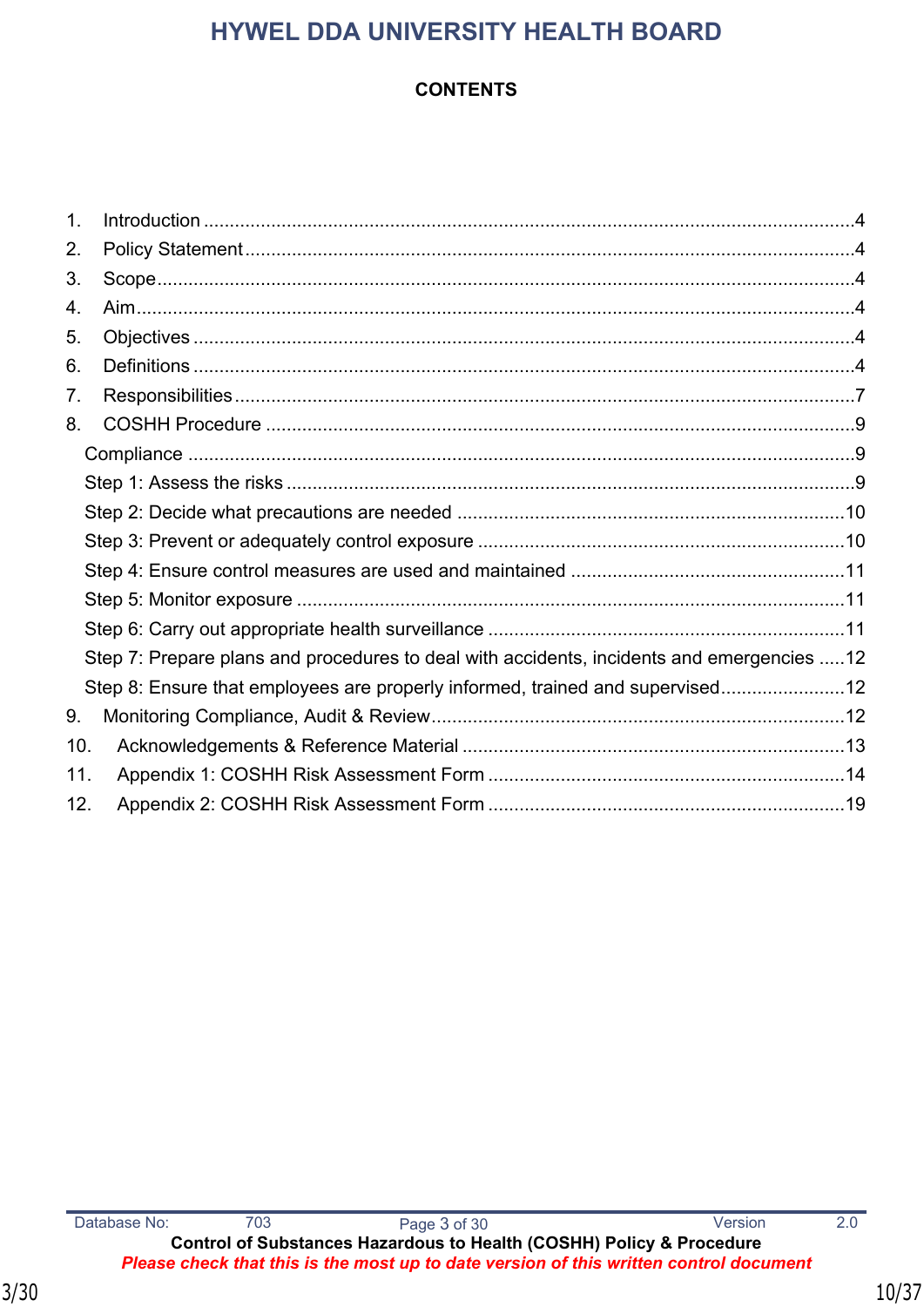#### <span id="page-10-0"></span>**1. Introduction**

The Hywel Dda University Health Board (HDdUHB) has statutory obligations under the Health and Safety at Work Act (HASAWA) to ensure the health, safety and welfare of all employees and anyone affected by their work, so far as is reasonably practicable. This includes taking steps to control the risks presented by substances hazardous to health in the workplace.

The Control of Substances Hazardous to Health Regulations 2002 (as amended) (COSHH) require HDdUHB to protect employees and others who may be exposed by applying eight basic steps of good management. These steps are set out in this policy and procedure document and will ensure that the organisation has a robust management system for assessing risks and implementing control measures.

#### <span id="page-10-1"></span>**2. Policy Statement**

Many potentially hazardous substances are used in the organisation, each with their own benefit; however the use of these substances can also put people's health at risk, so the law requires employers to control exposure to prevent ill health.

HDUHB will ensure, so far as is reasonably practicable, that those within the scope of this policy who are required to work with substances hazardous to health are protected from risks to their health and safety. If a person is required to work with substances hazardous to health in their workplace then they must be able to do so safely.

#### <span id="page-10-2"></span>**3. Scope**

The contents and requirements of this policy are applicable to the following groups;

- All paid employees of Hywel Dda University Health Board,
- Individuals who are not direct employees but who undertake duties on any premises owned, leased, or managed by HDdUHB. These may include:
	- o Bank or agency staff;
	- o Students;
	- o Volunteers;
	- o Contractors and suppliers working on HDdUHB premises.

#### <span id="page-10-3"></span>**4. Aim**

To reduce the risk of injury or ill-health, as far as is reasonably practicable, to all those HDdUHB staff who may come into contact with a hazardous substance and to ensure that any residual risks are appropriately controlled. In doing so, this will support the HDdUHB and its employees in meeting the requirements and responsibilities outlined within the COSHH Regulations and the associated Approved Code of Practice and Guidance.

#### <span id="page-10-4"></span>**5. Objectives**

To ensure that any exposure to hazardous substances is adequately controlled to prevent injury or ill health by applying the eight steps set out in the COSHH Approved Code of Practice and Guidance which are:

- Assess the risks:
- Decide what precautions are needed:
- Prevent or adequately control exposure;
- Ensure that control measures are used and maintained;
- Monitor exposure:
- Carry out appropriate health surveillance;
- Prepare plans and procedures to deal with accidents, incidents, and emergencies;
- Ensure that employees are properly informed, trained, and supervised.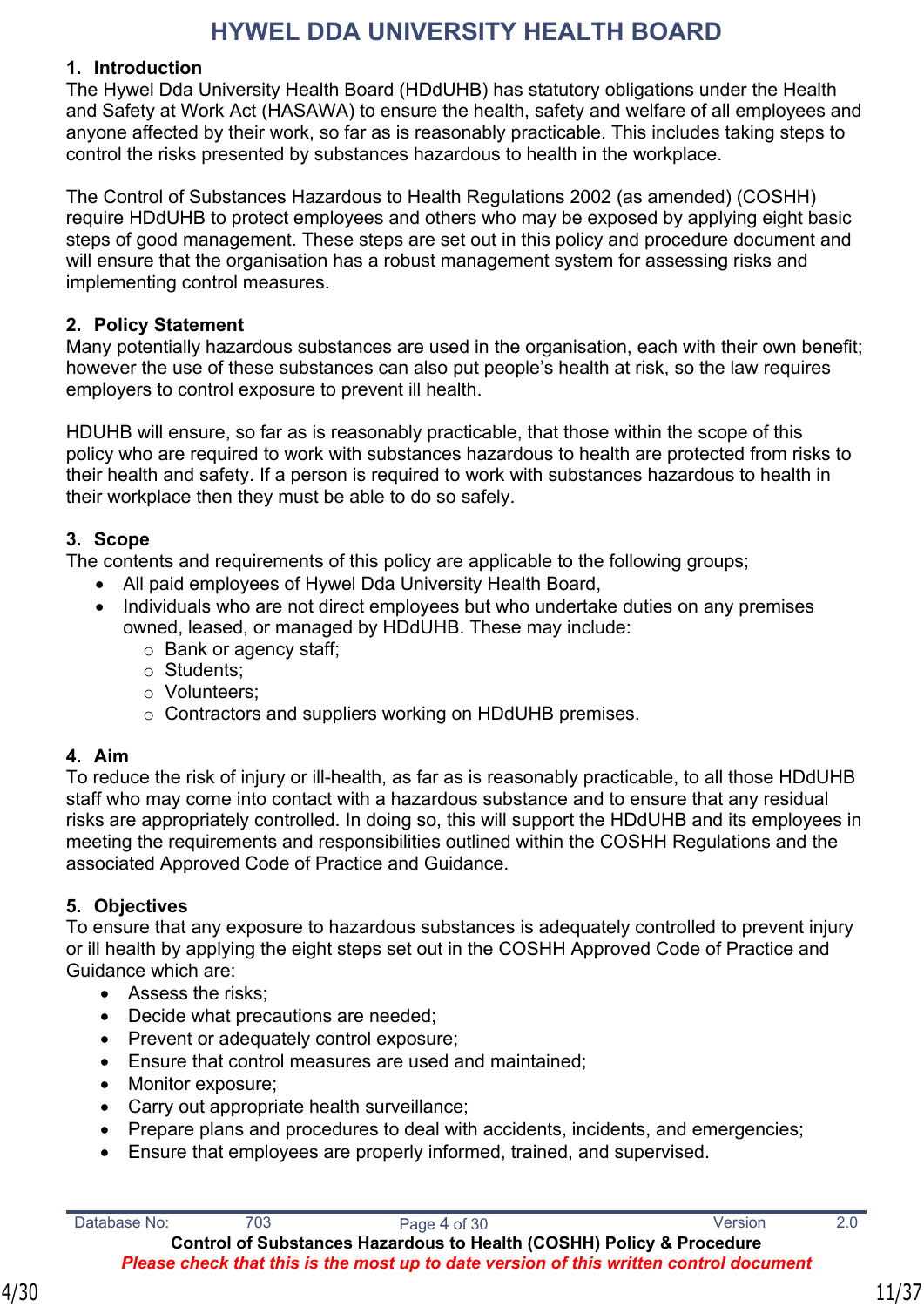#### <span id="page-11-0"></span>**6. Definitions**

**Hazardous Substance:** Any substance which has by its intrinsic properties the potential to cause harm to the health of a person. These can include substances used directly in work activities (e.g. cleaning agents), substances generated during work activities (e.g. fumes from welding) and biological agents such as bacteria and other micro-organisms.

Under COSHH there are a range of substances regarded as hazardous to health:

- Substances or mixtures classified as dangerous to health under [The European Regulation](http://www.hse.gov.uk/chemical-classification/legal/clp-regulation.htm)  [\(EC\) No 1272/2008 on classification, labelling and packaging of substances and mixtures](http://www.hse.gov.uk/chemical-classification/legal/clp-regulation.htm)  [– the CLP Regulation](http://www.hse.gov.uk/chemical-classification/legal/clp-regulation.htm). These can be identified by their warning labels. Under the European wide [REACH \(Registration, Evaluation, Authorisation and restriction of](http://www.hse.gov.uk/reach/about.htm)  [Chemicals\)](http://www.hse.gov.uk/reach/about.htm) which became law in the UK in June 2007 chemical suppliers must also provide a safety data sheet which includes important information on the chemical or substance.
- Substances with workplace exposure limits are listed in the HSE publication EH40: Please see<http://www.hse.gov.uk/coshh/table1.pdf>
- Biological agents (bacteria and other micro-organisms), if they are directly connected with the work e.g. exposure to bodily fluids, or incidental to the work (e.g. exposure to bacteria from an air conditioning system that is not properly maintained).
- Any kind of dust if its average concentration in the air exceeds the levels specified in COSHH (inhalable and respirable dust limits).
- Cytotoxic medication (e.g. chemotherapy agents)
- Any other substance which creates a risk to health, but which for technical reasons may not be specifically covered by CLP Regulations including asphyxiates, pesticides, medicines, cosmetics, or substances produced in chemical processes or reactions.

Hazardous substances that COSHH does not apply to include:

- Asbestos and lead, which have their own regulations
- Substances which are hazardous to health **only** because they:
	- (i) Are radioactive
	- (ii) Are at high pressure
	- (iii) Are at extreme temperatures
	- (iv) Have explosive or flammable properties (other regulations apply to apply to these risks, such as DSEAR)
- Biological agents that are outside the employer's control (e.g. catching an infection from a work colleague).

**Routes of Exposure**: The methods by which substances could enter the body or cause harm are:

- Inhalation
- Ingestion
- Contact/Absorption via skin and eves
- Injection (needle puncture or liquids under pressure)

**WEL**: Workplace Exposure Limit. WELs are British occupational exposure limits and are set in order to help protect the health of workers. WELs are concentrations of hazardous substances in the air, averaged over a specified period of time, referred to as a time weighted average (TWA). Two time periods are used:

- Long term (8 hours)
- Short Term (15 minutes)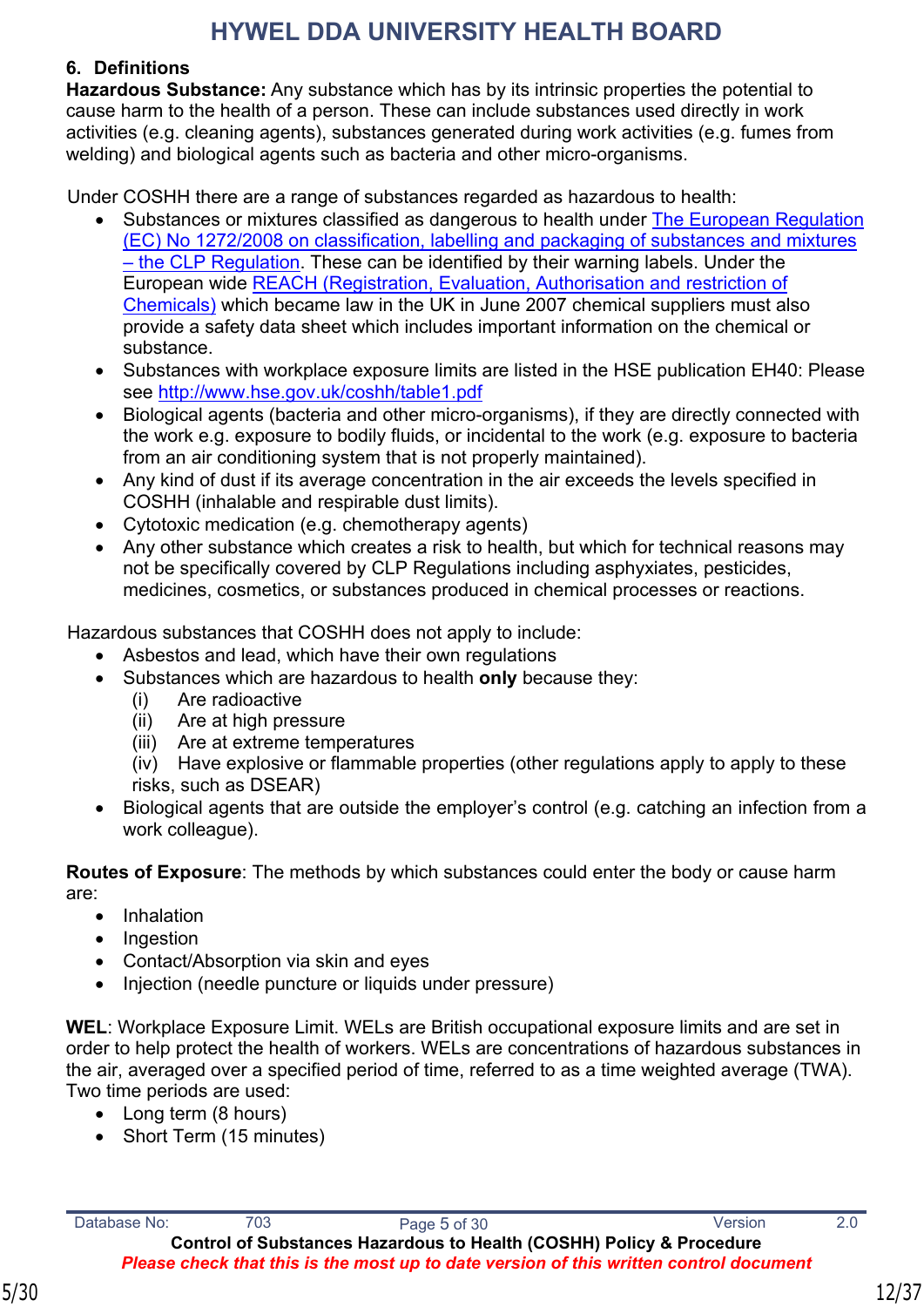WELs are found in the Material Safety Data Sheet (Section 8), or in the HSE document EH40. Other countries/territories may issue their own WELs, so if in doubt consult EH40 (taking care to check the documents for synonyms of the substance in question).

**CHIP:** CHIP is the abbreviated name for the Chemicals (Hazard Information and Packaging for Supply) Regulations. CHIP was replaced by the European CLP Regulation on 1st June 2015.

**CLP:** Classification, Labelling and Packaging of Substances. The European Regulation (EC) No 1272/2008 on classification, labelling and packaging of substances and mixtures – the CLP Regulation – came into force in all EU member states, including the UK, on  $20<sup>th</sup>$  January 2010. The CLP Regulation:

- Adopts in the EU the Globally Harmonised System (GHS) on the classification and labelling of chemicals;
- Was phased in through a transitional period which ended on 1<sup>st</sup> June 2015. The CLP Regulation applied to substances from 1<sup>st</sup> December 2010, and to mixtures (preparations) from 1st June 2015;
- Applies directly in all EU member states. This means that no national legislation is needed;
- Is overseen by the European Chemicals Agency (ECHA);
- Replaced CHIP from 1st June 2015.

#### **Hazard Symbols and Pictograms:**





These symbols helped us to know that the chemicals we were using might be explosive, oxidising, highly or extremely flammable, (very) toxic, harmful, irritant, corrosive, or dangerous for the environment. One or more might have appeared on a single chemical. These symbols have been replaced by others because the law on chemical classification and labelling has recently changed (from CHIP to CLP). The new symbols, called pictograms, show similar images, but with a different shape and colour.

Any substances in the workplace that are marked with the CHIP pictograms above are obsolete products that predate 2015. These products should be removed from use and replaced with new products. The hierarchy of risk should be applied to see if this product is still required (can it be eliminated?). If this is not practicable, can it be substituted for a safer product/form?

Any Material Safety Data Sheets marked with these pictograms are outdated and an updated version is required.

New CLP Pictograms:

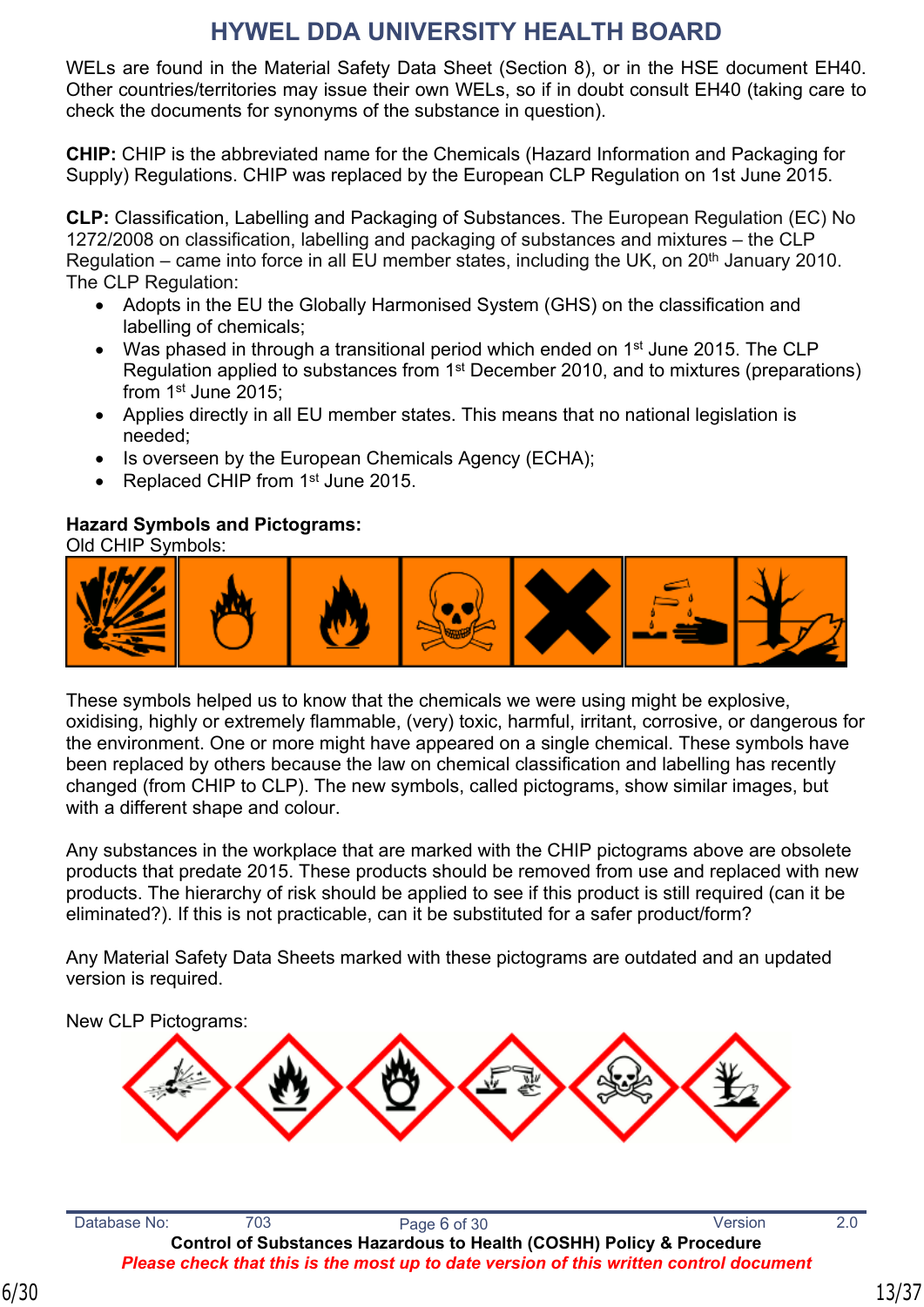You will see that the harmful symbol is now missing. This is because it has been replaced by the new exclamation mark pictogram:





This pictogram will refer to less serious health hazards such as skin irritancy / sensitisation. Some new pictograms have also been introduced:



This pictogram reflects serious longer term health hazards such as carcinogenicity and respiratory sensitisation.



This pictogram means "Contains gas under pressure".

**Hazard Statements:** New hazard statements under CLP have replaced the CHIP risk phrases and are separated into H200s for Physical Hazards**,** H300s for Health Hazards and H400s for Environmental Hazards. Hazard statements provide information about the nature and the degree of the hazard and each hazard statement has a corresponding identification code.

**Precautionary Statements:** New precautionary statements under CLP replaced the CHIP safety phrases and are separated into P100s for General**,** P200s for Prevention**,** P300s for Response**,**  P400s for storage and P500s for Disposal. Precautionary statements provide information on the measures to take to minimize or prevent effects from physical, health or environmental Hazards. These include first aid and emergency measures (response). For example:

- P103 Read label before use
- P271 Use only outdoors or in a well-ventilated area
- $\bullet$  P304 If inhaled……
- P405 Store Locked up
- P501 Dispose of contents to…….

**Signal word:** The CLP introduced a new requirement for labelling – a signal word, either "warning" or "danger" depending on the severity of the hazard.

### <span id="page-13-0"></span>**7. Responsibilities**

**The Chief Executive** has overall responsibility for this policy, to ensure a safe working environment where reasonably practicable control measures can be applied to minimise the risks from substances hazardous to health.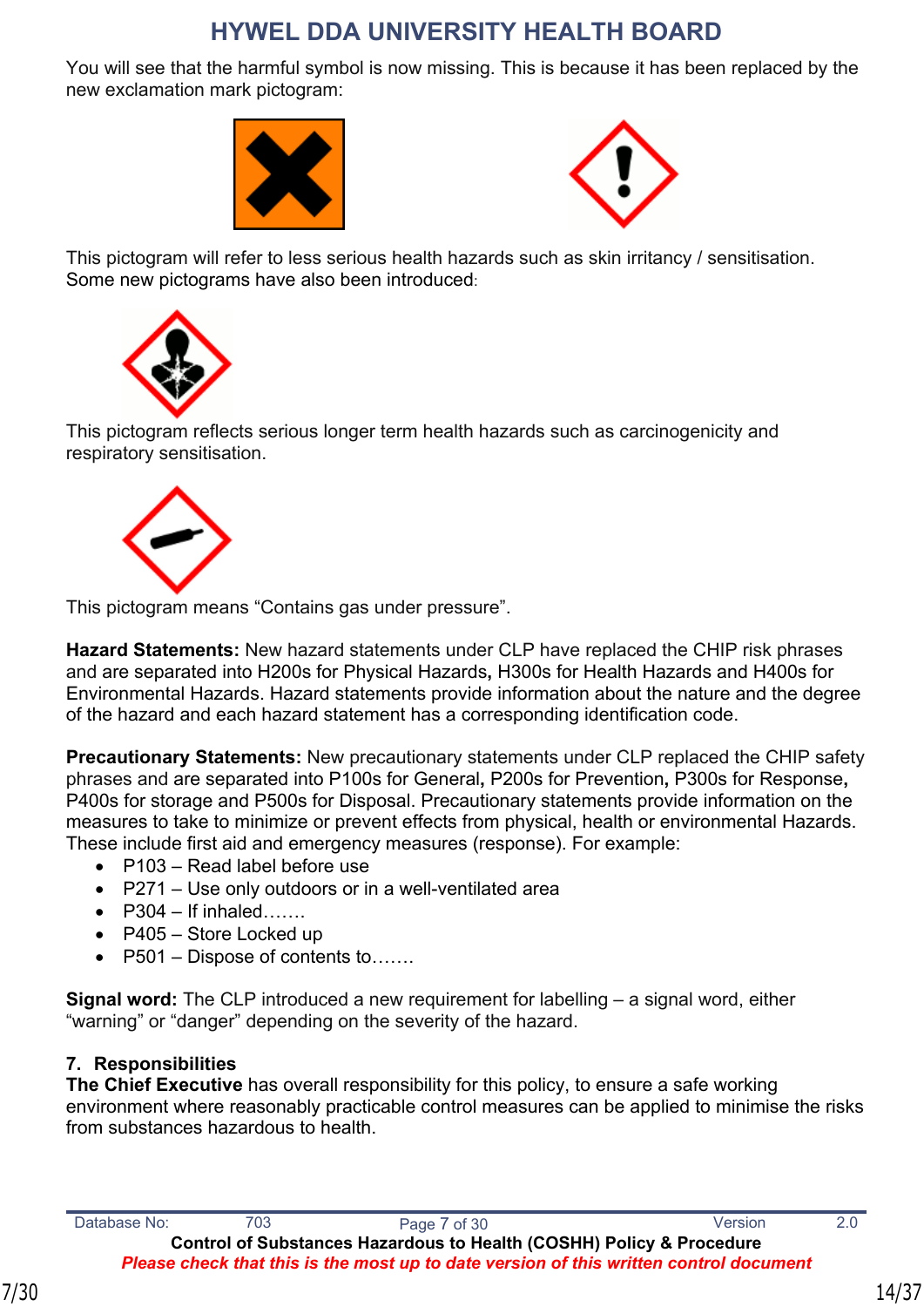**The Director of Nursing, Quality and Patient Experience** has delegated Executive Board responsibility for the management of health and safety and the championing of health and safety issues at Board Level. The Director of Nursing, Quality and Patient Experience is therefore responsible for the operational implementation of this and other health and safety policies.

**Departmental and Premises Managers** are directly responsible and accountable to the Director of Nursing, Quality and Patient Experience for ensuring that all health & safety risks are adequately controlled within their area of responsibility. This includes specific duties under COSHH:

- To ensure their staff are aware of the COSHH assessment policy and procedure;
- To ensure training is made available to staff within their area of responsibility;
- To ensure all appropriate action is taken to minimise COSHH risks within their area of responsibility;
- To ensure COSHH risks are included in the Datix risk register and are managed as per the HDUHB risk assessment procedure;
- To monitor the process of assessing COSHH risks within their area of responsibility;
- To report to the Health and Safety Committee the status of compliance with this policy & procedure;
- To ensure any shortcomings identified in the COSHH risk assessments in relation to control measures are assessed and managed as per the Risk Assessment Guidance;
- To ensure, where appropriate, hazardous substances are replaced with a safer alternative;
- To ensure the principles of good practice are applied;
- To ensure control measures are used and maintained;
- To liaise with the Health, Safety and Security Department to determine if exposure monitoring is required;
- To liaise with the Occupational Health Department to determine if health surveillance is required;
- To prepare plans and procedures to deal with accidents, incidents and emergencies;
- To ensure local information, training and supervision in relation to COSHH;
- To periodically audit their department/premises to ensure continued COSHH compliance.

**Line Managers, Ward Managers, Team Leaders and Supervisors** etc with day-to-day responsibility for staff are directly accountable and responsible to their immediate line manager for the health & safety of all staff patients, clients, visitors, contractors and members of the public within their area of responsibility. This also includes specific duties under COSHH:

- To identify the substances present in their assigned area;
- To obtain a manufacturer's safety data sheet for chemicals used in their areas;
- To complete and update a COSHH Risk Assessment Form for each identified substance and ensure that any further required action is completed (example for in Appendix 1);
- To ensure, when the need has been identified for employees to wear respiratory protective equipment, that it be tested to ensure that it is fit for use;
- To review COSHH assessments if there are any changes or at least every three years;

### **The Health, Safety and Security Department** is responsible for:

- Providing advice on the COSHH Policy and Procedure, including risk assessment;
- Carrying out or arranging appropriate exposure monitoring where required:
- Liaising and consulting with the Occupational Health Department where required;
- Providing information on request regarding the substitution of hazardous substances with safer alternatives;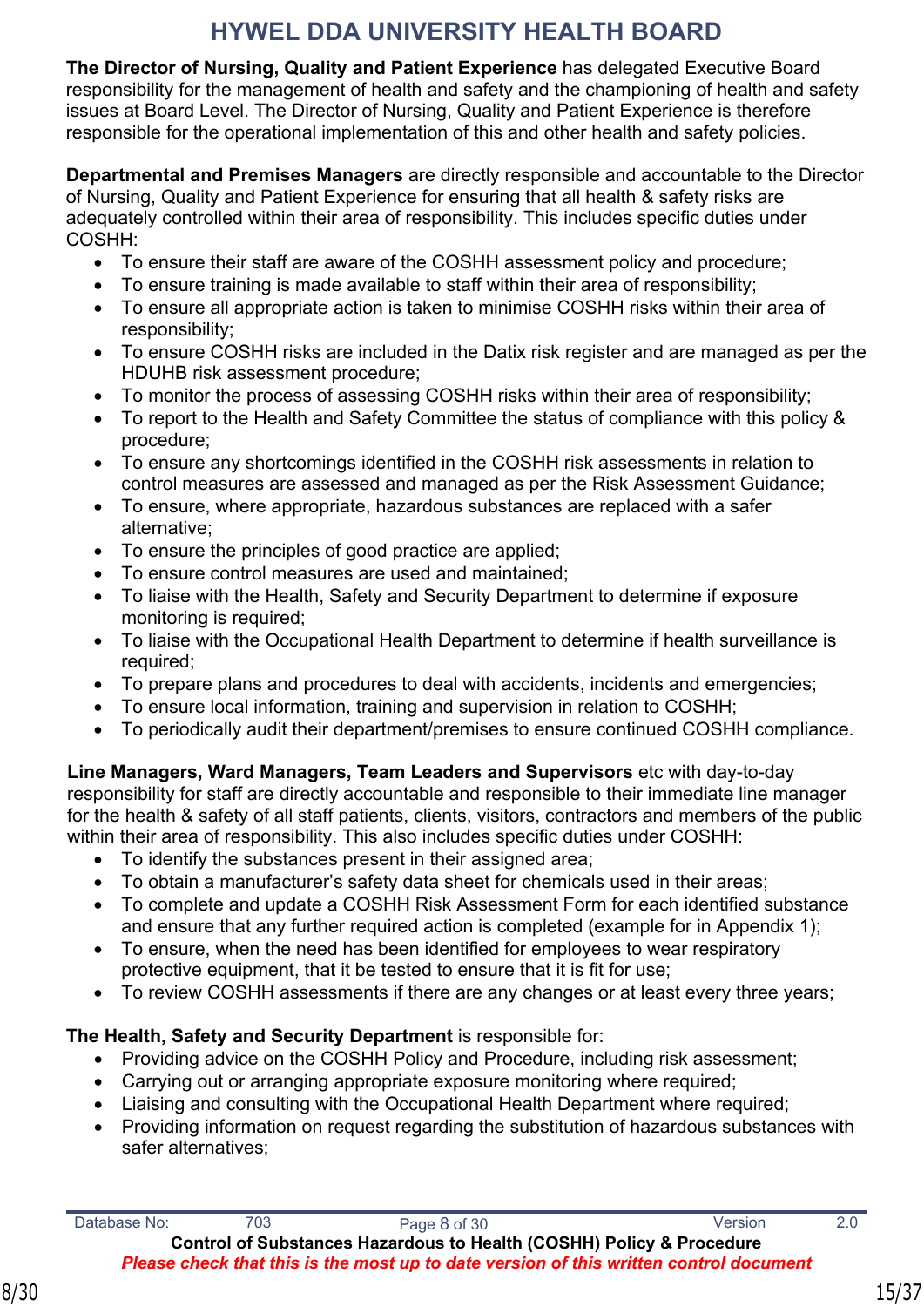Updating and reviewing the COSHH Policy and Procedure every three years or earlier should audit results or changes to legislation, guidance, policy and organisation structures within HDdUHB indicate otherwise.

### **The Estates Department** is responsible for the following under COSHH:

- Ensuring that any engineering controls, such as local exhaust ventilation, are thoroughly examined and tested at least once every 14 months or sooner if required by the COSHH Regulations;
- Keeping a record of examinations and tests and a record of repairs carried out as a result of examinations and tests and ensuring that these are kept for a minimum of 5 years from the date of the examination, test or repair.
- Ensuring that all contractors engaged by the Estates Department to carry out work have the necessary information on any hazardous substances that they may encounter and have undertaken the necessary COSHH assessments for any substances that they may bring to and/or use on any HDdUHB premises.

### **The Environment Team** is responsible for the following under COSHH:

- Through the operation of an ISO 14001 Environment Management System, the team will periodically spot check departmental arrangements for COSHH.
- In line with the Waste Management Policy, the team will provide advice regarding and assist with the disposal of substances subject to COSHH.

### **The Occupational Health Department** is responsible for the following under COSHH:

- Providing advice to managers, when requested, on the availability and appropriateness of health surveillance;
- Undertaking appropriate health surveillance and keeping suitable records for at least 40 years;
- Informing employees of results of health surveillance and any actions required;
- Liaising with General Practitioners if necessary;
- Providing quarterly and annual data (group results without giving individual names) on health surveillance when requested to appropriate groups such as the bi-monthly Health and Safety Committee;
- Liaising and consulting with the Risk/Health and Safety Managers as appropriate.

**Employees** have the following responsibilities under COSHH:

- All employees have a duty to take reasonable care for themselves and others as required by the Health and Safety at Work etc Act 1974; this duty extends to the safe use of substances hazardous to health;
- To make full and proper use of all control measures, including engineering controls or safe systems of work provided by or developed by the employer;
- Use Personal Protective Equipment (PPE) or Respiratory Protective Equipment (RPE) as indicated or dictated by the risk assessment;
- To report any defects and bring to the attention of managers any problems relating to the safe use of chemicals, including control measures or PPE;
- <span id="page-15-0"></span>Attend for health surveillance, where required by the Occupational Health Department.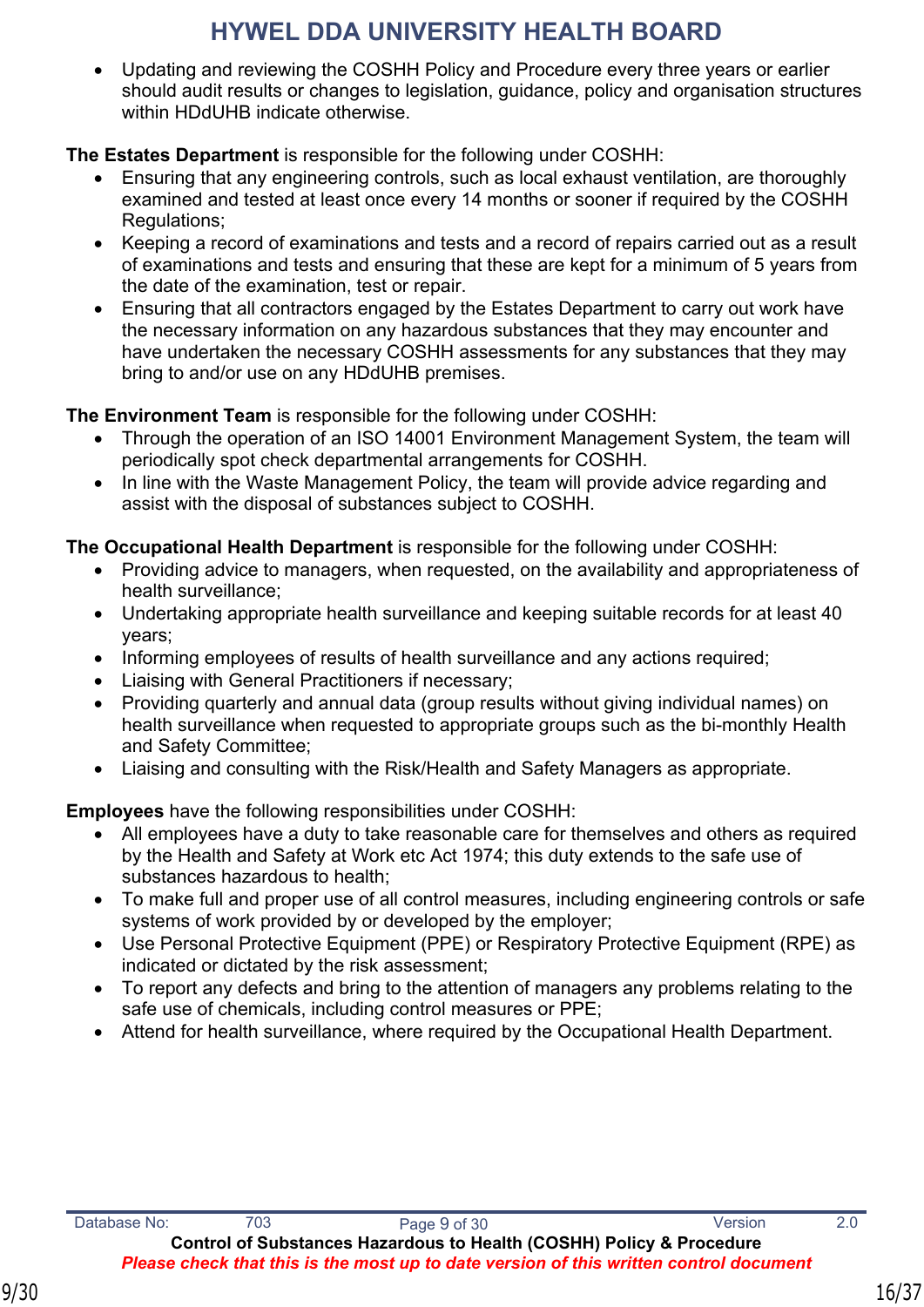### **8. COSHH Procedure**

#### <span id="page-16-0"></span>**Compliance**

In order to comply with the COSHH Regulations the following eight steps are required:

- Assess the risks;
- Decide what precautions are needed;
- Prevent or adequately control exposure;
- Ensure that control measures are used and maintained;
- Monitor exposure:
- Carry out appropriate health surveillance;
- Prepare plans and procedures to deal with accidents, incidents, and emergencies;
- Ensure that employees are properly informed, trained, and supervised.

The Health and Safety Committee shall implement and audit this procedure.

### <span id="page-16-1"></span>**Step 1: Assess the risks**

Departmental or Premises Managers should ensure that Line Managers have:

- $\bullet$  Identified the substances present in their assigned area(s);
- Obtained a manufacturer's safety data sheet (SDS) for chemicals purchased by the organisation;
- Completed and updated the COSHH Risk Assessment Form (see Appendix 1 and 2) for each identified substance and ensured that any further required action is completed. (Where departments can evidence robust existing compliance with COSHH, alternative COSHH Risk Assessment Forms will be permitted for continued use, such as in Pathology).

### <span id="page-16-2"></span>**Step 2: Decide what precautions are needed**

The resulting COSHH Risk Assessment should be reviewed by the responsible Line Manager and the existing control measures should be compared against the recommended control measures.

Depending on the level of risk, any shortcomings should be notified to the Departmental or Premises Manager who is responsible for devising an action plan to ensure that all appropriate control measures are in place (See COSHH Risk Assessment Form for further details). It is also the Departmental or Premises Manager's responsibility to check that the existing control measures work and are effective.

The COSHH Risk Assessments should be filed in the departmental COSHH assessment file and should be reviewed by all who work in the department and a signature gained to verify this. It should be a living document and the responsible Line Manager should revisit if circumstances change. It should be reviewed every three years or when:

- There is reason to suspect the assessment is no longer valid (e.g. if the substance used changes in composition or another substances is introduced to do the same task);
- There has been a significant change in the work process / activity;
- The results of monitoring employees' exposure show it to be necessary.

<span id="page-16-3"></span>A new process or substance should be reviewed once it has been established in the workplace, so that control measures, precautions, and training can be evaluated for ongoing suitability.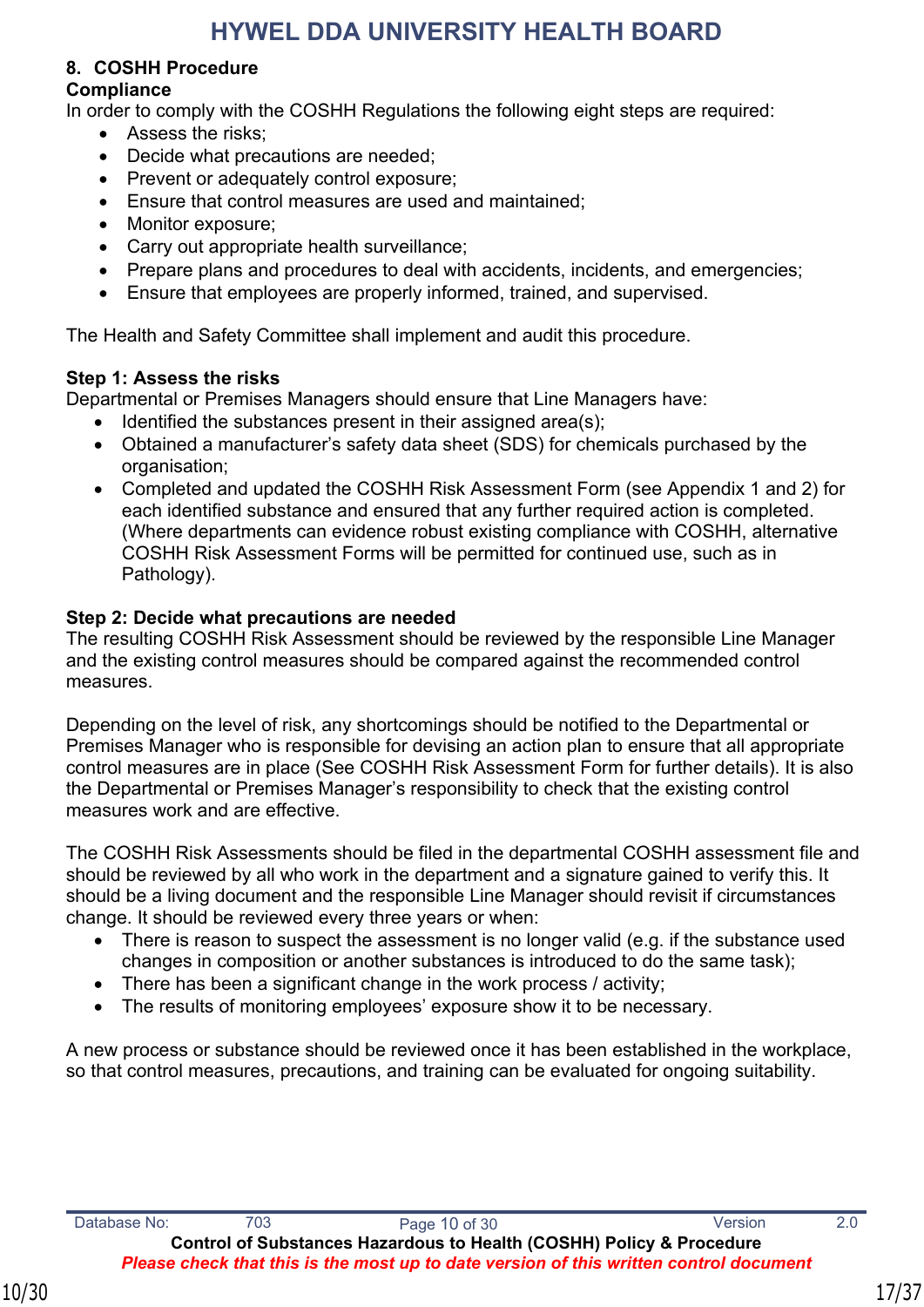#### **Step 3: Prevent or adequately control exposure**

Exposure to hazardous substances should be prevented if it is reasonably practicable to do so. This could be achieved by:

- Changing the process or activity so that the hazardous substance is not needed or generated;
- Replacing it with a safer alternative;
- Use it in a safer form, e.g. pellets instead of powder.

The HSE COSHH basics guidance on substance substitution (available on their website) advises how to replace hazardous substances with safer alternatives. This is the responsibility of Departmental or Premises Managers. Assistance with this can be obtained from the Health, Safety and Security Department. If prevention of exposure is not reasonably practicable, then it must be adequately controlled. The Departmental or Premises Manager should consider and put in place measures appropriate to the activity and consistent with the COSHH risk assessment, including, in order of priority, one or more of the following:

- Use appropriate work processes, systems, and engineering controls, and provide suitable work equipment and materials e.g. use processes which minimise the amount of material used or produced, or equipment which totally encloses the process;
- Control exposure at source (e.g. local exhaust ventilation), and reduce the number of employees exposed to a minimum, the level and duration of their exposure, and the quantity of hazardous substances used or produced in the workplace;
- Provide personal protective equipment e.g. face masks, respirators, protective clothing), but only as a last resort and never as a replacement for other control measures which are required.

Under the COSHH Regulations, exposure to a substance hazardous to health will be considered to be adequately controlled if:

- The eight principles of good practice set out in Schedule 2A to COSHH are applied;
- The workplace exposure limit for the substance (if there is one) is not exceeded;
- If the substance is known to cause cancer, heritable genetic damage or asthma, exposure is reduced to as low a level as is reasonably practicable.

The Health, Safety and Security Department will inform the Departmental or Premises Manager if workplace monitoring shows that exposure levels have been exceeded and will provide recommendations.

For carcinogens (substances that cause cancer) or mutagens (substances that may cause heritable genetic damage) special requirements apply. These are summarised in Schedule 1 of [the Control of Substances Hazardous to Health Regulations Approved Code of Practice and](http://www.hse.gov.uk/pubns/priced/l5.pdf)  [Guidance L5 \(sixth edition\) 2013](http://www.hse.gov.uk/pubns/priced/l5.pdf).

#### <span id="page-17-0"></span>**Step 4: Ensure control measures are used and maintained**

COSHH requires employees to make proper use of control measures and to report defects. It is the Departmental or Premises Manager's responsibility to take all reasonable steps to ensure that they do so. Employees should be made familiar with COSHH assessments for their area, the control measures they should use and their responsibility to report any defects.

Items of equipment such as local exhaust ventilation and systems of work have to be regularly checked to make sure they are still effective. COSHH sets specific intervals between examinations for local exhaust ventilation equipment, and it is the Departmental or Premises Manager's responsibility to ensure that arrangements for these inspections are in place and to liaise with the Estates Department if necessary. Records of examinations and tests carried out (or a summary of them) should be kept for at least five years.

Database No: 703 Page 11 of 30 Version 2.0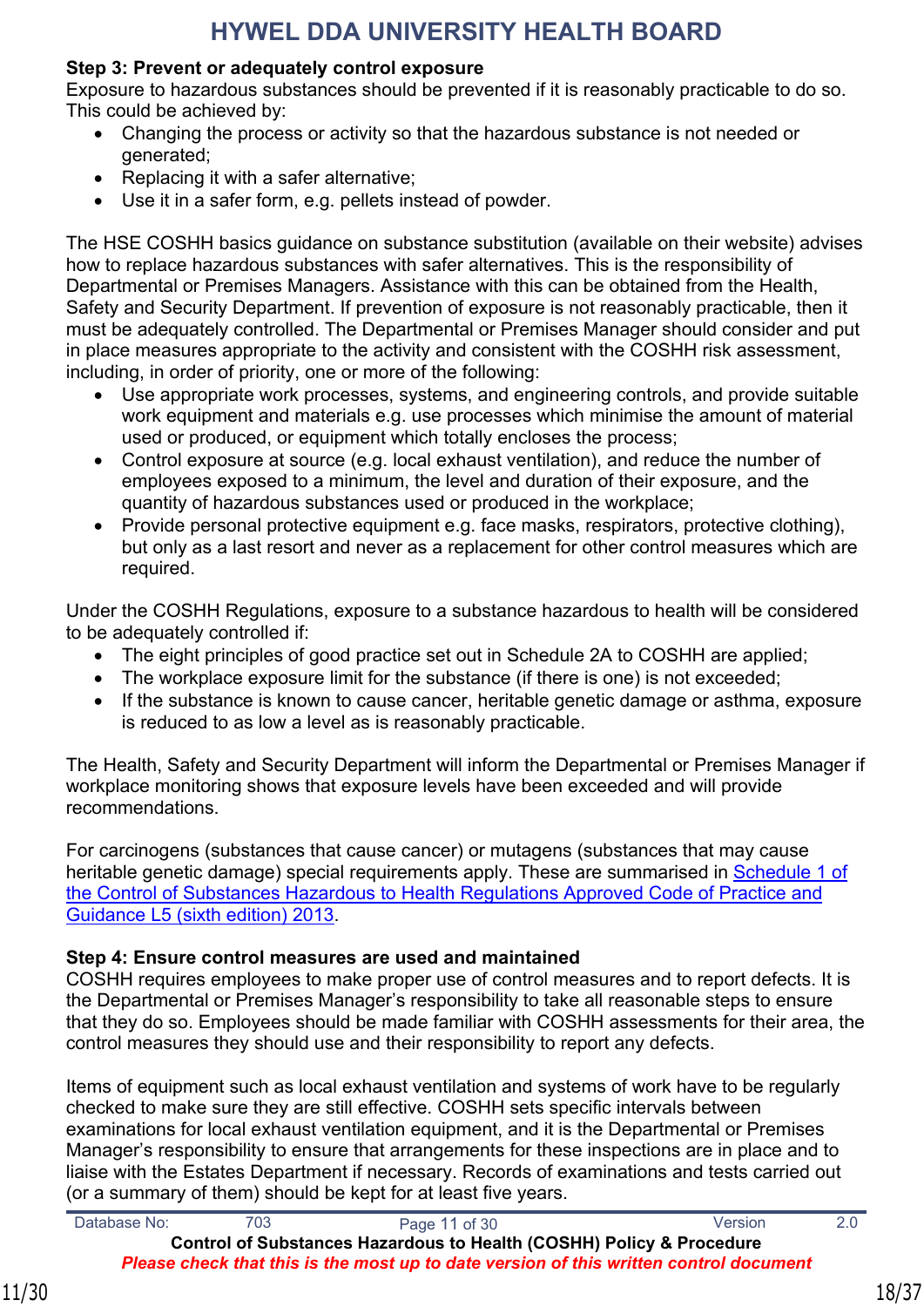RPE should be examined and, where appropriate, tested at suitable intervals. Face-fit testing should be undertaken where necessary. For further information, please see the Fit Testing for Respiratory Protective Equipment (RPE) Procedure (currently in development). For RPE to be suitable it must be matched to the job, the environment, the anticipated airborne contaminant exposure level, and the wearer. As people come in all sorts of shapes and sizes it is unlikely that one particular type, or size of RPE facepiece, will fit everyone. Fit testing will help ensure that the equipment selected is suitable for the wearer.

#### <span id="page-18-0"></span>**Step 5: Monitor exposure**

Under certain circumstances the concentration of hazardous substances in the air breathed in by staff will need to be measured. The COSHH Risk Assessment will indicate if monitoring or exposure may be required. Departmental or Premises Managers should liaise with the Health, Safety and Security Department / Estates Department to determine if any monitoring is needed.

Any records of exposure monitoring will be forwarded to the responsible Departmental or Premises Manager and copies kept for at least five years by the Estates Department.

Where an employee has a health record, any monitoring results relevant to them as an individual must be kept with their health record. They should be allowed access to their personal monitoring record.

#### <span id="page-18-1"></span>**Step 6: Carry out appropriate health surveillance**

The COSHH Regulations require health surveillance to be carried out under certain circumstances. The Occupational Health Department will provide advice to managers, when requested, on the availability and appropriateness of health surveillance. The COSHH Risk Assessments can be used as an aid to identify areas where health surveillance may be required.

Health surveillance might involve examination by a doctor or trained nurse, or simple skin checks or a questionnaire by a trained supervisor. Under certain circumstances biological monitoring may be appropriate. It is the Departmental or Premises Manager's responsibility to ensure that any employees requiring health surveillance are referred to the Occupational Health Department. A health record of any health surveillance carried out must be kept for at least 40 years by the Occupational Health Department.

<span id="page-18-2"></span>**Step 7: Prepare plans and procedures to deal with accidents, incidents and emergencies**

Plans and procedures are required where the work activity gives rise to a risk of an accident, incident or emergency involving exposure to a hazardous substance, which goes well beyond the risks associated with day-to-day work. In such circumstances the Departmental or Premises Manager, with the support of the Health, Safety and Security Department if required, must plan a response to an emergency involving a hazardous substance before it happens. The plan must include the identification and mitigation of COSHH risks associated with the potential accident, incident or emergency.

If carcinogens, mutagens, or biological agents are used, appropriate emergency plans and procedures should be in place.

However, the organisation does not have to introduce these emergency procedures if:

- The quantities of substances hazardous to health in the workplace are such that they present only a slight risk to employees' health and;
- The control measures put in place are sufficient to control the risk;

12/30 19/37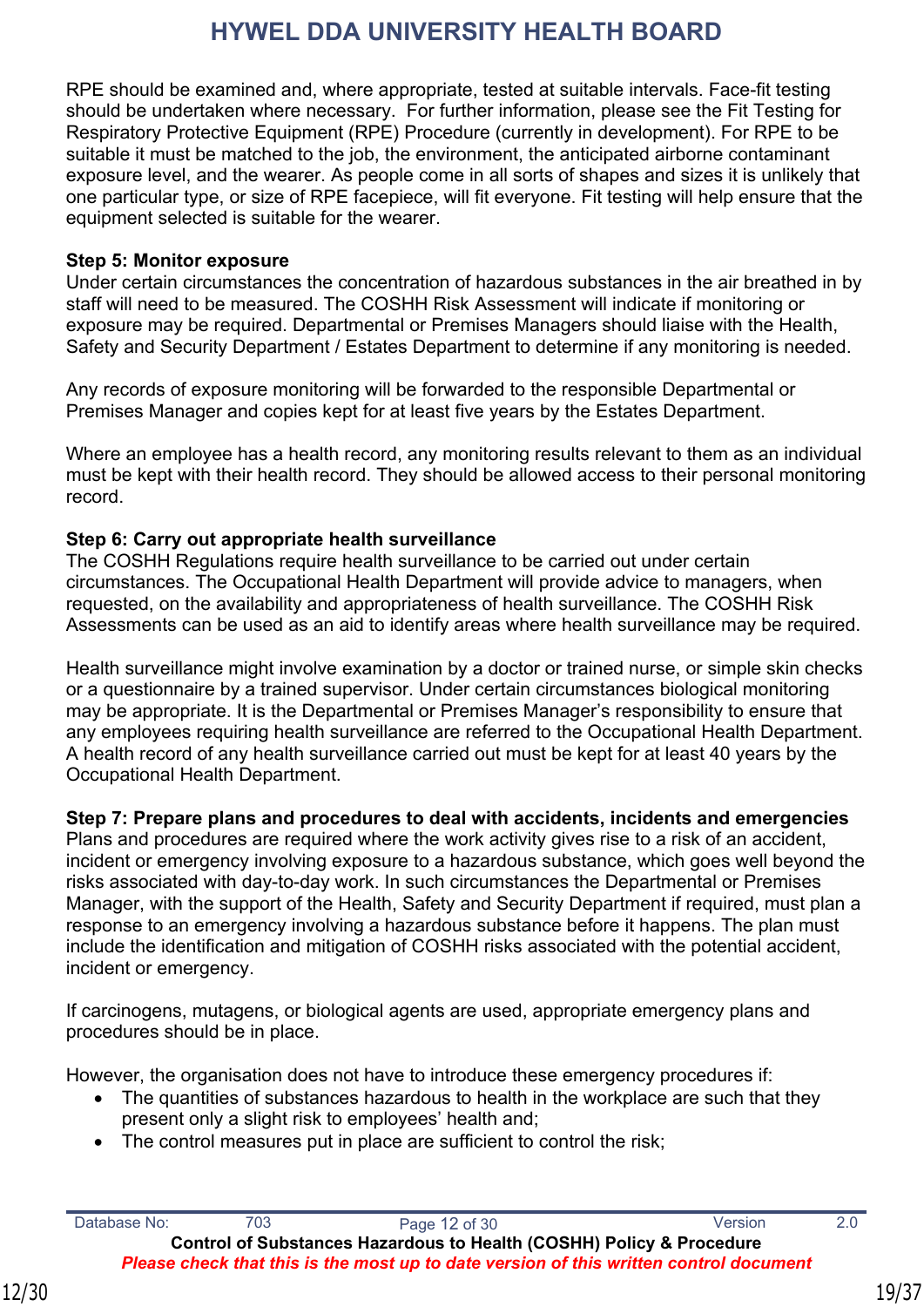### <span id="page-19-0"></span>**Step 8: Ensure that employees are properly informed, trained and supervised**

There is a legal requirement under COSHH for the health board to provide suitable and sufficient information, instruction, and training. COSHH awareness forms part of the Health, Safety and Welfare course on the mandatory training programme.

Staff should also undergo local training which is specific to their role and must be focused on the substances which members of staff actually come into contact with as part of their work.

Local information, instruction and training should include:

- The names of the substances they work with or could be exposed to and the risks created by such exposure, and access to any safety data sheets (SDSs) that apply to those substances;
- The main findings of the risk assessment;
- The precautions they should take to protect themselves and other employees;
- How to use personal protective equipment and clothing provided;
- Results of any exposure monitoring and health surveillance (without giving individual employee's names);
- Emergency procedures which need to be followed.

It is the Departmental or Premises Manager's responsibility to ensure that local information, instruction, and training is undertaken. The basis of the local training would be bringing to the staff's attention the local COSHH assessments and signing to say they have reviewed them.

The information, instruction and training should be updated and adapted to take into account significant changes in the type of work carried out or work methods used.

### <span id="page-19-1"></span>**9. Monitoring Compliance, Audit & Review**

The Health and Safety Committee will ensure that the policy & procedures are implemented and monitored. This will be re-enforced within localities by local risk management and health and safety arrangements.

This document will be reviewed every three years or earlier should audit results or changes to legislation / practice within HDdUHB indicate otherwise.

### <span id="page-19-2"></span>**10.Acknowledgements & Reference Material**

The following reference sources have been used in the compilation of this Control of Substances Hazardous to Health (COSHH) Policy & Procedure:

- Powys Teaching Health Board (2017), Control of Substances Hazardous to Health (COSHH) Policy & Procedure
- Portsmouth Hospitals NHS Trust (2015), Control of Substances Hazardous to Health (COSHH) Policy
- Aneurin Bevan University Health Board (2014), Policy for the Control of Substances Hazardous to Health (COSHH)
- Cardiff and Vale University Health Board (2015), Control of Substances Hazardous to Health Procedure
- H.M. Government: Statutory Instrument (2002), Control of Substances Hazardous to Health. The Control of Substances Hazardous to Health Regulations 2002 as amended, H.M. Stationary Office, London.
- H.M. Government Statutory Instrument (2009), Chemical (Hazardous Information and Packaging for Supply) Regulations 2009, H.M. Stationary Office, London.
- HSE (2007), Registration, Evaluation, Authorisation and Restriction of Chemicals Regulations, HSE Books, Norwich, England.

Database No: 703 Page 13 of 30 Version 2.0

**Control of Substances Hazardous to Health (COSHH) Policy & Procedure** *Please check that this is the most up to date version of this written control document*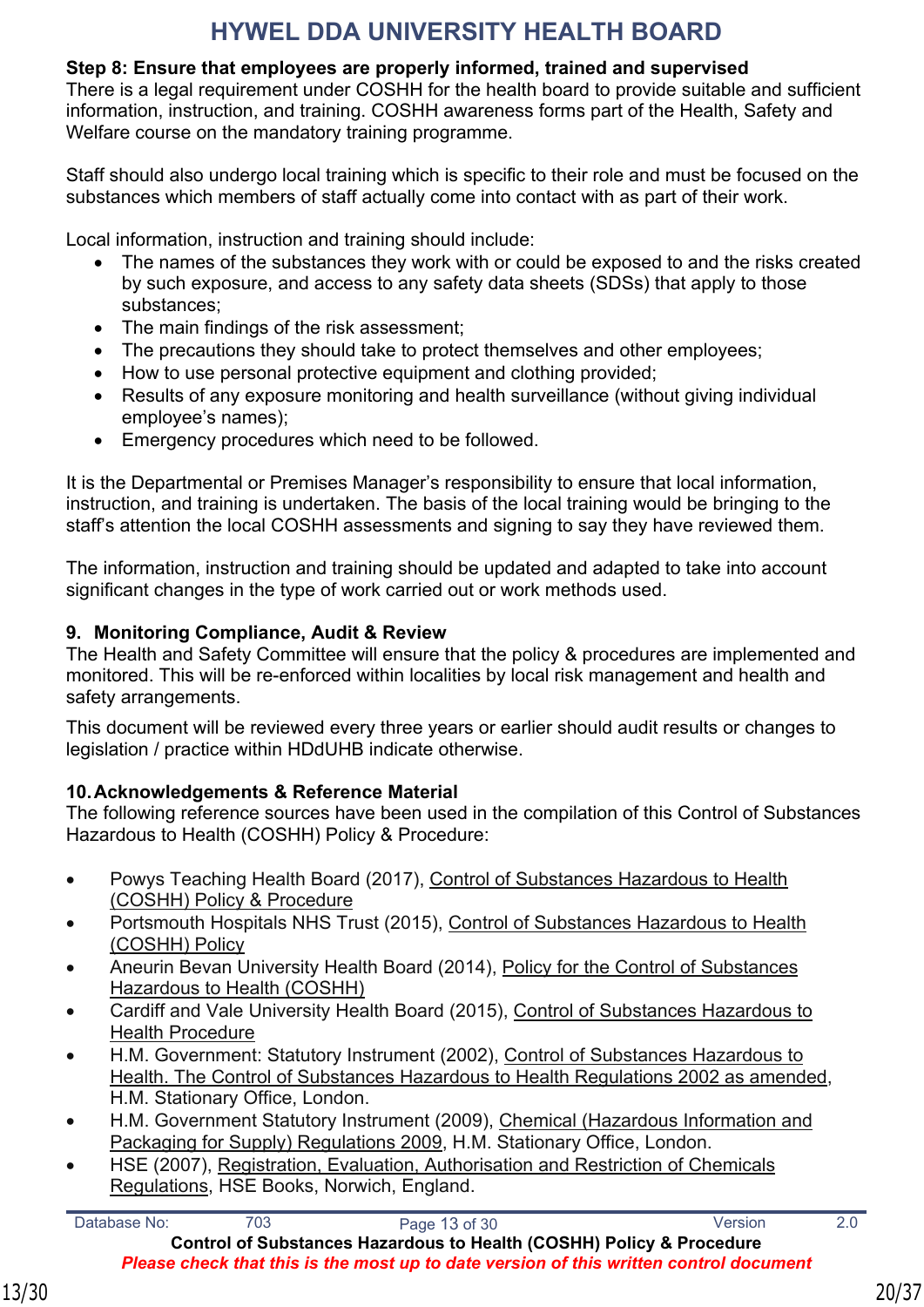- HSE (2013), The Control of Substances Hazardous to Health Regulations 2002 as amended, Approved Code of Practice and Guidance L5 (sixth edition), HSE Books, Norwich, England
- HSE (2017), COSHH Essentials: Control Exposure to Chemicals A Simple Control Banding Approach, HSE Books, Norwich, England
- HSE (2012) Working with Substances Hazardous to Health, A brief guide to COSHH INDG136(rev5), HSE Books Sudbury, England.
- HSE (2007) EH40/2005- Occupational Exposure Limits, Table 1: List of approved workplace exposure limits (as consolidated with amendments October 2007), HSE, England
- The general style is based on a public domain COSHH form that was significantly modified to include text from the CLP Regulations, GHS pictograms, some elements of HDUHB Policy 703 V1, elements of a standard format MSDS, and other aspects required to demonstrate compliance.

Relevant law:

- Health and Safety at Work etc Act 1974
- Control of Substances Hazardous to Health Regulations 2002 (as amended)
- Management of Health and Safety at Work Regulations 1999
- Reporting of Injuries, Diseases and Dangerous Occurrences Regulations 2013
- Workplace (Health, Safety and Welfare) Regulations 1992
- Provision and Use of Work Equipment Regulations 1998
- Personal Protective Equipment at Work Regulations 2002
- CLP Regulation [\(https://echa.europa.eu/regulations/clp/legislation](https://echa.europa.eu/regulations/clp/legislation))

Further information is available on the HSE website: <http://www.hse.gov.uk/coshh/index.htm>

The HSE COSHH essentials e-tool can be found at: <http://www.hse.gov.uk/coshh/essentials/coshh-tool.htm>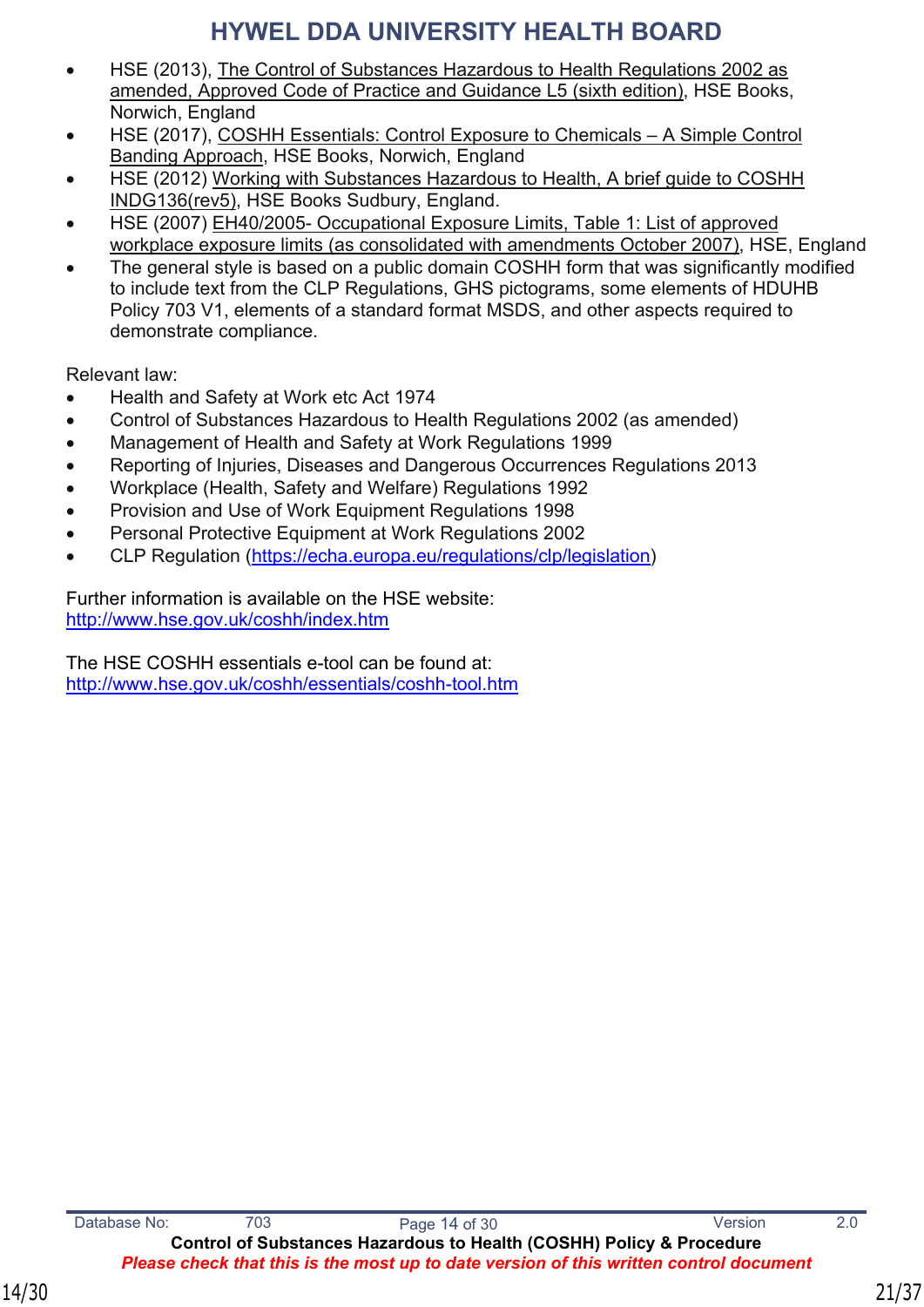### <span id="page-21-0"></span>**11.Appendix 1: COSHH Risk Assessment Form**

| GICI<br>Bwrdd Iechyd Prifysgol<br>Hywel Dda<br><b>University Health Board</b>                                                                                                                                                                                                                                                                                                                                          |                            | <b>COSHH ASSESSMENT</b><br>Substance-based                                                                                                                                                                                                                                                                                                        |                                                                                                                                                                                   |
|------------------------------------------------------------------------------------------------------------------------------------------------------------------------------------------------------------------------------------------------------------------------------------------------------------------------------------------------------------------------------------------------------------------------|----------------------------|---------------------------------------------------------------------------------------------------------------------------------------------------------------------------------------------------------------------------------------------------------------------------------------------------------------------------------------------------|-----------------------------------------------------------------------------------------------------------------------------------------------------------------------------------|
| Name of<br>substance/product                                                                                                                                                                                                                                                                                                                                                                                           |                            |                                                                                                                                                                                                                                                                                                                                                   |                                                                                                                                                                                   |
| Manufacturer/Supplier<br>Address, e-mail, emergency<br>contact phone number                                                                                                                                                                                                                                                                                                                                            |                            |                                                                                                                                                                                                                                                                                                                                                   |                                                                                                                                                                                   |
| Description of substance<br>Physical form, pack size,<br>container                                                                                                                                                                                                                                                                                                                                                     |                            |                                                                                                                                                                                                                                                                                                                                                   |                                                                                                                                                                                   |
| Describe the work process<br>and relevant equipment                                                                                                                                                                                                                                                                                                                                                                    |                            |                                                                                                                                                                                                                                                                                                                                                   |                                                                                                                                                                                   |
| Location/s of work process                                                                                                                                                                                                                                                                                                                                                                                             |                            |                                                                                                                                                                                                                                                                                                                                                   |                                                                                                                                                                                   |
| Information sources<br><b>Material Safety Data Sheet</b>                                                                                                                                                                                                                                                                                                                                                               |                            |                                                                                                                                                                                                                                                                                                                                                   |                                                                                                                                                                                   |
| Persons at risk of exposure                                                                                                                                                                                                                                                                                                                                                                                            | Employees /<br>Contractors | Patients /<br>Service users                                                                                                                                                                                                                                                                                                                       | Visitors /<br>Public                                                                                                                                                              |
| known/relevant                                                                                                                                                                                                                                                                                                                                                                                                         |                            | Hazardous substances - MSDS Section 3.1 & 3.2; proprietary products may only give a concentration range<br>If a biological agent: species/type e.g. bacterium, fungus, virus, BBV, Hazard Group (HG1, HG2, HG3, HG4) where                                                                                                                        |                                                                                                                                                                                   |
| Hazardous substances and<br>concentration                                                                                                                                                                                                                                                                                                                                                                              |                            |                                                                                                                                                                                                                                                                                                                                                   |                                                                                                                                                                                   |
|                                                                                                                                                                                                                                                                                                                                                                                                                        |                            | Classification of hazards (GHS hazard pictograms, CLP Regulation) - MSDS Section 2.2;                                                                                                                                                                                                                                                             |                                                                                                                                                                                   |
| 绿<br>Acute toxicity (Cat 1 - 3)                                                                                                                                                                                                                                                                                                                                                                                        |                            | Corrosive                                                                                                                                                                                                                                                                                                                                         | Hazardous to the<br>environment                                                                                                                                                   |
| Fatal if swallowed; Fatal in contact with skin<br>Fatal if inhaled; Toxic if swallowed;<br>Toxic in contact with skin; Toxic if inhaled;                                                                                                                                                                                                                                                                               |                            | May be corrosive to metals;<br>Causes severe skin burns and eye damage;                                                                                                                                                                                                                                                                           | Very toxic to aquatic life with long lasting<br>effects; Toxic to aquatic life with long<br>lasting effects;                                                                      |
| Health Hazard (Cat 4)                                                                                                                                                                                                                                                                                                                                                                                                  |                            | Flammable                                                                                                                                                                                                                                                                                                                                         | Explosive                                                                                                                                                                         |
| May cause respiratory irritation;<br>May cause drowsiness or dizziness<br>May cause an allergic skin reaction;<br>Causes serious eye irritation;<br>Causes skin irritation; Harmful if swallowed;<br>Harmful in contact with skin;<br>Harmful if inhaled;<br>Harms public health and environment by<br>destroying ozone in the upper atmosphere;                                                                       |                            | Extremely flammable gas; Flammable gas;<br>Extremely flammable aerosol;<br>Flammable aerosol;<br>Highly flammable liquid and vapour;<br>Flammable liquid and vapour;<br>Flammable solid:<br>May also include the following substances:<br>pyrophoric; self-heating; self-igniting; those<br>which produce flammable gas on contact<br>with water; | Unstable explosive;<br>Explosive; mass explosion hazard;<br>Explosive; severe projection hazard;<br>Explosive; fire, blast, or projection<br>hazard;<br>May mass explode in fire; |
| Serious Health Hazard                                                                                                                                                                                                                                                                                                                                                                                                  |                            | Oxidising<br>$\bullet$                                                                                                                                                                                                                                                                                                                            | Gas under pressure                                                                                                                                                                |
| May be fatal if swallowed and enters<br>airways; Causes damage to organs;<br>May cause damage to organs;<br>May damage fertility or the unborn child;<br>Suspected of damaging fertility or unborn<br>child; May cause cancer;<br>Suspected of causing cancer;<br>May cause genetic defects;<br>Suspected of causing genetic defects;<br>May cause allergy or asthma symptoms or<br>breathing difficulties if inhaled; |                            | May cause or intensify fire (oxidiser);<br>May cause fire or explosion (strong oxidiser);                                                                                                                                                                                                                                                         | Contains gas under pressure -<br>may explode if heated;<br>Contains refrigerated gas - may<br>cause cryogenic burns or injury;                                                    |
|                                                                                                                                                                                                                                                                                                                                                                                                                        |                            | Hazards not covered by other criteria - MSDS Section 9, plus physical properties                                                                                                                                                                                                                                                                  |                                                                                                                                                                                   |
| Asthmagen<br>Mutagen                                                                                                                                                                                                                                                                                                                                                                                                   | Asphyxiant                 | By-product<br>(curing/drying, decomposition, reaction)                                                                                                                                                                                                                                                                                            | Other hazard<br>(specify)                                                                                                                                                         |
| Database No:<br>703                                                                                                                                                                                                                                                                                                                                                                                                    |                            | Page 15 of 30                                                                                                                                                                                                                                                                                                                                     | Version<br>2.0                                                                                                                                                                    |

**Control of Substances Hazardous to Health (COSHH) Policy & Procedure** *Please check that this is the most up to date version of this written control document*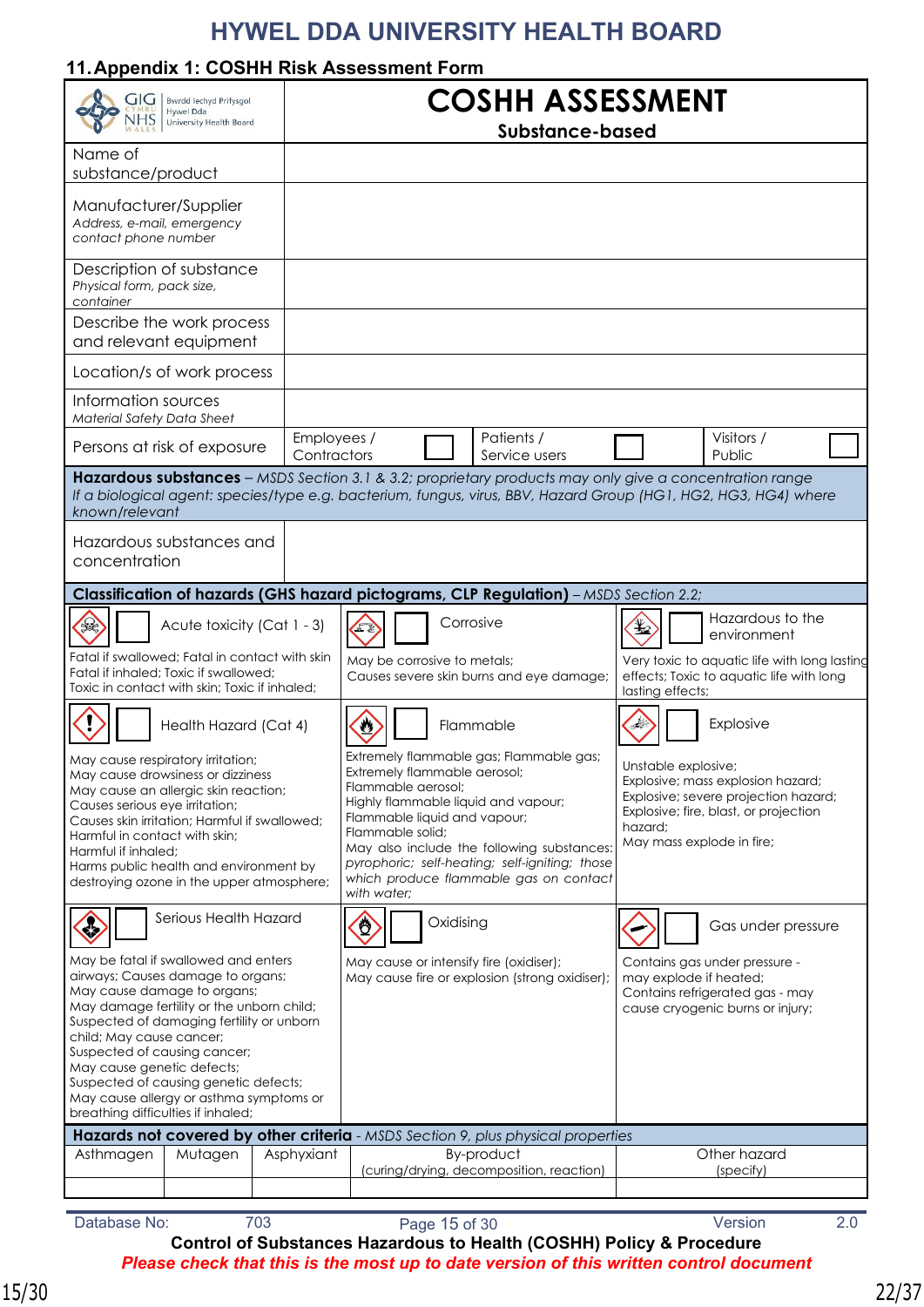| <b>Physical form of substance</b> - some substances may be present in more than one form at the same time e.g.<br>solvents, fuel |        |     |               |              |                                                      |  |  |  |
|----------------------------------------------------------------------------------------------------------------------------------|--------|-----|---------------|--------------|------------------------------------------------------|--|--|--|
| Solid                                                                                                                            | Liauid | Gas | <b>Vapour</b> | Aerosol/Mist | <b>Other</b> (specify)<br><b>Dust</b><br><b>Fume</b> |  |  |  |
|                                                                                                                                  |        |     |               |              |                                                      |  |  |  |
| <b>Other relevant details</b> – include appearance, relevant physical or chemical properties                                     |        |     |               |              |                                                      |  |  |  |
|                                                                                                                                  |        |     |               |              |                                                      |  |  |  |

| <b>Route of Exposure</b> - MSDS Section 4; also based on process, substance form, and equipment |  |  |  |  |  |  |
|-------------------------------------------------------------------------------------------------|--|--|--|--|--|--|
| <b>Contact/absorption):</b> skin, eyes<br><b>Injection</b><br>Inhalation<br><b>Ingestion</b>    |  |  |  |  |  |  |
|                                                                                                 |  |  |  |  |  |  |

| Level of exposure/contact - approximates or weekly/monthly average use is acceptable if usage is variable. |                                                                                                                                                                                                                             |  |  |  |  |  |
|------------------------------------------------------------------------------------------------------------|-----------------------------------------------------------------------------------------------------------------------------------------------------------------------------------------------------------------------------|--|--|--|--|--|
| How many people handle the substance?                                                                      |                                                                                                                                                                                                                             |  |  |  |  |  |
| Duration of exposure per<br>shift/day/week/month                                                           |                                                                                                                                                                                                                             |  |  |  |  |  |
| Quantity prepared at a time                                                                                |                                                                                                                                                                                                                             |  |  |  |  |  |
| Quantity used per shift/day/week/month                                                                     |                                                                                                                                                                                                                             |  |  |  |  |  |
| Storage location and quantity; type of<br>storage unit                                                     |                                                                                                                                                                                                                             |  |  |  |  |  |
| ventilation systems.                                                                                       | Does the substance pose additional risk to vulnerable staff/others in the workplace - additional control<br>measures; health considerations; information accessibility; Risks to others in workplace e.g. vapour drawn into |  |  |  |  |  |

| Practicable.                             |     | Workplace Exposure Limits (WELs) - MSDS Section 8; HSE EH40; please indicate n/a where not applicable. Control<br>measures must reduce exposure to below WEL. If there is no WEL, exposure must be ALARP - As Low As Reasonably |                      |         |                   |  |  |
|------------------------------------------|-----|---------------------------------------------------------------------------------------------------------------------------------------------------------------------------------------------------------------------------------|----------------------|---------|-------------------|--|--|
|                                          |     |                                                                                                                                                                                                                                 | <b>STEL (15 min)</b> |         | TWA (8-hour)      |  |  |
| Substance name                           |     | ppm                                                                                                                                                                                                                             | mg/m <sup>3</sup>    | ppm     | mg/m <sup>3</sup> |  |  |
|                                          |     |                                                                                                                                                                                                                                 |                      |         |                   |  |  |
|                                          |     |                                                                                                                                                                                                                                 |                      |         |                   |  |  |
|                                          |     |                                                                                                                                                                                                                                 |                      |         |                   |  |  |
|                                          |     |                                                                                                                                                                                                                                 |                      |         |                   |  |  |
|                                          |     | Risks to Health from Identified Hazards - MSDS Section 2.2; Hazard (H) statements - H200-H290 list physical hazards;<br>H300-H373 list Health Hazards; H400-433 list Environmental Hazards                                      |                      |         |                   |  |  |
|                                          |     |                                                                                                                                                                                                                                 |                      |         |                   |  |  |
|                                          |     |                                                                                                                                                                                                                                 |                      |         |                   |  |  |
|                                          |     |                                                                                                                                                                                                                                 |                      |         |                   |  |  |
|                                          |     |                                                                                                                                                                                                                                 |                      |         |                   |  |  |
|                                          |     |                                                                                                                                                                                                                                 |                      |         |                   |  |  |
|                                          |     |                                                                                                                                                                                                                                 |                      |         |                   |  |  |
|                                          |     | Can the substance be eliminated or substituted for a safer product/form/concentration/quantity?                                                                                                                                 |                      |         |                   |  |  |
|                                          |     | Complete COSHH assessment for current substance if still in use; substitute; then re-assess/assess new substance                                                                                                                |                      |         |                   |  |  |
|                                          |     |                                                                                                                                                                                                                                 |                      |         |                   |  |  |
|                                          |     |                                                                                                                                                                                                                                 |                      |         |                   |  |  |
|                                          |     | <b>Current Control Measures</b> - MSDS Section 8.2; engineering controls; action on failure of control measures; servicing                                                                                                      |                      |         |                   |  |  |
| and maintenance of engineering controls; |     |                                                                                                                                                                                                                                 |                      |         |                   |  |  |
|                                          |     |                                                                                                                                                                                                                                 |                      |         |                   |  |  |
|                                          |     |                                                                                                                                                                                                                                 |                      |         |                   |  |  |
|                                          |     |                                                                                                                                                                                                                                 |                      |         |                   |  |  |
|                                          |     |                                                                                                                                                                                                                                 |                      |         |                   |  |  |
|                                          |     |                                                                                                                                                                                                                                 |                      |         |                   |  |  |
|                                          |     |                                                                                                                                                                                                                                 |                      |         |                   |  |  |
|                                          |     | Safe Systems of Work - Documented procedures (attach/reference) ; Information Training Instruction Supervision ;                                                                                                                |                      |         |                   |  |  |
|                                          |     | restrictions on Confined/Restricted Spaces and Lone Working;                                                                                                                                                                    |                      |         |                   |  |  |
|                                          |     |                                                                                                                                                                                                                                 |                      |         |                   |  |  |
|                                          |     |                                                                                                                                                                                                                                 |                      |         |                   |  |  |
|                                          |     |                                                                                                                                                                                                                                 |                      |         |                   |  |  |
|                                          |     |                                                                                                                                                                                                                                 |                      |         |                   |  |  |
| Database No:                             | 703 | Page 16 of 30                                                                                                                                                                                                                   |                      | Version | 2.0               |  |  |

**Control of Substances Hazardous to Health (COSHH) Policy & Procedure** *Please check that this is the most up to date version of this written control document*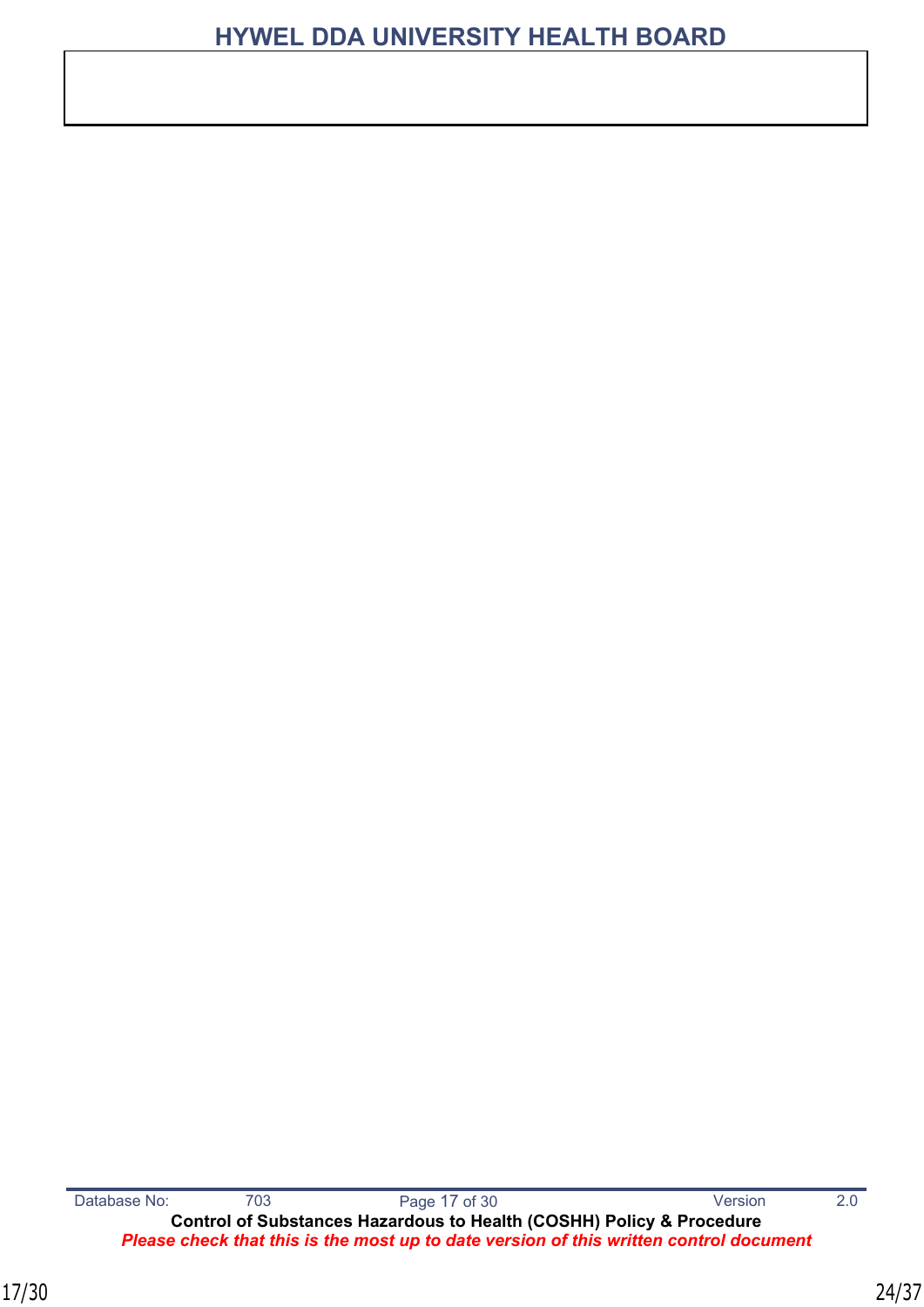| Health Surveillance and Exposure Monitoring - if Yes, state type                                  |              |                                       | <u>MIWEL DDA UNIVERSITI HEALTH BUARD</u>                |                                                                                                                                  |
|---------------------------------------------------------------------------------------------------|--------------|---------------------------------------|---------------------------------------------------------|----------------------------------------------------------------------------------------------------------------------------------|
| Is Health Surveillance by Occupational Health required?                                           |              |                                       | (Yes/No)                                                |                                                                                                                                  |
| Is Exposure Monitoring required?                                                                  |              |                                       | (Yes/No)                                                |                                                                                                                                  |
|                                                                                                   |              |                                       |                                                         | Details of previous exposure monitoring - e.g. dust and vapour measurements. Include: date/s, contractor/s,                      |
| aspects monitored, results/outcome, frequency, remedial actions. Reference the report and attach. |              |                                       |                                                         |                                                                                                                                  |
|                                                                                                   |              |                                       |                                                         |                                                                                                                                  |
|                                                                                                   |              |                                       |                                                         |                                                                                                                                  |
|                                                                                                   |              |                                       |                                                         |                                                                                                                                  |
|                                                                                                   |              |                                       |                                                         |                                                                                                                                  |
|                                                                                                   |              |                                       |                                                         |                                                                                                                                  |
|                                                                                                   |              |                                       |                                                         | Personal Protective Equipment - MSDS Section 8.2; state type & standard; make & model if supplied; PPE is not a                  |
|                                                                                                   |              |                                       |                                                         | control measure; PPE must be worn if there is residual risk (after control measures), or if there is risk of exposure if control |
| measures fail.                                                                                    |              |                                       |                                                         |                                                                                                                                  |
| Mask                                                                                              |              | e.g. FF <del>P3, FR</del> SM Type IIR | Eye                                                     | e.g. safety glasses with side                                                                                                    |
|                                                                                                   |              |                                       | protection                                              | protection; goggles;                                                                                                             |
|                                                                                                   |              | e.g. full tace mask, half             |                                                         |                                                                                                                                  |
| <b>Respirator</b>                                                                                 |              | mask; Make/model;<br>include vapour/  | <b>Visor</b>                                            | Specify material for chemical<br>compatibility; must have                                                                        |
|                                                                                                   |              | particle filter P3, A1,               |                                                         | good side protection                                                                                                             |
|                                                                                                   | etc.         |                                       |                                                         |                                                                                                                                  |
| Gloves                                                                                            |              | e.g. butyl, nitrile; long             | Protective                                              | e.g. overalls                                                                                                                    |
|                                                                                                   | cuffs        |                                       | clothing                                                |                                                                                                                                  |
|                                                                                                   |              |                                       | Other                                                   | e.g. powered air respirator                                                                                                      |
| Footwear                                                                                          |              | e.g fluid resistant                   | (state type)                                            | (loose fitting); supplied air                                                                                                    |
|                                                                                                   |              |                                       |                                                         | system;                                                                                                                          |
| sources; First Responder Advice may be needed for certain substances/situations.                  |              |                                       |                                                         | <b>First Aid Measures</b> - MSDS Section 4; acceptable to copy directly from MSDS; add relevant information from other           |
| If inhaled                                                                                        |              |                                       |                                                         |                                                                                                                                  |
| In case of skin contact                                                                           |              |                                       |                                                         |                                                                                                                                  |
| In case of eye contact                                                                            |              |                                       |                                                         |                                                                                                                                  |
| If ingested                                                                                       |              |                                       |                                                         |                                                                                                                                  |
| If injected                                                                                       |              |                                       |                                                         |                                                                                                                                  |
| <b>First Responder Advice</b>                                                                     |              |                                       |                                                         |                                                                                                                                  |
|                                                                                                   |              |                                       |                                                         | <b>Fire action</b> – MSDS Section 5; acceptable to copy directly from MSDS; add relevant information from other sources          |
|                                                                                                   |              |                                       |                                                         |                                                                                                                                  |
|                                                                                                   |              |                                       |                                                         |                                                                                                                                  |
|                                                                                                   |              |                                       |                                                         | Actions in the event of a Spill or Accidental Release - MSDS Section 6; spill training, required spill kit contents,             |
| rehearsals, who to contact in the event of an accidental release                                  |              |                                       |                                                         |                                                                                                                                  |
|                                                                                                   |              |                                       |                                                         |                                                                                                                                  |
|                                                                                                   |              |                                       |                                                         |                                                                                                                                  |
|                                                                                                   |              |                                       |                                                         |                                                                                                                                  |
|                                                                                                   |              |                                       |                                                         |                                                                                                                                  |
|                                                                                                   |              |                                       |                                                         |                                                                                                                                  |
| <b>Required storage conditions</b> - MSDS Section 7; add relevant information from other sources. |              |                                       |                                                         |                                                                                                                                  |
| Location                                                                                          |              |                                       |                                                         | e.g. Chemical cabinet, flammable cabinet, locked cupboard, store room,                                                           |
|                                                                                                   | compound     |                                       |                                                         |                                                                                                                                  |
| <b>Temperature</b>                                                                                |              |                                       |                                                         | e.g. general (cool, not in direct sunlight) or specific (e.g. below 25°C), below the                                             |
| Container                                                                                         | flash point. |                                       | e.g. approved metal fuel container for storage, bunding |                                                                                                                                  |
| Incompatible substances                                                                           |              | e.g. strong acids, oxidisers          |                                                         |                                                                                                                                  |
| <b>Conditions to avoid</b>                                                                        |              |                                       | e.g. High temperatures, shock (dropping/hitting),       |                                                                                                                                  |
| <b>Security</b>                                                                                   |              | e.g. must kept locked away            |                                                         |                                                                                                                                  |
|                                                                                                   |              |                                       |                                                         |                                                                                                                                  |
|                                                                                                   |              |                                       |                                                         |                                                                                                                                  |
|                                                                                                   |              |                                       |                                                         | Disposal of Substances & Contaminated Containers - MSDS Section 13; Environmental or Health and Safety                           |

|                                                          |     |                        | Team can advise on disposal. Please also consult HDUHB Waste Management Policy 258. |               |     |
|----------------------------------------------------------|-----|------------------------|-------------------------------------------------------------------------------------|---------------|-----|
| Waste type                                               |     | Licenced<br>contractor | <b>HDUHB</b> waste stream<br>(e.g. black bag, tiger stripe, etc.)                   | Other (state) |     |
| Substance in original container (full/part-used/residue) |     |                        |                                                                                     |               |     |
| Database No:                                             | 703 | Page 18 of 30          |                                                                                     | Version       | 2.0 |

**Control of Substances Hazardous to Health (COSHH) Policy & Procedure** *Please check that this is the most up to date version of this written control document*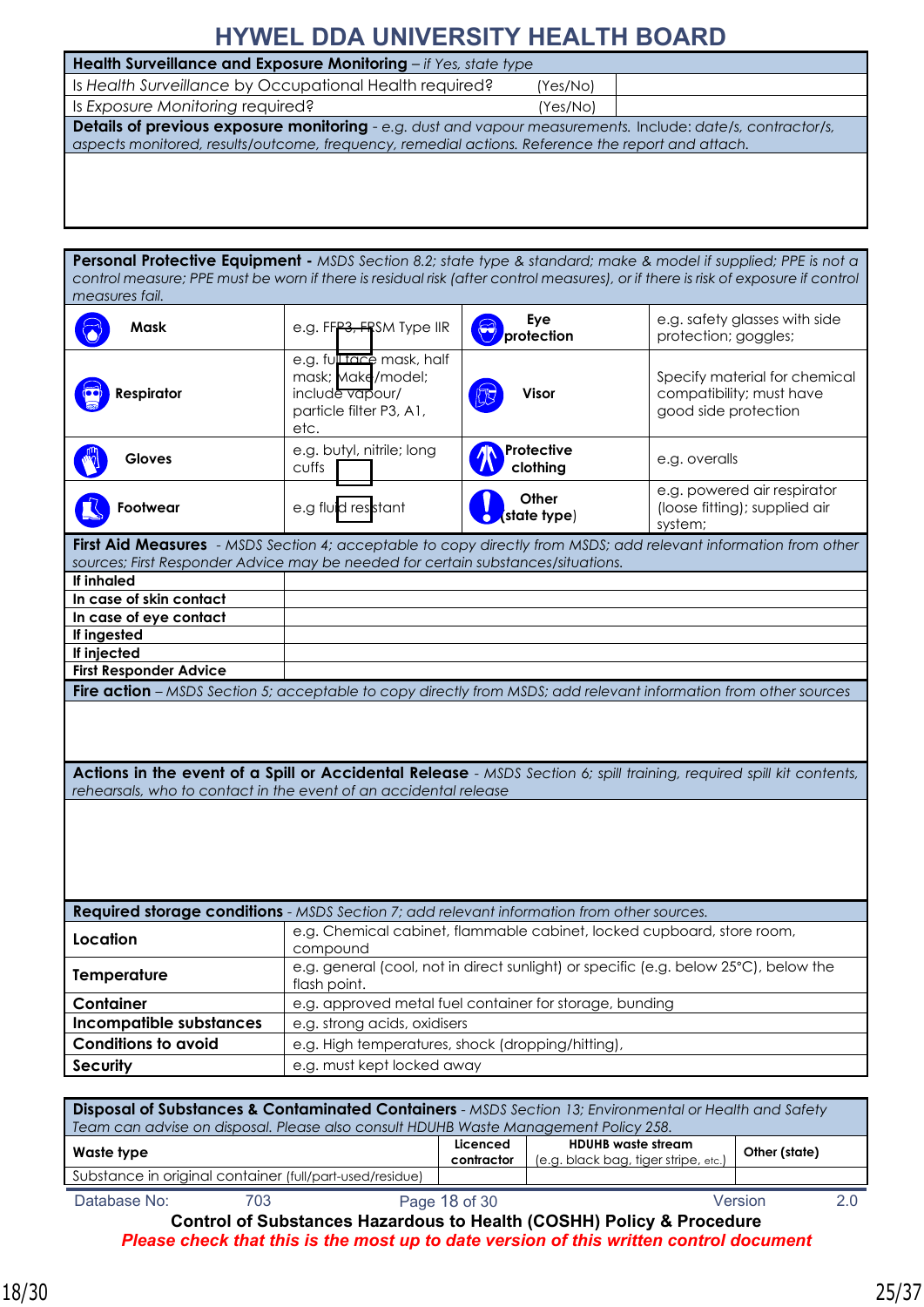| ainer .<br>$\sim$<br>--                                                                    |  |  |
|--------------------------------------------------------------------------------------------|--|--|
| spill<br>.<br>kıt<br>used<br>tamına<br>cloths,<br>waste<br>utec<br>$\sim$<br>≏<br>.<br>. . |  |  |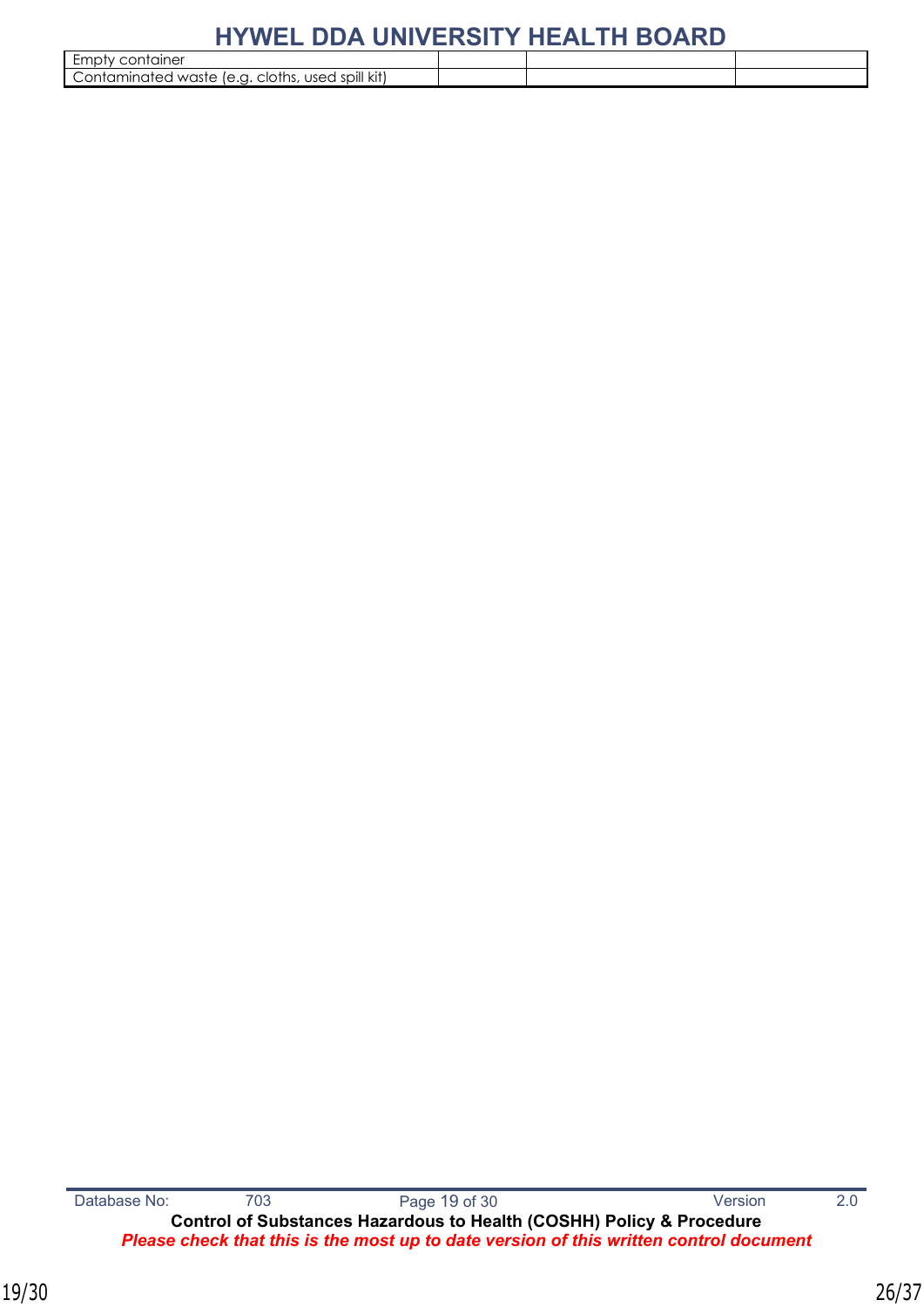|                   |                                                                                | <b>Assessment of the risk</b> - this must be based on current control measures                                                                                                          |   |                       |                                                                                                                                                                   |  |                     |     |                     |  |                          |
|-------------------|--------------------------------------------------------------------------------|-----------------------------------------------------------------------------------------------------------------------------------------------------------------------------------------|---|-----------------------|-------------------------------------------------------------------------------------------------------------------------------------------------------------------|--|---------------------|-----|---------------------|--|--------------------------|
|                   | Are all the control measures described above currently in place?<br>Yes/No     |                                                                                                                                                                                         |   |                       |                                                                                                                                                                   |  |                     |     |                     |  |                          |
|                   | Is exposure adequately controlled with all current control measures?<br>Yes/No |                                                                                                                                                                                         |   |                       |                                                                                                                                                                   |  |                     |     |                     |  |                          |
|                   |                                                                                | If: required control measures are not in place, additional controls are needed to adequately control the risk,                                                                          |   |                       |                                                                                                                                                                   |  |                     |     |                     |  |                          |
|                   |                                                                                | reasonable additional controls can further reduce the risk, specify these and completion dates below.                                                                                   |   |                       |                                                                                                                                                                   |  |                     |     |                     |  |                          |
|                   |                                                                                | Remedial/Additional Control Measures & Safe Systems of Work (add more lines if needed)                                                                                                  |   |                       |                                                                                                                                                                   |  |                     |     | Target<br>date      |  | <b>Date</b><br>completed |
|                   |                                                                                |                                                                                                                                                                                         |   |                       |                                                                                                                                                                   |  |                     |     |                     |  |                          |
|                   |                                                                                |                                                                                                                                                                                         |   |                       |                                                                                                                                                                   |  |                     |     |                     |  |                          |
|                   |                                                                                |                                                                                                                                                                                         |   |                       |                                                                                                                                                                   |  |                     |     |                     |  |                          |
|                   |                                                                                |                                                                                                                                                                                         |   |                       |                                                                                                                                                                   |  |                     |     |                     |  |                          |
|                   |                                                                                | If the exposure is not adequately controlled with all current control measures, work must cease until                                                                                   |   |                       |                                                                                                                                                                   |  |                     |     |                     |  |                          |
|                   |                                                                                | suitable and sufficient controls are in place.                                                                                                                                          |   |                       |                                                                                                                                                                   |  |                     |     |                     |  |                          |
|                   | <b>Risk scoring</b>                                                            |                                                                                                                                                                                         |   |                       |                                                                                                                                                                   |  |                     |     |                     |  |                          |
|                   |                                                                                | Multiply the Likelihood by the Consequence to obtain the Risk Score.<br>To reduce Likelihood: Control measures, Safe Syetems of Work; To reduce Consequence: Elimination, Substitution; |   |                       |                                                                                                                                                                   |  |                     |     |                     |  |                          |
|                   |                                                                                | If applying remedial/additional control measures, reassess the Risk Score below once all measures are in place.                                                                         |   |                       |                                                                                                                                                                   |  |                     |     |                     |  |                          |
|                   |                                                                                | Current Risk: Risk scoring of existing control measures                                                                                                                                 |   |                       |                                                                                                                                                                   |  |                     |     |                     |  |                          |
|                   | Likelihood                                                                     |                                                                                                                                                                                         |   |                       |                                                                                                                                                                   |  |                     | $=$ |                     |  |                          |
|                   | rating                                                                         |                                                                                                                                                                                         | X |                       | Consequence rating                                                                                                                                                |  |                     |     | <b>RISK LEVEL</b>   |  |                          |
|                   |                                                                                | Residual Risk: Risk scoring after remedial/additional control measures are in place                                                                                                     |   |                       |                                                                                                                                                                   |  |                     |     |                     |  |                          |
|                   | Likelihood<br>rating                                                           |                                                                                                                                                                                         | X |                       | Consequence rating                                                                                                                                                |  |                     | $=$ | <b>RISK LEVEL</b>   |  |                          |
|                   |                                                                                |                                                                                                                                                                                         |   |                       | Likelihood rating                                                                                                                                                 |  |                     |     |                     |  |                          |
| Consequence       |                                                                                |                                                                                                                                                                                         |   | 1 Rare                | 2 Unlikely                                                                                                                                                        |  | 3 Possible          |     | 4 Likely            |  | 5 Almost<br>certain      |
|                   |                                                                                | 5 Catastrophic                                                                                                                                                                          |   | 5                     | 10                                                                                                                                                                |  | 15                  |     | 20                  |  | 25                       |
| rating            |                                                                                | 4 Major                                                                                                                                                                                 |   | $\overline{4}$        | 8                                                                                                                                                                 |  | 12                  |     | 16                  |  | 20                       |
|                   |                                                                                | 3 Moderate                                                                                                                                                                              |   | 3                     | 6                                                                                                                                                                 |  | 9                   |     | 12                  |  | 15                       |
|                   |                                                                                | 2 Minor<br>1 Negligible                                                                                                                                                                 |   | $\overline{2}$        | $\overline{4}$<br>$\overline{2}$                                                                                                                                  |  | $\overline{6}$<br>3 |     | 8<br>$\overline{4}$ |  | 10<br>5                  |
|                   |                                                                                |                                                                                                                                                                                         |   |                       |                                                                                                                                                                   |  |                     |     |                     |  |                          |
| <b>Risk level</b> |                                                                                | <b>Risk score</b>                                                                                                                                                                       |   | Response              |                                                                                                                                                                   |  |                     |     |                     |  |                          |
| Low risk          |                                                                                | 1 to 3                                                                                                                                                                                  |   |                       | Action only if low cost remedy, easy to implement. Re-accesss if process/<br>procedure, guidance or legislation changes, keep under review.                       |  |                     |     |                     |  |                          |
|                   | <b>Moderate risk</b>                                                           | $4$ to 6                                                                                                                                                                                |   | reasonable timeframe. | Action that is cost effective in reducing the risk, planned and implmented with a                                                                                 |  |                     |     |                     |  |                          |
| <b>High risk</b>  |                                                                                | 8 to 12                                                                                                                                                                                 |   | management.           | Urgent action to remove or reduce the risk. To be escalated to senior                                                                                             |  |                     |     |                     |  |                          |
|                   | <b>Extreme risk</b>                                                            | $15 - 25$                                                                                                                                                                               |   | Security Department.  | Immediate action to remove or reduce risk. Consideration to be given to stopping<br>process. Inform the Departmental or Premises Manager and the Health, Safety & |  |                     |     |                     |  |                          |

**Control of Substances Hazardous to Health (COSHH) Policy & Procedure**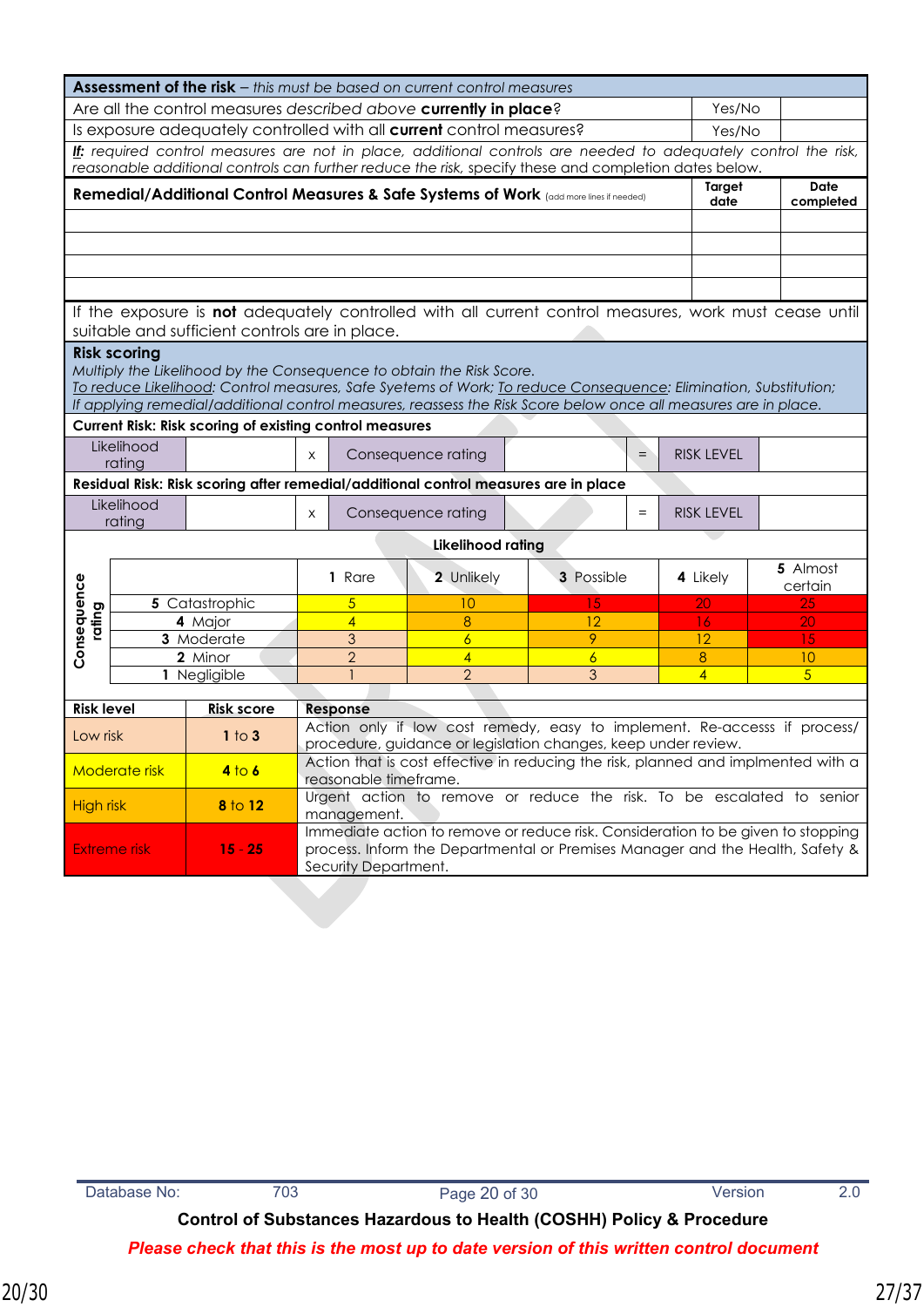| <b>Details of COSHH Assessment and reviews</b> |                                |                                                                                 |                                                                                                                          |
|------------------------------------------------|--------------------------------|---------------------------------------------------------------------------------|--------------------------------------------------------------------------------------------------------------------------|
|                                                |                                | <b>Assessor details</b> – the person who conducted the initial COSHH assessment |                                                                                                                          |
| <b>Name</b>                                    |                                |                                                                                 |                                                                                                                          |
| Job Title/Role                                 |                                |                                                                                 |                                                                                                                          |
| Dept. / Ward                                   |                                |                                                                                 |                                                                                                                          |
| Locality /                                     |                                |                                                                                 |                                                                                                                          |
| <b>Directorate</b>                             |                                |                                                                                 |                                                                                                                          |
| Hospital / Site                                |                                |                                                                                 |                                                                                                                          |
| Date                                           |                                |                                                                                 |                                                                                                                          |
| <b>Review period</b>                           |                                |                                                                                 |                                                                                                                          |
|                                                |                                |                                                                                 | <b>COSHH assessment reviews</b> - carry out perdiocially or when any significant aspect changes (e.g. substance,         |
|                                                |                                |                                                                                 | process, personnel, equipment, location). If a new process, review after 3 or 6 months or when process is established;   |
|                                                |                                |                                                                                 | set review period based on level of residual risk. Reviews should not be carried out by the person who was the most      |
|                                                |                                |                                                                                 |                                                                                                                          |
| recent assessor/reviewer.                      |                                |                                                                                 |                                                                                                                          |
| <b>Review date</b>                             | <b>Reviewer</b><br>name & role | <b>Check for updated MSDS:</b><br>record relevant changes                       | Findings, actions, and date of completion                                                                                |
|                                                |                                |                                                                                 |                                                                                                                          |
|                                                |                                |                                                                                 |                                                                                                                          |
|                                                |                                |                                                                                 |                                                                                                                          |
|                                                |                                |                                                                                 |                                                                                                                          |
|                                                |                                |                                                                                 |                                                                                                                          |
|                                                |                                |                                                                                 |                                                                                                                          |
| Supervision)                                   |                                |                                                                                 | <b>Communication</b> – how and where is this information shared and used e.g. IT IS (Information, Training, Instruction, |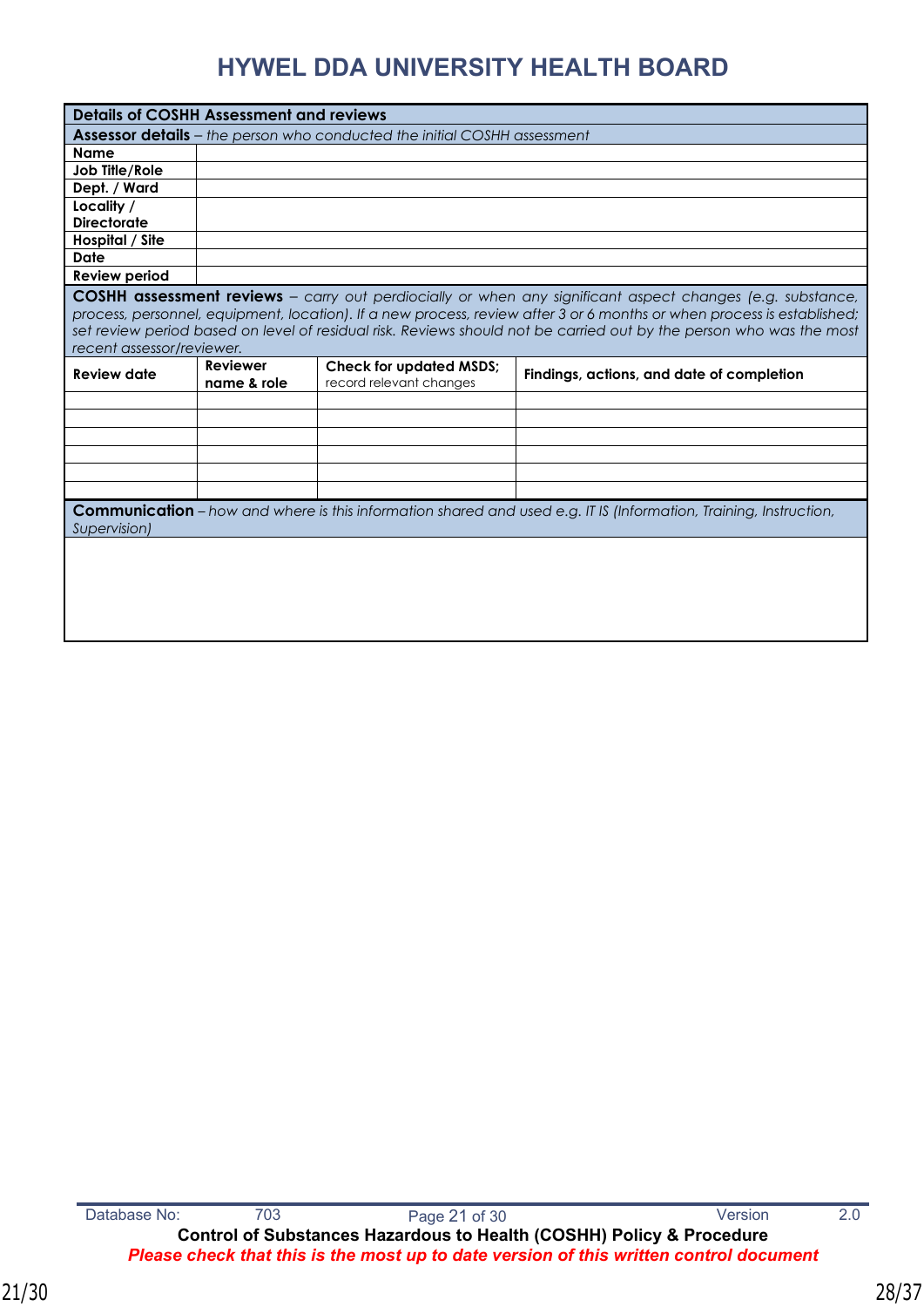#### **12.Appendix 2: COSHH Risk Assessment Form**

| JIG<br>Bwrdd Iechyd Prifysgol<br>Hywel Dda<br>University Health Board | <b>COSHH ASSESSMENT</b><br><b>Task-based</b> |                          |                   |  |  |
|-----------------------------------------------------------------------|----------------------------------------------|--------------------------|-------------------|--|--|
| Describe the task (work process)<br>and relevant equipment            |                                              |                          |                   |  |  |
| Location/s of task                                                    |                                              |                          |                   |  |  |
| Sources of information<br>Material Safety Data Sheet, other sources   |                                              |                          |                   |  |  |
| Persons at risk of exposure                                           | <b>Employees / Contractors</b>               | Patients / Service users | Visitors / Public |  |  |

<span id="page-28-0"></span>

| <b>Assessment of the task</b><br>from other sources.                                                                                                                                                             | <b>Actions on Accidental Release/Spillage</b> - MSDS Section 6; spill training, required spill kit contents, rehearsals, who to contact in the event of an accidental release. <b>General First</b><br>Aid procedures - MSDS Section 4; copy from MSDS & relevant information from other sources. General Fire actions - MSDS Section 5, copy from MSDS, & relevant information |
|------------------------------------------------------------------------------------------------------------------------------------------------------------------------------------------------------------------|---------------------------------------------------------------------------------------------------------------------------------------------------------------------------------------------------------------------------------------------------------------------------------------------------------------------------------------------------------------------------------|
| Can any substances eliminated/<br>substituted?                                                                                                                                                                   |                                                                                                                                                                                                                                                                                                                                                                                 |
| Control measures currently in place<br>Including engineering controls, ventilation, local exhaust<br>ventilation.                                                                                                |                                                                                                                                                                                                                                                                                                                                                                                 |
| Safe systems of work<br>Documented<br>(attach/reference),<br>procedures<br>substance access control, IT IS (Information Training,<br>Instruction, Supervision); restrictions on Confined<br>Spaces/Lone Working. |                                                                                                                                                                                                                                                                                                                                                                                 |
| <b>Exposure to task</b><br>How many staff are trained to perform the task, how<br>often is task performed; common/general aspects of<br>handling.                                                                |                                                                                                                                                                                                                                                                                                                                                                                 |

Database No: 703 Page 22 of 30 Version 2.0

**Control of Substances Hazardous to Health (COSHH) Policy & Procedure**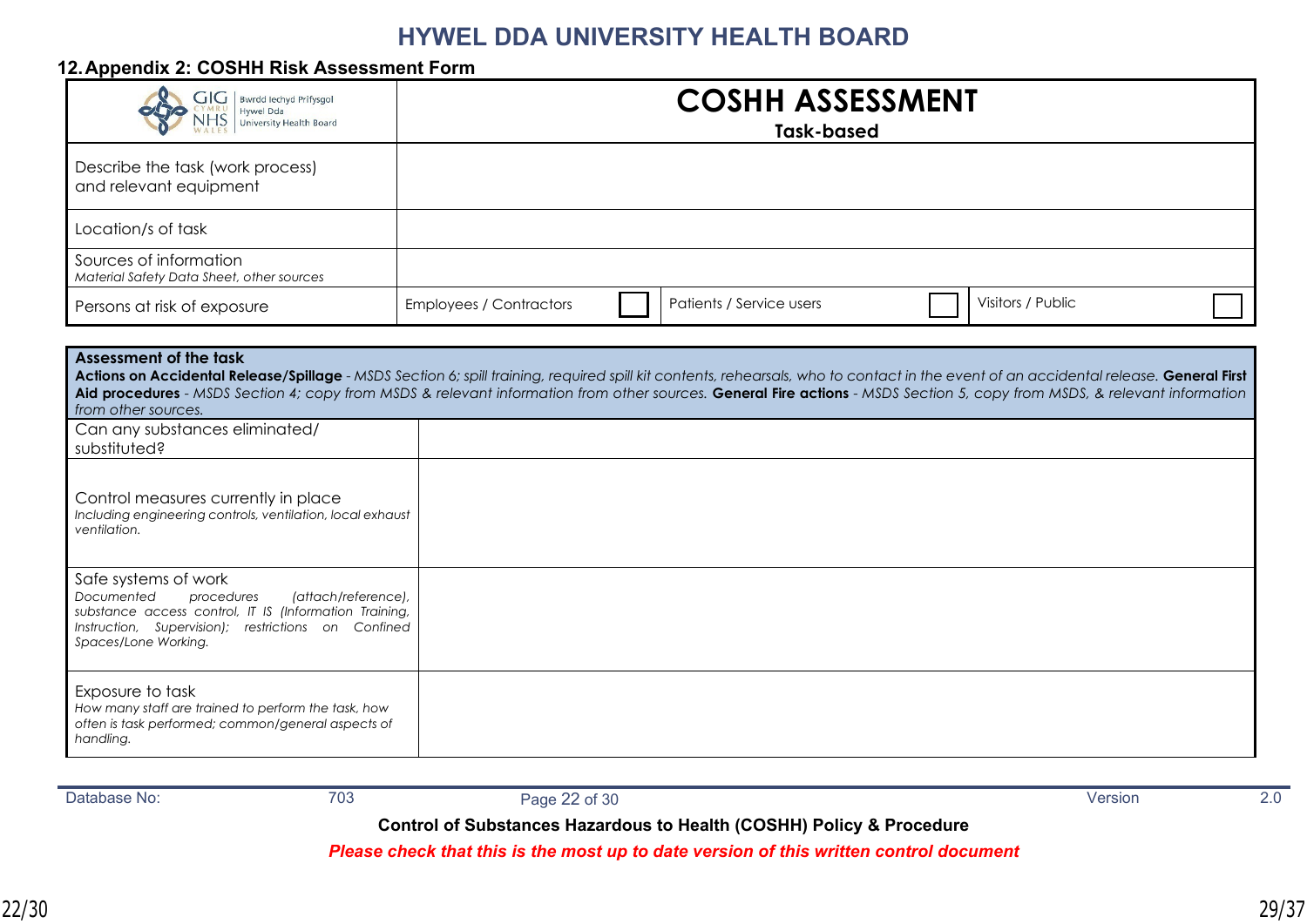| Are there any substances that pose<br>additional risk to vulnerable staff or others in<br>the workplace?<br>Specify additional<br>control measures;<br>health<br>considerations; information accessibility needs; Risks to<br>others e.g. vapour drawn into ventilation systems, others<br>in area. |                         |  |
|-----------------------------------------------------------------------------------------------------------------------------------------------------------------------------------------------------------------------------------------------------------------------------------------------------|-------------------------|--|
| Is Health Surveillance required for any<br>substance?<br>If "Yes", specify details of substance and surveillance.                                                                                                                                                                                   |                         |  |
| Is Environmental Monitoring required?<br>If "Yes", specify details of what, how, by whom;<br>previous<br>monitoring/assessment<br>include<br>any<br>(attach/reference reports).                                                                                                                     |                         |  |
| Emergency procedures<br>Include failure of control measures.                                                                                                                                                                                                                                        |                         |  |
| Actions on Accidental Release/Spillage<br>MSDS Section 6; spill training, required spill kit contents,<br>rehearsals, who to contact in the event of an accidental<br>release.                                                                                                                      |                         |  |
|                                                                                                                                                                                                                                                                                                     | If inhaled              |  |
|                                                                                                                                                                                                                                                                                                     | In case of skin contact |  |
| General First Aid procedures                                                                                                                                                                                                                                                                        | In case of eye contact  |  |
| Certain substances/situations may require additional                                                                                                                                                                                                                                                | If ingested             |  |
| advice to be given to First Responders.                                                                                                                                                                                                                                                             | If injected             |  |
|                                                                                                                                                                                                                                                                                                     | First Responder Advice  |  |
| General Fire actions                                                                                                                                                                                                                                                                                |                         |  |

Database No: 703 Page 23 of 30 Version 2.0

**Control of Substances Hazardous to Health (COSHH) Policy & Procedure**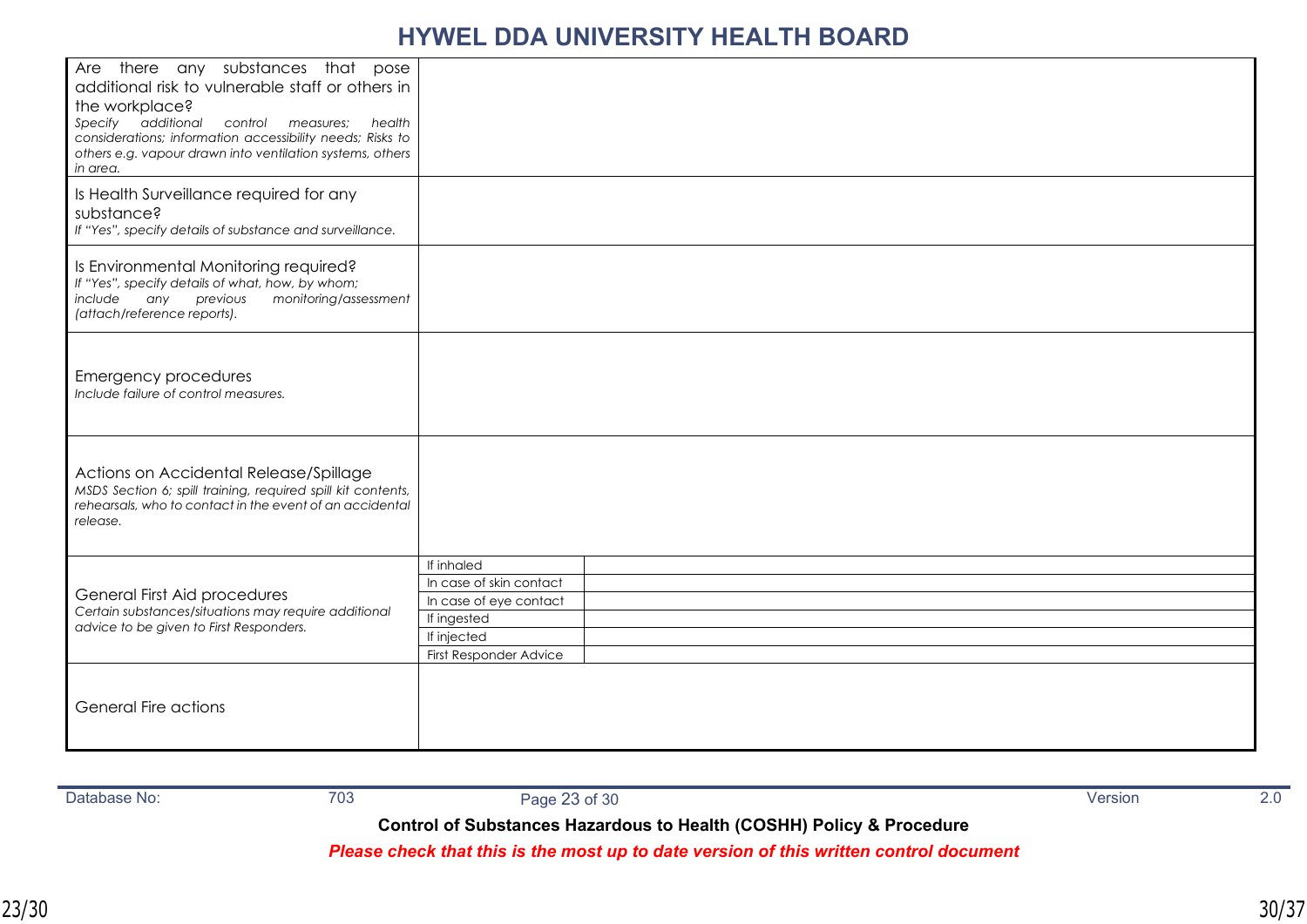| Database No: | 703 | Page 24 of 30                                                                          | Version | 2.0 <sub>1</sub> |
|--------------|-----|----------------------------------------------------------------------------------------|---------|------------------|
|              |     | <b>Control of Substances Hazardous to Health (COSHH) Policy &amp; Procedure</b>        |         |                  |
|              |     | Please check that this is the most up to date version of this written control document |         |                  |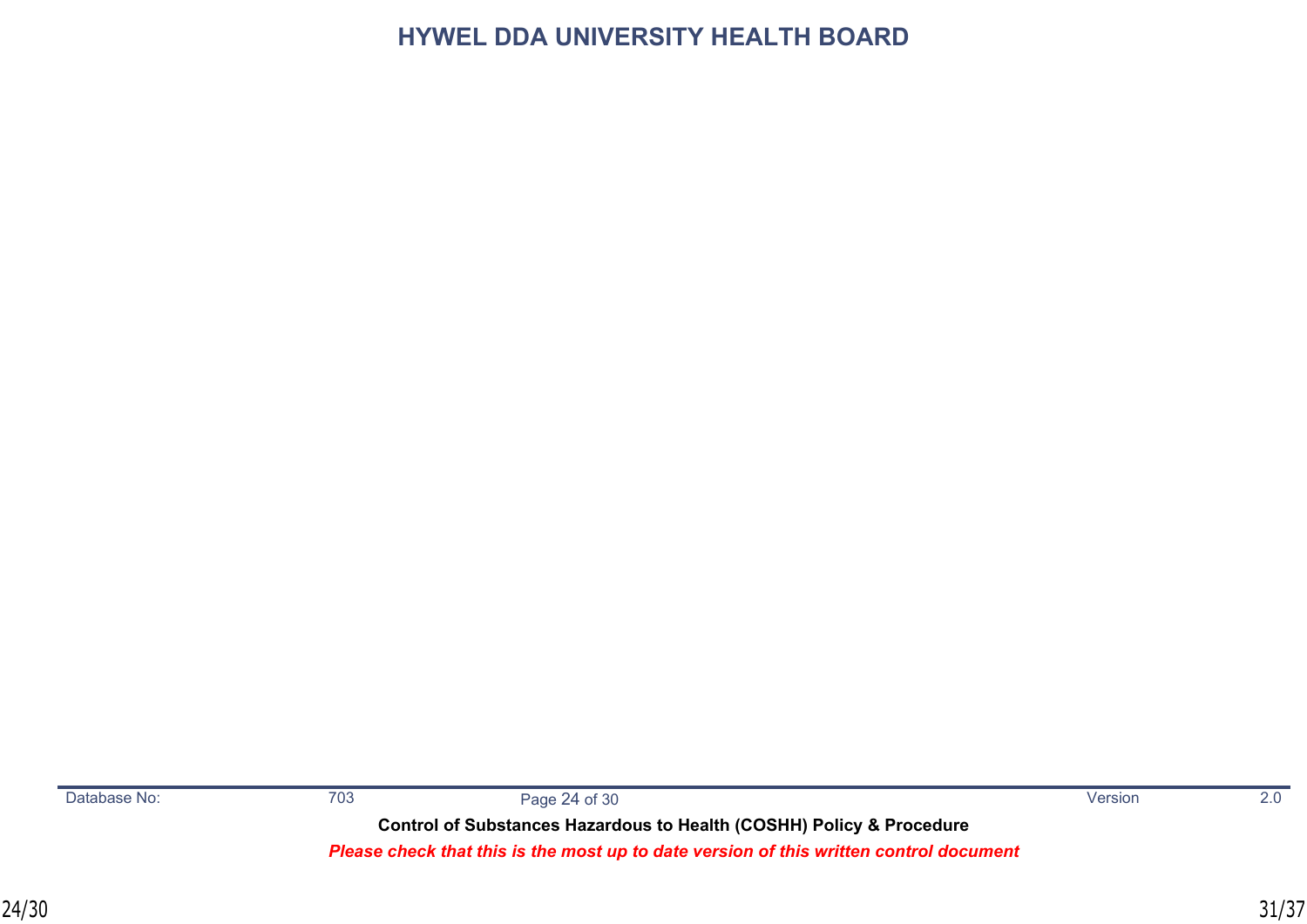#### **CLASSIFICATION OF HAZARDS**

Composition – *MSDS Section 3.1 & 3.2; Products may only give a concentration range; If a biological agent: when known, specify species or type e.g. bacterium, fungus, virus, BBV; Hazard* Group (HG1, HG2, HG3, HG4). Physical form - substances may be present in more than one form, e.g. liquid & vapour. GHS Hazard pictograms - MSDS Section 2.2. Hazards not covered **by other criteria** *- MSDS Section 9.*

|                                                                                                                                                                                | Physical                                                                       |                                            | <b>GHS hazard pictograms (CLP Regulation)</b> |                             |             |           |           |                                    |               |                       |                                                                                                    |                                                                       |
|--------------------------------------------------------------------------------------------------------------------------------------------------------------------------------|--------------------------------------------------------------------------------|--------------------------------------------|-----------------------------------------------|-----------------------------|-------------|-----------|-----------|------------------------------------|---------------|-----------------------|----------------------------------------------------------------------------------------------------|-----------------------------------------------------------------------|
| <b>Name of hazardous</b><br>substance                                                                                                                                          | If a Product or                                                                | form:<br>Solid, liquid,<br>gas,<br>vapour, | $rac{1}{2}$                                   | I                           | <b>City</b> | FRE       | 也         | $\Theta$                           | $\frac{4}{2}$ | $\frac{1}{2}$         |                                                                                                    | <b>Hazards not</b><br>covered by<br>other criteria<br>e.g. asthmagen, |
| <b>Preparation:</b><br>or Product/Preparation<br>list hazardous<br>and pack size/container<br>ingredients and<br>type<br>concentration<br>(e.g. jerry can, bottle,<br>aerosol) | aerosol /<br>mist, fume,<br>dust, other<br>(gel, paste,<br>suspension,<br>etc. | Acute<br>toxicity<br>$(Cat 1-$<br>3)       | Health<br>Hazard<br>(Cat 4)                   | Serious<br>Health<br>Hazard | Corrosive   | Flammable | Oxidising | Hazardous<br>to the<br>environment | Explosive     | Gas under<br>pressure | mutagen,<br>asphyxiant, by-<br>product (curing,<br>drying, reaction),<br>other hazard<br>(specify) |                                                                       |
|                                                                                                                                                                                |                                                                                |                                            |                                               |                             |             |           |           |                                    |               |                       |                                                                                                    |                                                                       |
|                                                                                                                                                                                |                                                                                |                                            |                                               |                             |             |           |           |                                    |               |                       |                                                                                                    |                                                                       |
|                                                                                                                                                                                |                                                                                |                                            |                                               |                             |             |           |           |                                    |               |                       |                                                                                                    |                                                                       |
|                                                                                                                                                                                |                                                                                |                                            |                                               |                             |             |           |           |                                    |               |                       |                                                                                                    |                                                                       |
|                                                                                                                                                                                |                                                                                |                                            |                                               |                             |             |           |           |                                    |               |                       |                                                                                                    |                                                                       |
|                                                                                                                                                                                |                                                                                |                                            |                                               |                             |             |           |           |                                    |               |                       |                                                                                                    |                                                                       |
|                                                                                                                                                                                |                                                                                |                                            |                                               |                             |             |           |           |                                    |               |                       |                                                                                                    |                                                                       |
|                                                                                                                                                                                |                                                                                |                                            |                                               |                             |             |           |           |                                    |               |                       |                                                                                                    |                                                                       |
|                                                                                                                                                                                |                                                                                |                                            |                                               |                             |             |           |           |                                    |               |                       |                                                                                                    |                                                                       |
|                                                                                                                                                                                |                                                                                |                                            |                                               |                             |             |           |           |                                    |               |                       |                                                                                                    |                                                                       |
|                                                                                                                                                                                |                                                                                |                                            |                                               |                             |             |           |           |                                    |               |                       |                                                                                                    |                                                                       |
|                                                                                                                                                                                |                                                                                |                                            |                                               |                             |             |           |           |                                    |               |                       |                                                                                                    |                                                                       |
|                                                                                                                                                                                |                                                                                |                                            |                                               |                             |             |           |           |                                    |               |                       |                                                                                                    |                                                                       |
|                                                                                                                                                                                |                                                                                |                                            |                                               |                             |             |           |           |                                    |               |                       |                                                                                                    |                                                                       |
|                                                                                                                                                                                |                                                                                |                                            |                                               |                             |             |           |           |                                    |               |                       |                                                                                                    |                                                                       |
|                                                                                                                                                                                |                                                                                |                                            |                                               |                             |             |           |           |                                    |               |                       |                                                                                                    |                                                                       |
|                                                                                                                                                                                |                                                                                |                                            |                                               |                             |             |           |           |                                    |               |                       |                                                                                                    |                                                                       |
| Database No:                                                                                                                                                                   | 703                                                                            |                                            |                                               | Page 25 of 30               |             |           |           |                                    |               |                       | Version                                                                                            |                                                                       |

**Control of Substances Hazardous to Health (COSHH) Policy & Procedure**

*Please check that this is the most up to date version of this written control document*

÷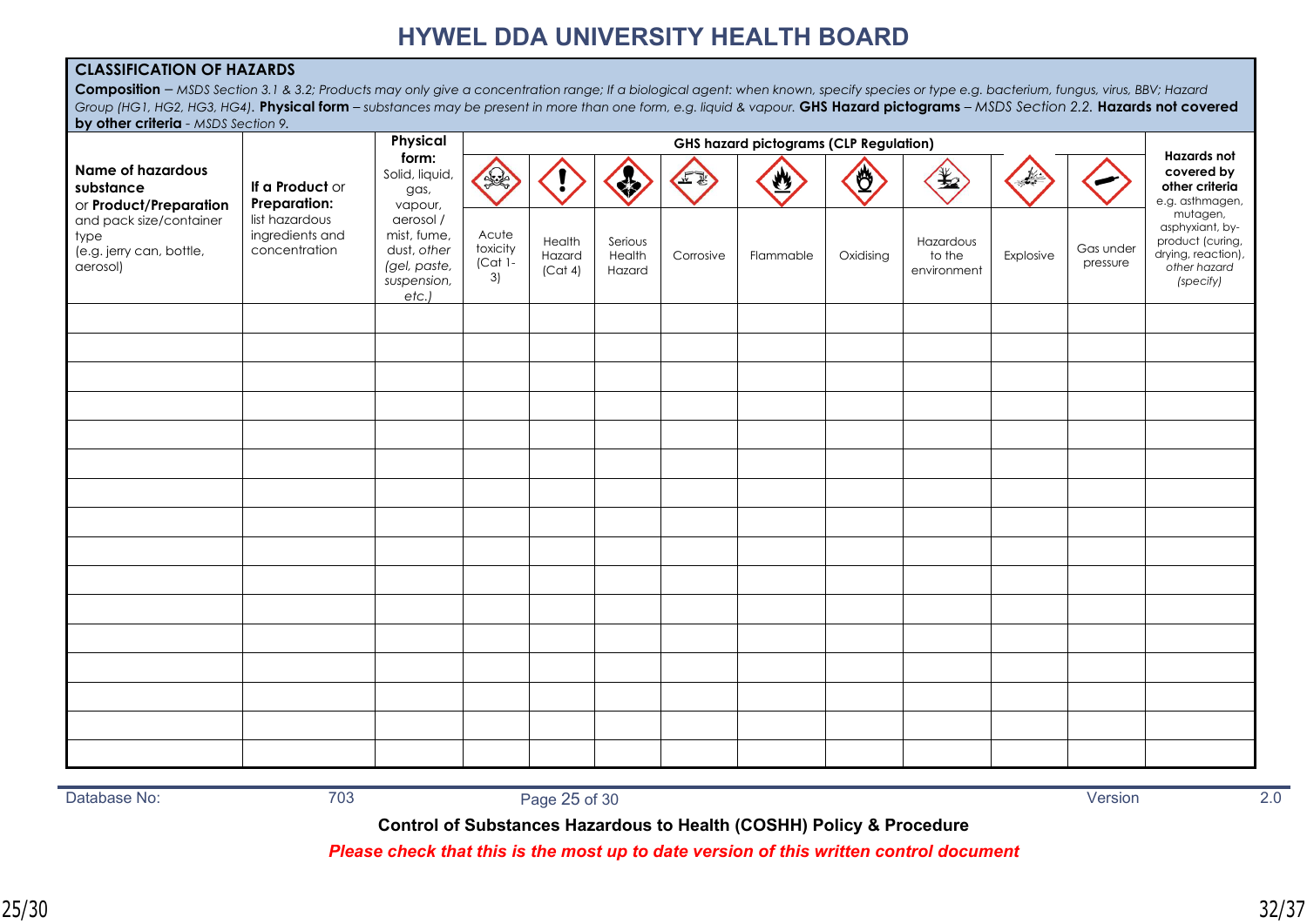#### **EXPOSURE INFORMATION**

**Name of substance, ingredients** *– copied from above.* **Hazard Codes** – *copy from MSDS Section 2.2*. **Workplace Exposure Limit** *– MSDS Section 8; HSE EH40; indicate n/a where not applicable. Control measures must reduce exposure to below WEL. If there is no WEL, exposure must be ALARP – As Low As Reasonably Practicable.* Split the row across the 5 columns if more than

|  | one WEL per product. Routes of exposure – based on process and substance form. Level of exposure – approximates or weekly/monthly average use is acceptable if usage is variable. |  |  |
|--|-----------------------------------------------------------------------------------------------------------------------------------------------------------------------------------|--|--|
|  |                                                                                                                                                                                   |  |  |

|                            | One meeper product. <b>Review of exposure</b> based on process and sobsidince form. Level or exposure reprovintancs or we exprimiting average ose is acceptable in osage is variable. |                                       |     |                   |     |                   |            |                              |           |           |          |                   |          |
|----------------------------|---------------------------------------------------------------------------------------------------------------------------------------------------------------------------------------|---------------------------------------|-----|-------------------|-----|-------------------|------------|------------------------------|-----------|-----------|----------|-------------------|----------|
| <b>Name of hazardous</b>   | <b>Hazard codes for</b>                                                                                                                                                               | <b>Workplace Exposure Limit (WEL)</b> |     |                   |     |                   |            | Routes of exposure           |           |           |          | Level of exposure |          |
| substance                  | substance or                                                                                                                                                                          | Components with a                     |     | 15-min (STEL)     |     | 8-hour (TWA)      |            |                              |           |           |          |                   |          |
| or                         | <b>Product/Preparation</b>                                                                                                                                                            | Workplace Exposure                    |     |                   |     |                   | Inhalation | <b>Contact</b><br>Skin, Eyes | Ingestion | Injection | Duration | Frequency         | Quantity |
|                            | e.g. H300, H400                                                                                                                                                                       | Limit                                 | ppm | mg/m <sup>3</sup> | ppm | mg/m <sup>3</sup> |            |                              |           |           |          |                   |          |
| <b>Product/Preparation</b> |                                                                                                                                                                                       |                                       |     |                   |     |                   |            |                              |           |           |          |                   |          |
|                            |                                                                                                                                                                                       |                                       |     |                   |     |                   |            |                              |           |           |          |                   |          |
|                            |                                                                                                                                                                                       |                                       |     |                   |     |                   |            |                              |           |           |          |                   |          |
|                            |                                                                                                                                                                                       |                                       |     |                   |     |                   |            |                              |           |           |          |                   |          |
|                            |                                                                                                                                                                                       |                                       |     |                   |     |                   |            |                              |           |           |          |                   |          |
|                            |                                                                                                                                                                                       |                                       |     |                   |     |                   |            |                              |           |           |          |                   |          |
|                            |                                                                                                                                                                                       |                                       |     |                   |     |                   |            |                              |           |           |          |                   |          |
|                            |                                                                                                                                                                                       |                                       |     |                   |     |                   |            |                              |           |           |          |                   |          |
|                            |                                                                                                                                                                                       |                                       |     |                   |     |                   |            |                              |           |           |          |                   |          |
|                            |                                                                                                                                                                                       |                                       |     |                   |     |                   |            |                              |           |           |          |                   |          |
|                            |                                                                                                                                                                                       |                                       |     |                   |     |                   |            |                              |           |           |          |                   |          |
|                            |                                                                                                                                                                                       |                                       |     |                   |     |                   |            |                              |           |           |          |                   |          |
|                            |                                                                                                                                                                                       |                                       |     |                   |     |                   |            |                              |           |           |          |                   |          |
|                            |                                                                                                                                                                                       |                                       |     |                   |     |                   |            |                              |           |           |          |                   |          |
|                            |                                                                                                                                                                                       |                                       |     |                   |     |                   |            |                              |           |           |          |                   |          |
|                            |                                                                                                                                                                                       |                                       |     |                   |     |                   |            |                              |           |           |          |                   |          |
|                            |                                                                                                                                                                                       |                                       |     |                   |     |                   |            |                              |           |           |          |                   |          |
|                            |                                                                                                                                                                                       |                                       |     |                   |     |                   |            |                              |           |           |          |                   |          |
|                            |                                                                                                                                                                                       |                                       |     |                   |     |                   |            |                              |           |           |          |                   |          |
|                            |                                                                                                                                                                                       |                                       |     |                   |     |                   |            |                              |           |           |          |                   |          |
|                            |                                                                                                                                                                                       |                                       |     |                   |     |                   |            |                              |           |           |          |                   |          |
|                            |                                                                                                                                                                                       |                                       |     |                   |     |                   |            |                              |           |           |          |                   |          |
|                            |                                                                                                                                                                                       |                                       |     |                   |     |                   |            |                              |           |           |          |                   |          |
|                            |                                                                                                                                                                                       |                                       |     |                   |     |                   |            |                              |           |           |          |                   |          |
|                            |                                                                                                                                                                                       |                                       |     |                   |     |                   |            |                              |           |           |          |                   |          |
|                            |                                                                                                                                                                                       |                                       |     |                   |     |                   |            |                              |           |           |          |                   |          |
|                            |                                                                                                                                                                                       |                                       |     |                   |     |                   |            |                              |           |           |          |                   |          |
|                            |                                                                                                                                                                                       |                                       |     |                   |     |                   |            |                              |           |           |          |                   |          |
|                            |                                                                                                                                                                                       |                                       |     |                   |     |                   |            |                              |           |           |          |                   |          |
|                            |                                                                                                                                                                                       |                                       |     |                   |     |                   |            |                              |           |           |          |                   |          |
|                            |                                                                                                                                                                                       |                                       |     |                   |     |                   |            |                              |           |           |          |                   |          |
|                            |                                                                                                                                                                                       |                                       |     |                   |     |                   |            |                              |           |           |          |                   |          |
|                            |                                                                                                                                                                                       |                                       |     |                   |     |                   |            |                              |           |           |          |                   |          |
|                            |                                                                                                                                                                                       |                                       |     |                   |     |                   |            |                              |           |           |          |                   |          |
|                            |                                                                                                                                                                                       |                                       |     |                   |     |                   |            |                              |           |           |          |                   |          |
|                            |                                                                                                                                                                                       |                                       |     |                   |     |                   |            |                              |           |           |          |                   |          |
|                            |                                                                                                                                                                                       |                                       |     |                   |     |                   |            |                              |           |           |          |                   |          |
|                            |                                                                                                                                                                                       |                                       |     |                   |     |                   |            |                              |           |           |          |                   |          |
|                            |                                                                                                                                                                                       |                                       |     |                   |     |                   |            |                              |           |           |          |                   |          |
|                            |                                                                                                                                                                                       |                                       |     |                   |     |                   |            |                              |           |           |          |                   |          |

Database No: 703 Page 26 of 30 Version 2.0

**Control of Substances Hazardous to Health (COSHH) Policy & Procedure**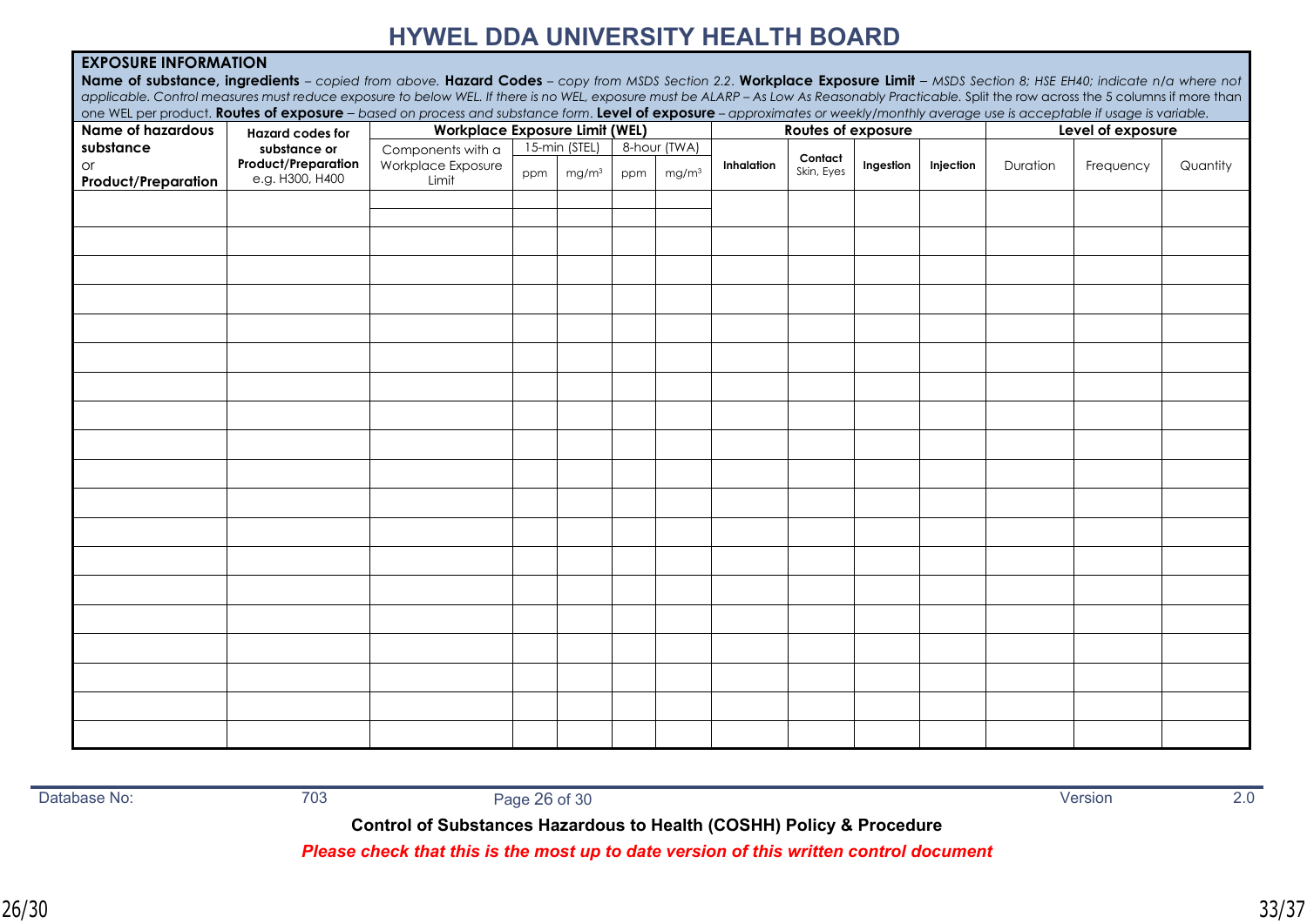#### **STORAGE AND DISPOSAL**

**Name of substance, ingredients** – *copied from above.* **Type and location of storage** – *detail storage of substance stocks as well as storage of substances while in use*. **Temperature** – *flammable items to be stored below flash point;* **Disposal** *– Disposal options are: Licensed contractor, HDUHB waste stream, or other (e.g. return to supplier). Contact H&S/Environmental for support. Please also consult HDUHB Waste Management Policy 258.*

|                                                                           |                                                                                           |                                                                               | Disposal                                                               |                                                               |                                                                                                      |                                    |                                                         |                    |                                              |
|---------------------------------------------------------------------------|-------------------------------------------------------------------------------------------|-------------------------------------------------------------------------------|------------------------------------------------------------------------|---------------------------------------------------------------|------------------------------------------------------------------------------------------------------|------------------------------------|---------------------------------------------------------|--------------------|----------------------------------------------|
| <b>Name of hazardous</b><br>substance<br>or<br><b>Product/Preparation</b> | Type and location<br>of storage e.g.<br>cupboard, COSHH<br>cabinet, fire-rated<br>cabinet | Temperature<br>e.g. specific<br>temperature;<br>general<br>description (cool) | Containment<br>e.g. container,<br>secondary<br>containment,<br>bunding | Incompatible<br>substances<br>e.g. strong acids,<br>oxidisers | Conditions to avoid<br>e.g. high temperature,<br>shock, direct sunlight,<br>poorly ventilated spaces | Security<br>e.g. locked<br>storage | Substance in<br>original<br>container<br>Full/part used | Empty<br>container | Contaminated<br>waste (cloths,<br>spill kit) |
|                                                                           |                                                                                           |                                                                               |                                                                        |                                                               |                                                                                                      |                                    |                                                         |                    |                                              |
|                                                                           |                                                                                           |                                                                               |                                                                        |                                                               |                                                                                                      |                                    |                                                         |                    |                                              |
|                                                                           |                                                                                           |                                                                               |                                                                        |                                                               |                                                                                                      |                                    |                                                         |                    |                                              |
|                                                                           |                                                                                           |                                                                               |                                                                        |                                                               |                                                                                                      |                                    |                                                         |                    |                                              |
|                                                                           |                                                                                           |                                                                               |                                                                        |                                                               |                                                                                                      |                                    |                                                         |                    |                                              |
|                                                                           |                                                                                           |                                                                               |                                                                        |                                                               |                                                                                                      |                                    |                                                         |                    |                                              |
|                                                                           |                                                                                           |                                                                               |                                                                        |                                                               |                                                                                                      |                                    |                                                         |                    |                                              |
|                                                                           |                                                                                           |                                                                               |                                                                        |                                                               |                                                                                                      |                                    |                                                         |                    |                                              |
|                                                                           |                                                                                           |                                                                               |                                                                        |                                                               |                                                                                                      |                                    |                                                         |                    |                                              |
|                                                                           |                                                                                           |                                                                               |                                                                        |                                                               |                                                                                                      |                                    |                                                         |                    |                                              |
|                                                                           |                                                                                           |                                                                               |                                                                        |                                                               |                                                                                                      |                                    |                                                         |                    |                                              |
|                                                                           |                                                                                           |                                                                               |                                                                        |                                                               |                                                                                                      |                                    |                                                         |                    |                                              |
|                                                                           |                                                                                           |                                                                               |                                                                        |                                                               |                                                                                                      |                                    |                                                         |                    |                                              |
|                                                                           |                                                                                           |                                                                               |                                                                        |                                                               |                                                                                                      |                                    |                                                         |                    |                                              |
|                                                                           |                                                                                           |                                                                               |                                                                        |                                                               |                                                                                                      |                                    |                                                         |                    |                                              |
|                                                                           |                                                                                           |                                                                               |                                                                        |                                                               |                                                                                                      |                                    |                                                         |                    |                                              |
|                                                                           |                                                                                           |                                                                               |                                                                        |                                                               |                                                                                                      |                                    |                                                         |                    |                                              |
|                                                                           |                                                                                           |                                                                               |                                                                        |                                                               |                                                                                                      |                                    |                                                         |                    |                                              |

Database No: 703 Page 27 of 30 Version 2.0

**Control of Substances Hazardous to Health (COSHH) Policy & Procedure**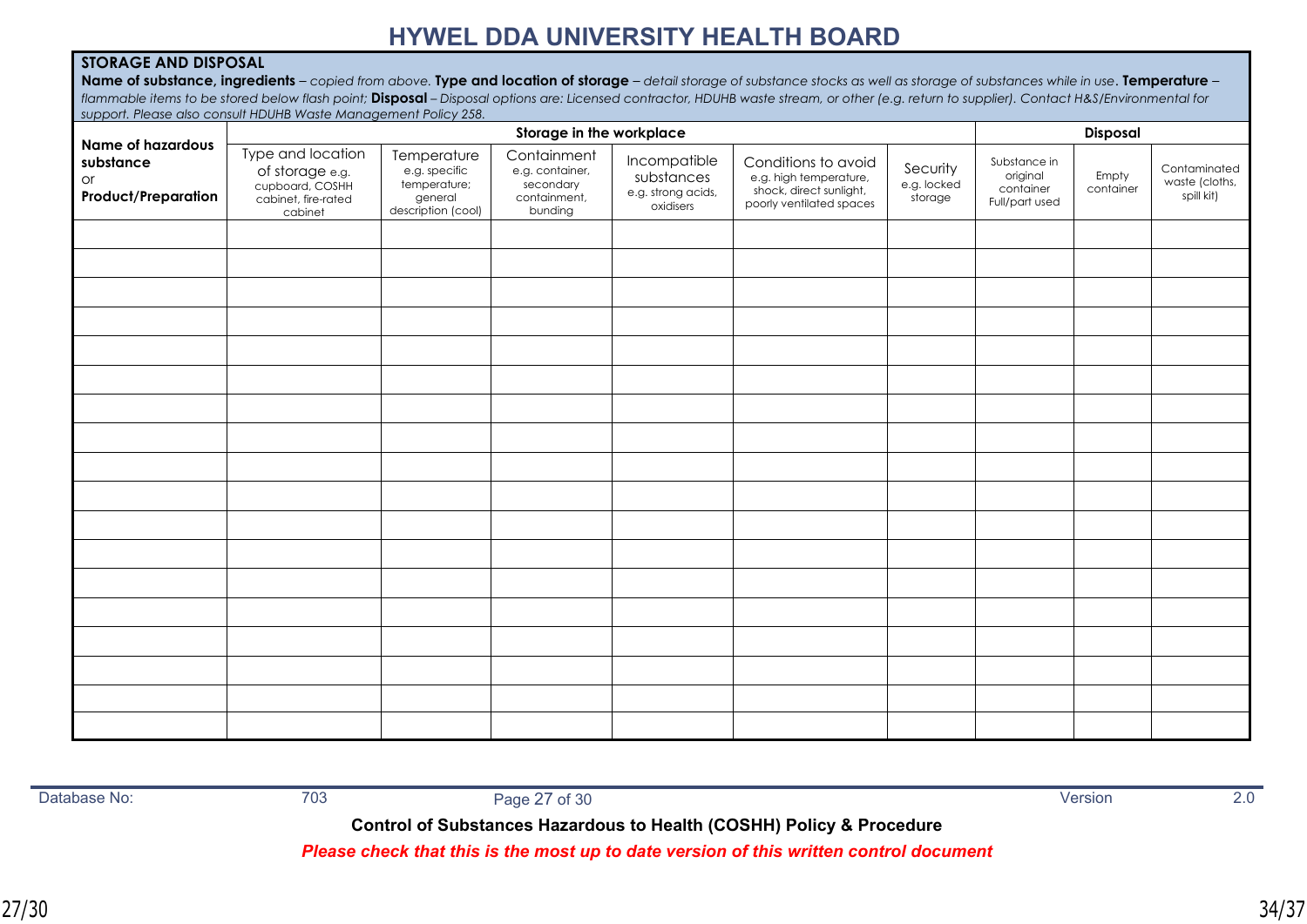#### **PPE and EMERGENCY PROCEDURES**

Personal Protective Equipment - *MSDS* Section 8.2; state type & standard; make & model if supplied; PPE is not a control measure; PPE must be worn if there is residual risk *(after control measures), or risk of exposure if control measures fail. Additional Emergency Procedures – if additional/different measures required (General measures listed at the beginning of the form).*

|                                   |            |            |            | <b>Personal Protective Equipment</b> | <b>Additional Emergency Procedures</b> |                        |                                 |           |      |       |
|-----------------------------------|------------|------------|------------|--------------------------------------|----------------------------------------|------------------------|---------------------------------|-----------|------|-------|
| Name of<br>hazardous<br>substance | $\bigodot$ | 8          | <b>NHS</b> | $\bigodot$                           | E                                      | 1                      | $\boldsymbol{0}$                | First aid | Fire | Other |
| or Product/<br>Preparation        | Mask       | Respirator | Gloves     | Eye<br>protection                    | Visor                                  | Protective<br>clothing | Other<br>Footwear, PAPR,<br>etc |           |      |       |
|                                   |            |            |            |                                      |                                        |                        |                                 |           |      |       |
|                                   |            |            |            |                                      |                                        |                        |                                 |           |      |       |
|                                   |            |            |            |                                      |                                        |                        |                                 |           |      |       |
|                                   |            |            |            |                                      |                                        |                        |                                 |           |      |       |
|                                   |            |            |            |                                      |                                        |                        |                                 |           |      |       |
|                                   |            |            |            |                                      |                                        |                        |                                 |           |      |       |
|                                   |            |            |            |                                      |                                        |                        |                                 |           |      |       |
|                                   |            |            |            |                                      |                                        |                        |                                 |           |      |       |
|                                   |            |            |            |                                      |                                        |                        |                                 |           |      |       |
|                                   |            |            |            |                                      |                                        |                        |                                 |           |      |       |
|                                   |            |            |            |                                      |                                        |                        |                                 |           |      |       |
|                                   |            |            |            |                                      |                                        |                        |                                 |           |      |       |
|                                   |            |            |            |                                      |                                        |                        |                                 |           |      |       |
|                                   |            |            |            |                                      |                                        |                        |                                 |           |      |       |
|                                   |            |            |            |                                      |                                        |                        |                                 |           |      |       |
|                                   |            |            |            |                                      |                                        |                        |                                 |           |      |       |
|                                   |            |            |            |                                      |                                        |                        |                                 |           |      |       |
|                                   |            |            |            |                                      |                                        |                        |                                 |           |      |       |

Database No: 703 Page 28 of 30 Version 2.0

**Control of Substances Hazardous to Health (COSHH) Policy & Procedure**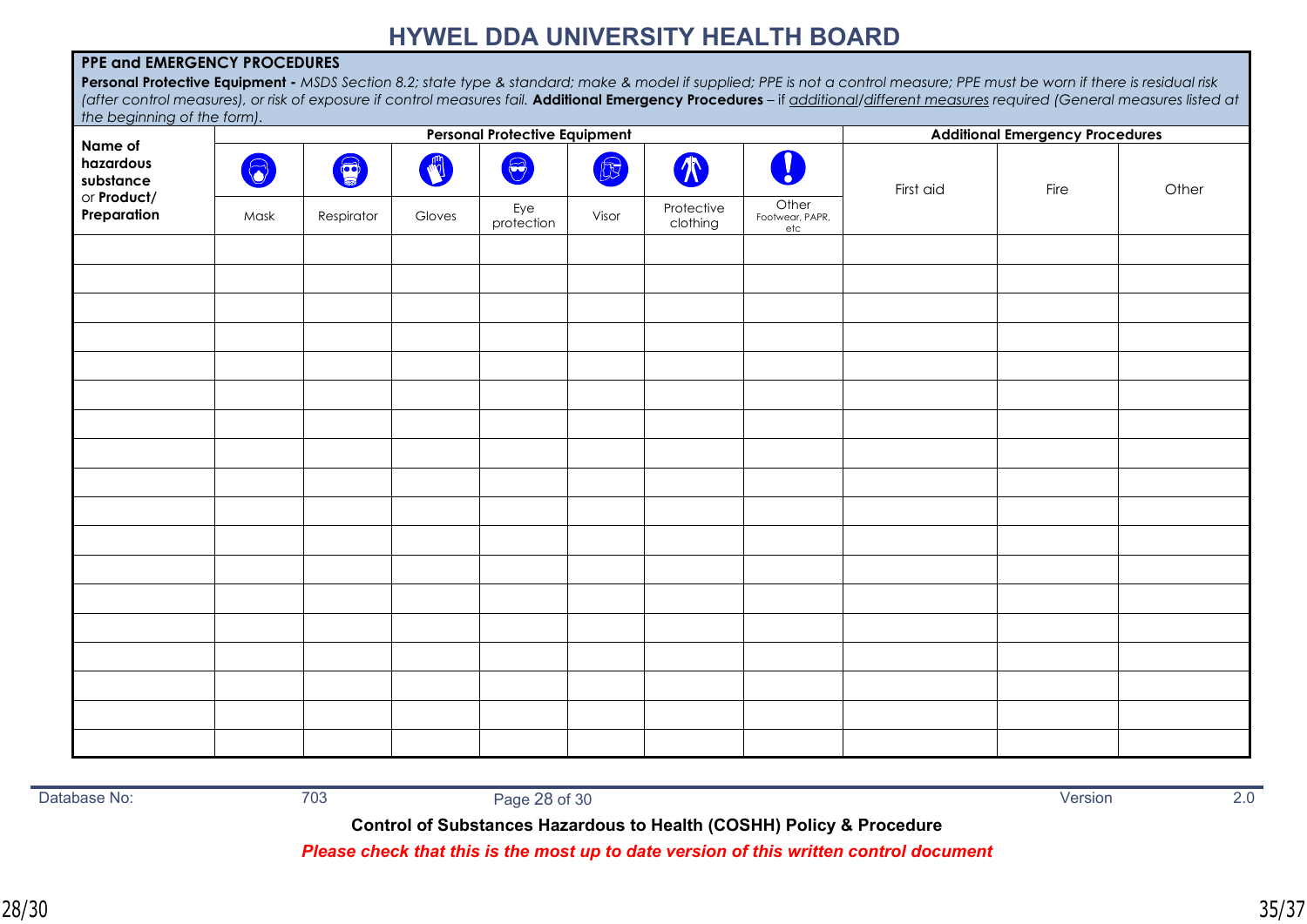|                                                                                        |                                                                                     |                                                                                                                                                      |                |                    |                                  | <b>HYWEL DDA UNIVERSITY HEALTH BOARD</b> |                   |                      |                                                                                                                                                                                    |  |
|----------------------------------------------------------------------------------------|-------------------------------------------------------------------------------------|------------------------------------------------------------------------------------------------------------------------------------------------------|----------------|--------------------|----------------------------------|------------------------------------------|-------------------|----------------------|------------------------------------------------------------------------------------------------------------------------------------------------------------------------------------|--|
|                                                                                        |                                                                                     | Assessment of the risk - based on current control measures                                                                                           |                |                    |                                  |                                          |                   |                      |                                                                                                                                                                                    |  |
| Are all the control measures described above currently in place?                       |                                                                                     | Yes/No                                                                                                                                               |                |                    |                                  |                                          |                   |                      |                                                                                                                                                                                    |  |
| and completion dates below.                                                            |                                                                                     |                                                                                                                                                      |                |                    |                                  |                                          |                   |                      | If: control measures are not in place, additional controls are needed to adequately control the risk, or reasonable additional controls can further reduce the risk, specify these |  |
|                                                                                        |                                                                                     |                                                                                                                                                      |                |                    |                                  |                                          |                   |                      |                                                                                                                                                                                    |  |
| Remedial/Additional Control Measures & Safe Systems of Work (add more lines if needed) |                                                                                     | Target<br>date                                                                                                                                       | Date completed |                    |                                  |                                          |                   |                      |                                                                                                                                                                                    |  |
|                                                                                        |                                                                                     |                                                                                                                                                      |                |                    |                                  |                                          |                   |                      |                                                                                                                                                                                    |  |
|                                                                                        |                                                                                     |                                                                                                                                                      |                |                    |                                  |                                          |                   |                      |                                                                                                                                                                                    |  |
|                                                                                        |                                                                                     |                                                                                                                                                      |                |                    |                                  |                                          |                   |                      |                                                                                                                                                                                    |  |
|                                                                                        |                                                                                     | Is exposure adequately controlled with all <b>current</b> control measures?                                                                          |                |                    |                                  |                                          |                   | Yes/No               |                                                                                                                                                                                    |  |
|                                                                                        |                                                                                     | If the exposure is not adequately controlled with all current control measures, work must cease until suitable and sufficient controls are in place. |                |                    |                                  |                                          |                   |                      |                                                                                                                                                                                    |  |
|                                                                                        |                                                                                     | Risk scoring - score the current control measures in "Current Risk" section. If applying remedial/additional control                                 |                |                    |                                  |                                          |                   |                      |                                                                                                                                                                                    |  |
|                                                                                        |                                                                                     | measures, reassess the Risk Scoring in the "Residual Risk" section once all measures are in place.                                                   |                |                    |                                  |                                          |                   |                      |                                                                                                                                                                                    |  |
|                                                                                        |                                                                                     | Current Risk: Risk scoring of existing control measures                                                                                              |                |                    |                                  |                                          |                   |                      |                                                                                                                                                                                    |  |
|                                                                                        |                                                                                     | Likelihood rating                                                                                                                                    | $\times$       | Consequence rating |                                  | $=$                                      | <b>RISK SCORE</b> |                      |                                                                                                                                                                                    |  |
|                                                                                        | Residual Risk: Risk scoring after remedial/additional control measures are in place |                                                                                                                                                      |                |                    |                                  |                                          |                   |                      |                                                                                                                                                                                    |  |
|                                                                                        |                                                                                     | Likelihood rating<br>Consequence rating<br><b>RISK SCORE</b><br>$=$<br>$\times$                                                                      |                |                    |                                  |                                          |                   |                      |                                                                                                                                                                                    |  |
|                                                                                        |                                                                                     | Likelihood rating                                                                                                                                    |                |                    |                                  |                                          |                   |                      |                                                                                                                                                                                    |  |
|                                                                                        |                                                                                     |                                                                                                                                                      |                | 1 Rare             | 2 Unlikely                       | 3 Possible                               | 4 Likely          | 5 Almost certain     |                                                                                                                                                                                    |  |
|                                                                                        |                                                                                     | 5 Catastrophic                                                                                                                                       |                |                    | 10 <sup>°</sup>                  | 15 <sub>1</sub>                          | 20 <sup>°</sup>   | 25                   |                                                                                                                                                                                    |  |
|                                                                                        |                                                                                     | 4 Major                                                                                                                                              |                |                    | 8                                | 12                                       | 16 <sub>1</sub>   | 20                   |                                                                                                                                                                                    |  |
|                                                                                        |                                                                                     |                                                                                                                                                      |                |                    |                                  |                                          | 12 <sup>°</sup>   |                      |                                                                                                                                                                                    |  |
|                                                                                        |                                                                                     | 3 Moderate                                                                                                                                           |                | 3                  | 6                                | 9                                        |                   | 15                   |                                                                                                                                                                                    |  |
|                                                                                        | Consequenc<br>e rating                                                              | 2 Minor<br>1 Negligible                                                                                                                              |                | $\overline{2}$     | $\overline{4}$<br>$\overline{2}$ | $\overline{6}$<br>3                      | 8<br>$\mathbf{A}$ | 10<br>5 <sup>5</sup> |                                                                                                                                                                                    |  |

**Risk level Risk score Response** Low risk **1** to **3** Action only if low cost remedy, easy to implement. Re-accesss if process/ procedure, guidance or legislation changes, keep under review. Moderate risk **4** to **6** Action that is cost effective in reducing the risk, planned and implmented with a reasonable timeframe. High risk **8** to **12** Urgent action to remove or reduce the risk. To be escalated to senior management. **Extreme risk 15 - 25** Immediate action to remove or reduce risk. Consideration given to stopping process. Inform the Departmental or Premises Manager and the Health, Safety & Security Department.

Database No: 703 Page 29 of 30 Version 2.0

**Control of Substances Hazardous to Health (COSHH) Policy & Procedure**